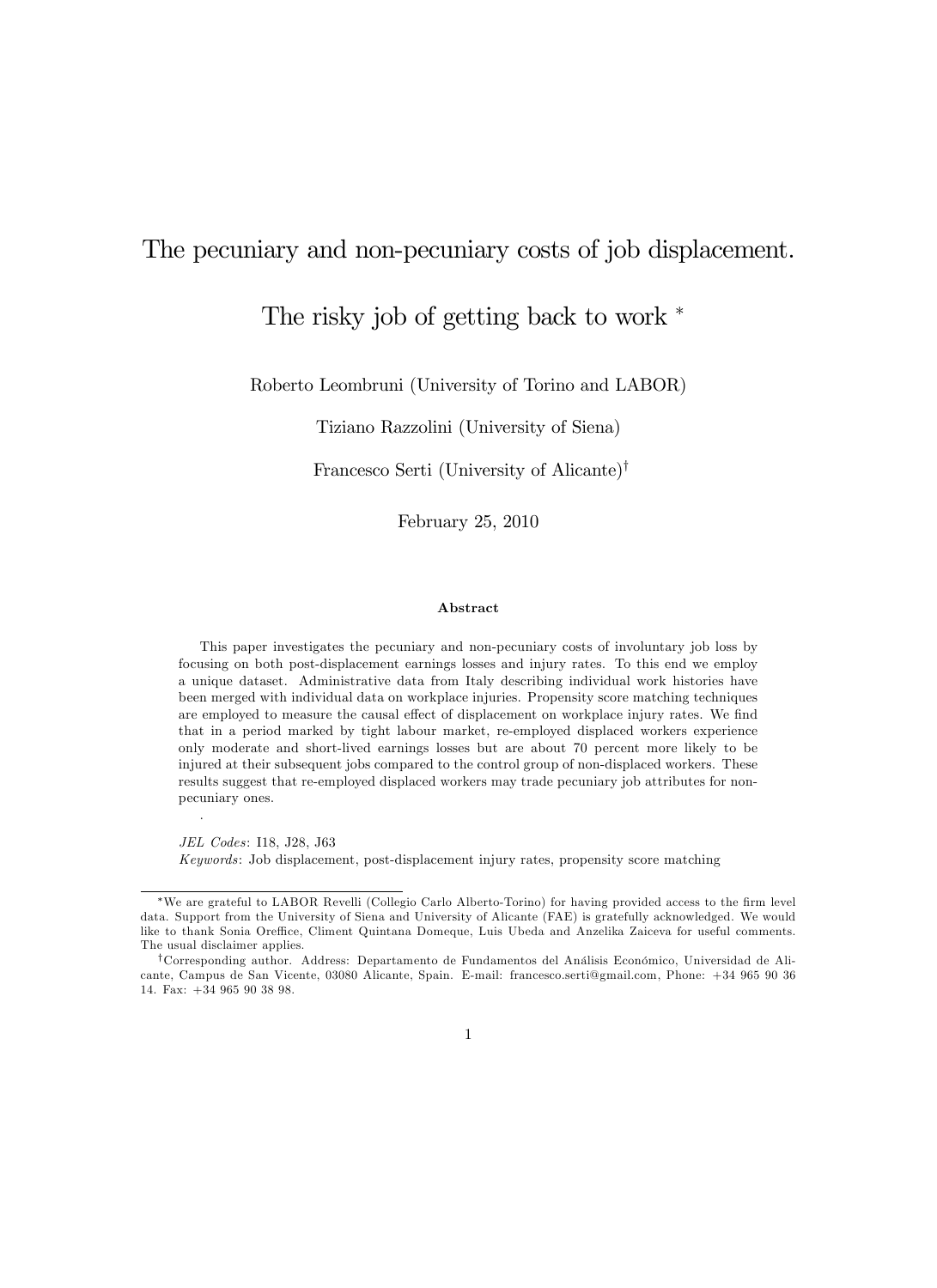#### 1 Introduction

A vast literature has investigated the costs of involuntary job displacement - defined as job loss due to a firm's closure or downsizing - in such forms as post-displacement earnings losses, unemployment spells and human capital depreciation (see, among earlier contributions, Hamermesh, 1987 and Jacobson et al., 1993). However, additional important non-pecuniary job attributes exist that may be affected by displacement and have not yet received much attention in the literature. This paper aims to analyze the consequences of job displacement in terms of such attributes, namely job safety. In particular, we investigate whether and to what extent job displacement affects workers' safety by comparing displaced workers' outcomes in terms of workplace injuries (and other proxies for injury risk) with those of a control group of similar non-displaced workers.

An assessment of the effect of involuntary job loss on work-related injuries is important for several reasons. First, according to the theory of compensating differentials and equalizing differences (Brown, 1980) a complete evaluation of individual wealth should embody both the earnings from and non-pecuniary aspects of one's job. Many studies, especially those on wage premia for risks (for a comprehensive survey see Viscusi and Aldy, 2003), consider a job as being characterized by its monetary aspects (i.e. salary) and by other amenities, such as job safety measures provided by an employing Örm. The simultaneity in the choice of the preferred combination of salary and injury risk implies that an expected worsening of working conditions after displacement should lead to a lower salary, a greater risk of injury or, most likely, both. To the extent that displaced workers are re-employed in other jobs with similar wages but higher (lower) job-related risks, a welfare analysis conducted exclusively on salaries would understate (overstate) the total loss for the displaced workers. Moreover, as emphasized by many studies, workers' pre-displacement characteristics have significant effects on post-displacement outcomes (Fallick, 1996, Kletzer, 1998).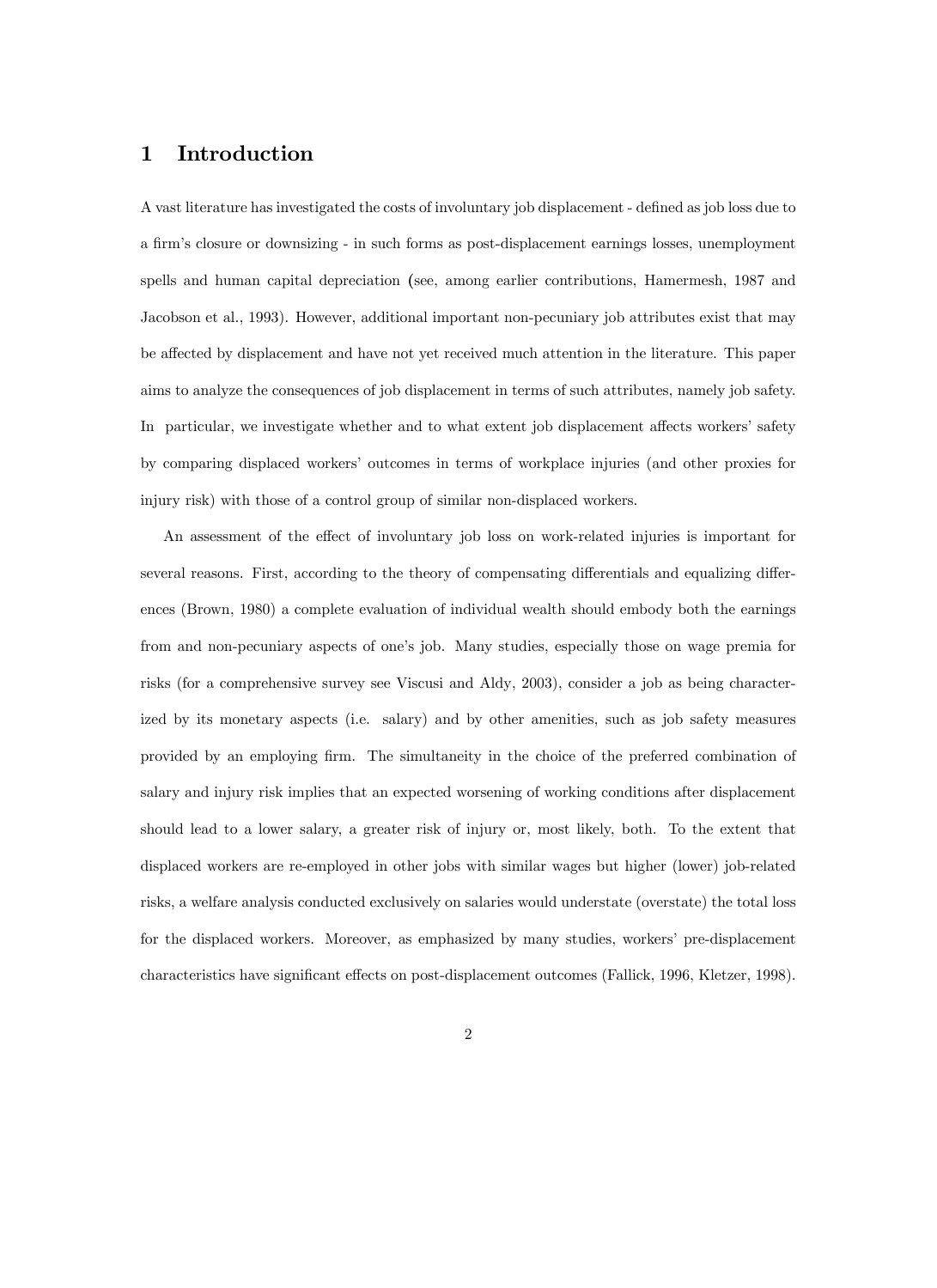Therefore, to evaluate the treatment effect of displacement, the treated (displaced) group has to be comparable with a control group (non-displaced) with respect to any relevant attribute of a job, including work-related injury risks. Therefore, taking into account pre-displacement workplace risk as an additional control variable allows us to refine the "conditional independence assumption"  $(CIA)$  on which identification strategy is based.<sup>1</sup>

Second, higher post-displacement injury rates might lead to substantial welfare losses and health costs through increase in the number of days of work lost or due to the payment of disability pensions. An additional long-run effect might be observed if serious injuries permanently reduce workers' production capacities.

The effect of job displacement and unemployment on health has been investigated in many studies. A first stream of this literature aims at understanding the negative effect of unemployment or job loss on health in the form of a higher incidence of stress-related and psychological diseases (Carr-Hill et al., 1996, Field and Briggs, 2001, Iversen and Sabroe, 1989, Keefe et al., 2002, Jin et al., 1995). These studies report that unemployed or displaced workers make more use of drugs and public health-care services (such as consultation of physician and hospitalization). A second body of literature assesses the long-run effect of job displacement on mortality rates for displaced workers (Eliason and Storrie, 2004, Morris et al., 1994, Moser et al., 1987, Sullivan and Wachter, 2009).

Two recent studies are particularly related to our work. Rege et al. (2009) investigate the consequences of downsizing on the probability of applying for and receiving a disability pension due to a reduction in "work capacity". As will be explained later, our approach differs substantially from that of Rege et al. (2009). In their study, disability pensions are granted due to illness, mental

<sup>&</sup>lt;sup>1</sup> See section 3 for the definition of the CIA assumption.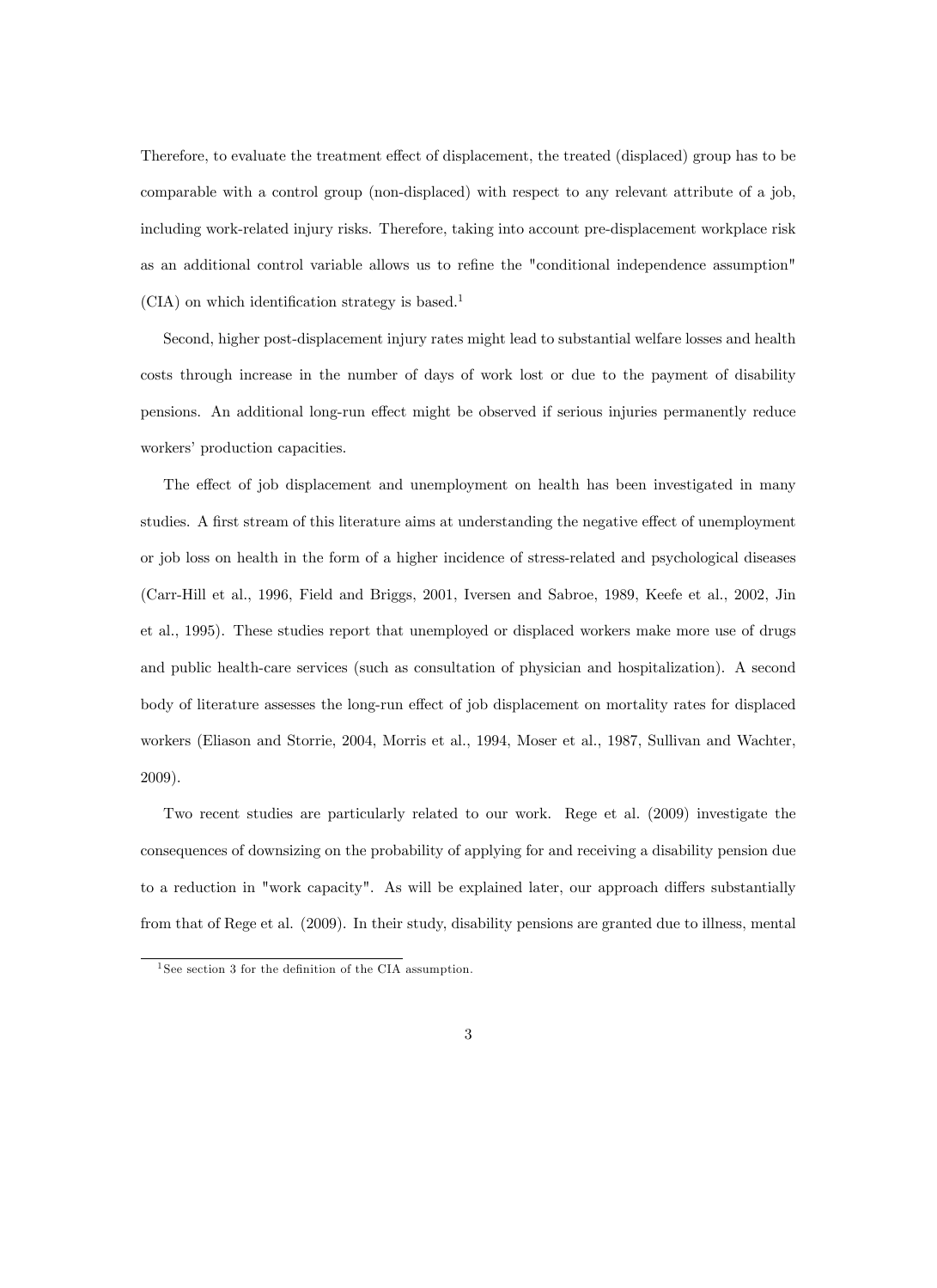disorders, injuries or defect. Because the decision to apply for a disability pension largely depends on workersí evaluation of the alternative opportunities available to them, the authors focus their analysis on the effect of displacement on this decision. In our study, the available data on jobrelated injuries allows us to analyze the direct impact of displacement on injury rates, by making the reasonable assumption that workers do not voluntarily become injured. A second study (Kuhn et al., 2009) analyzes the effect of plant closure on the taking-up of health provisions and on the utilization of sickness benefits by displaced workers comparing them to a control group of nondisplaced workers. The authors report an increase in health costs for displaced workers, which is mainly caused by an increase in the amount of sickness benefits paid. This increase is explained by the fact that for unemployed workers, sickness benefits are greater than unemployment benefits. As a result, the authors find a small effect on number of days of sick leave among displaced workers. To our knowledge, however, no empirical work to date has examined the consequences for re-employed displaced workers in terms of workplace injuries.

To evaluate the effects of displacement, in this paper, we analyze post-displacement earnings and job safety using a unique dataset for the period of 1994-2002 that combines work histories from the Italian administrative "Work Histories Italian Panel" (WHIP) database and individual work-related injury data from the Italian Workers' Compensation Authority (INAIL). We focus on involuntary job losses of workers with at least three years of tenure to limit potential heterogeneity problems and self-selection issues. We restrict our analysis to workers displaced in 1997 due to firm closures. This strategy allows us to observe workers three years before displacement, thereby enabling the construction of reliable pre-displacement working histories and thus allowing us to match displaced workers with comparable controls (also in terms of injury rates). It also leaves a Öve-year interval in which to evaluate the consequences of the job loss. A longer time period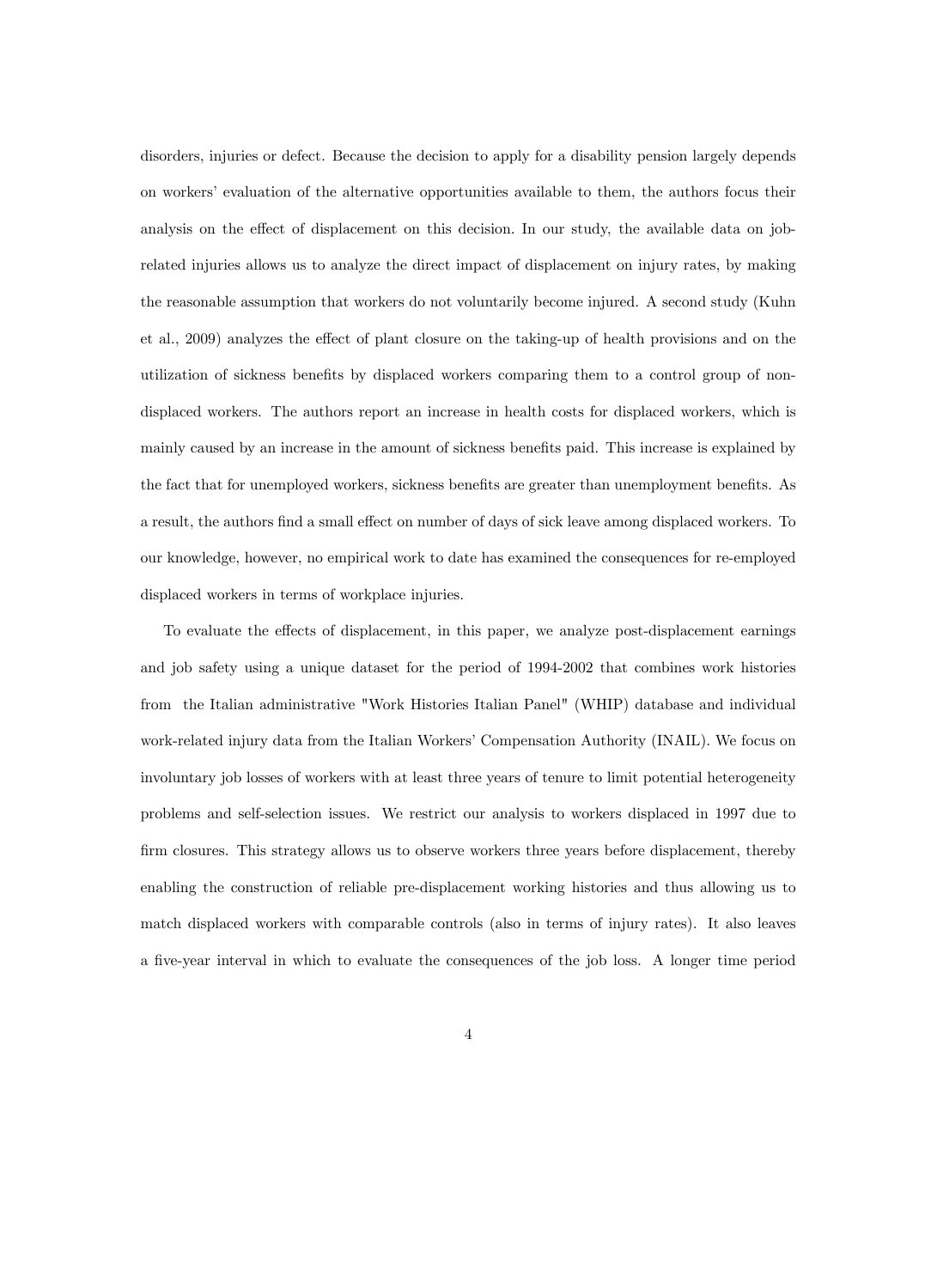after displacement allows us to more precisely reconstruct workers' career histories  $2$  and provides a reasonably sufficient window to observe rare injury episodes. To estimate the causal effect of displacement on earnings and on the subsequent risk of being injured in the workplace we combine industry-specific propensity score matching techniques with a Differences-in-Differences estimator (DID).

We find that, in a period marked by tight labour market, re-employed displaced workers in Italy experience only moderate and short-lived earnings losses, but that, as a consequence of displacement, they are about 70 percent more likely to be injured at their subsequent jobs than a control group of non-displaced workers. Moreover, this effect on job safety is not transitory and does not diminish in magnitude as time passes.These results seem to suggest that re-employed displaced workers, to avoid unemployment or earnings losses, trade-off pecuniary job attributes for non-pecuniary ones, even during a period of positive labour market performance.

The remainder of the paper is organized as follows. Section 2 provides an overview of the problem of multidimensionality in the evaluation of post-displacement outcomes. The identification strategy and econometric methodology are discussed in section 3. Section 4 describes the data in greater detail and provides some descriptive evidence. Estimation results are presented and discussed in section 5. Section 6 concludes.

## 2 Heterogeneity and multidimensional displacement outcomes

The study of the relationship between earnings and workplace risk is not new in the literature. Implicit market theory (Rosen, 1974) shows that the analysis of the relationship between salaries and

 $2\text{ An accurate reconstruction of career histories enables the tracking of movements of workers across different firms}$ and increases the likelihood of detecting false firms' deaths. For a discussion of this phenomenon see section 4.

<sup>5</sup>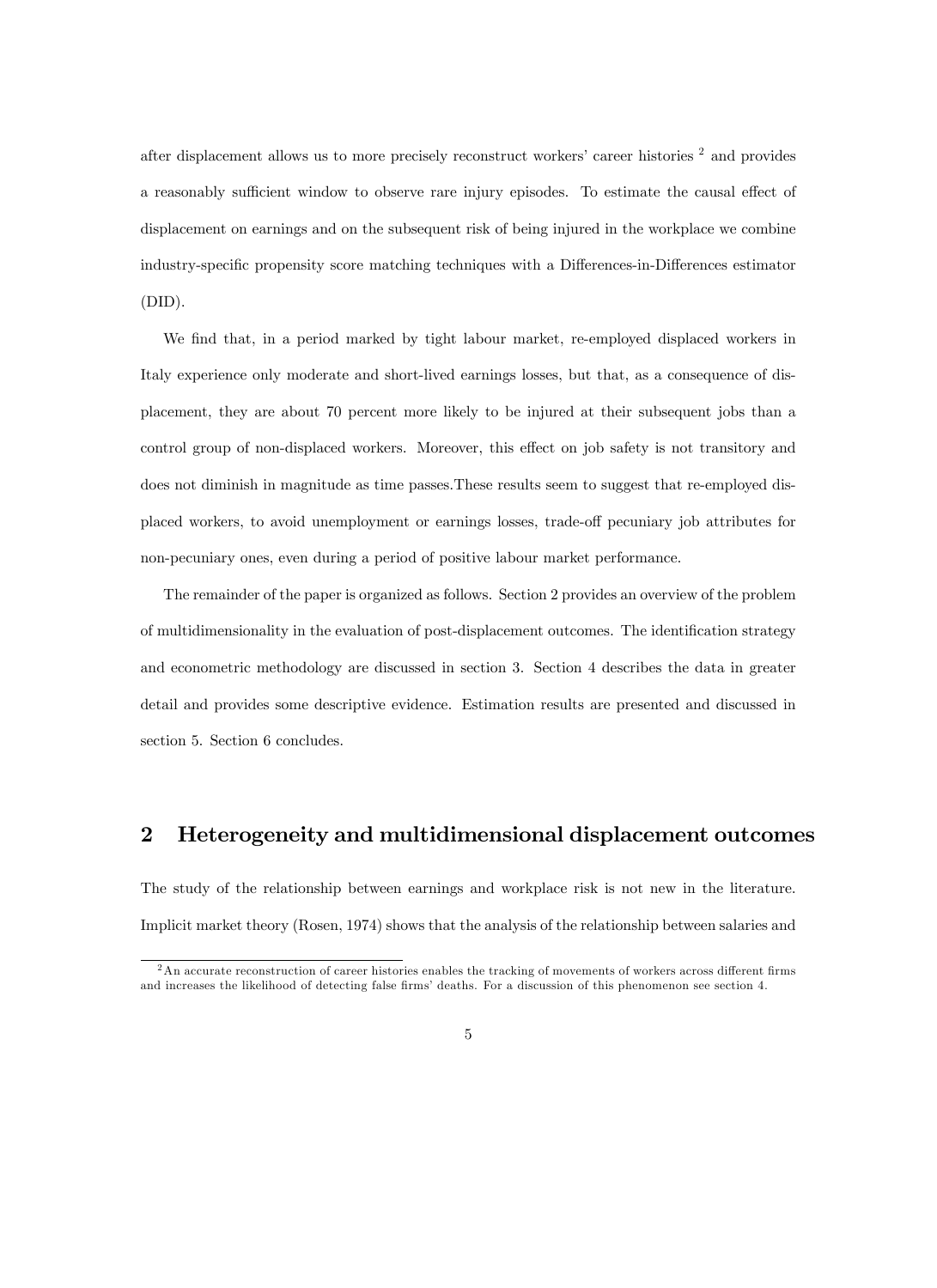risk is complex, as these two job attributes are jointly determined in equilibrium with heterogenous agents on both the demand and supply sides of the labour market. Hamermesh (1999) jointly analyzed the trends in earnings and in workplace risk inequalities. In this section we borrow from his theoretical framework.

Although workers performing more hazardous jobs should be compensated with higher salaries, heterogeneity in employees' characteristics and in particular the inability to observe their productivity results in a negative correlation between injury rates and earnings (Brown, 1980, Garen, 1988, Hamermesh, 1999, Hwang et al., 1992). Therefore, if safety is a normal good, an income effect leads to workers with higher potential earnings choosing safer jobs.

Figure 1 illustrates this phenomenon. Panel (a) shows firms' isoprofit curves ( $\Pi_i$ )<sup>3</sup> and two types of workers with the same preferences over the wage-injury risk bundles (i.e., utility curves  $U_i$ ) and different earnings potentials (i.e., intercepts  $\xi_i$ , due to human capital differences, other rents or match-specific determinants) that face the same trade-off between wage and injury risk (i.e., all isoprofit curves have the same slope). A type-A worker has higher potential earnings than a type-B individual (i.e., a higher intercept,  $\xi_A > \xi_B$ ). Isoprofit curves are upward sloping; that is, firms o§er higher salaries at increasing levels of risk. If job-safety is a normal good, because workers have the same preferences and are confronted with the same trade-off, a type A worker will choose a safer job than a type B worker (with respective injury risks equal to  $I_A < I_B$ ), due to an income effect.

Combinations of salaries and injury risks in panel (a) of figure 1 represent the pre-displacement working conditions. To compare changes in job characteristics after displacement, displaced workers need to be matched to non-displaced individuals with similar observable working conditions and

 $3$ For simplicity's sake isoprofit curves are drawn as straight lines, although their slopes should be decreasing as the injury rate increases.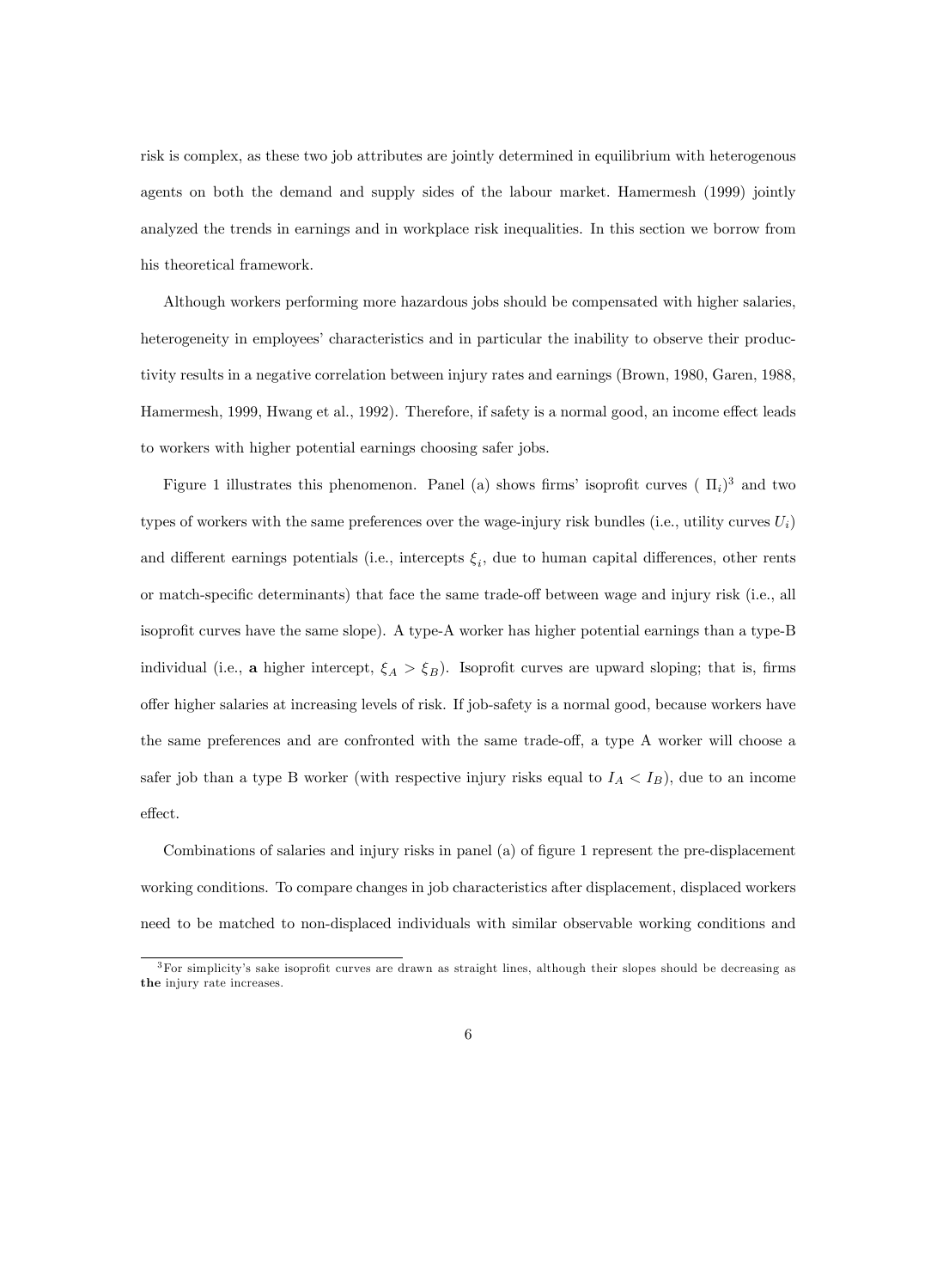characteristics. Panel (a) shows that individuals with jobs described by point C are not good control subjects for individuals of type B, as they have lower skills or lower earnings potential  $(\xi_C < \xi_B)$ . Therefore, comparing workers exclusively in terms of their wages can be misleading as similar wages could hide different earnings potentials. Therefore, it is important to choose appropriate controls in terms of both observed wages and injury rates. More generally, choosing controls only in terms of observable pre-displacement characteristics and standard labour market outcomes may not be sufficient to grasp important "non-ignorable" unobservables.

Let us now assume that appropriate controls were assigned to displaced workers of type B. Panel (b) of figure 1 displays a possible outcome for the displaced worker,  $B_{d2}$ , relative to a non-displaced worker,  $B_{ND}$ . If displaced individuals experience a loss of earnings potential  $(\xi_{Bd2} < \xi_{BND})$ , for example, due to a loss of firm/industry-specific human capital (or other kind of rents), and, as a consequence, are re-employed in jobs on a lower isoprofit curve  $\Pi_{B'}$ , comparing their wages with a those of non-displaced individual  $B_{ND}$  could be misleading. Such an analysis would estimate a zero-welfare loss when comparing the earnings of  $B_{d2}$  to  $B_{ND}$ , ignoring the higher injury risk of the former.

The higher risk of injury compensates for the loss of earnings potential. Therefore, ideally, to correctly evaluate the impact of displacement, we need to take into account all possible labor market outcomes before and after displacement and to compare workers with similar observed and unobserved characteristics. This task is complex because, as shown by Rosen (1974), job attributes are determined in equilibrium and depend on the heterogeneity of individuals' preferences (e.g., their taste for risk) and heterogeneity on the labor demand side (e.g., the slope of an isoprofit curve indicating how firms reward risky jobs). The industry-specific propensity score-DID procedure described in the next section is aimed to reduce the problem of finding a proper counter-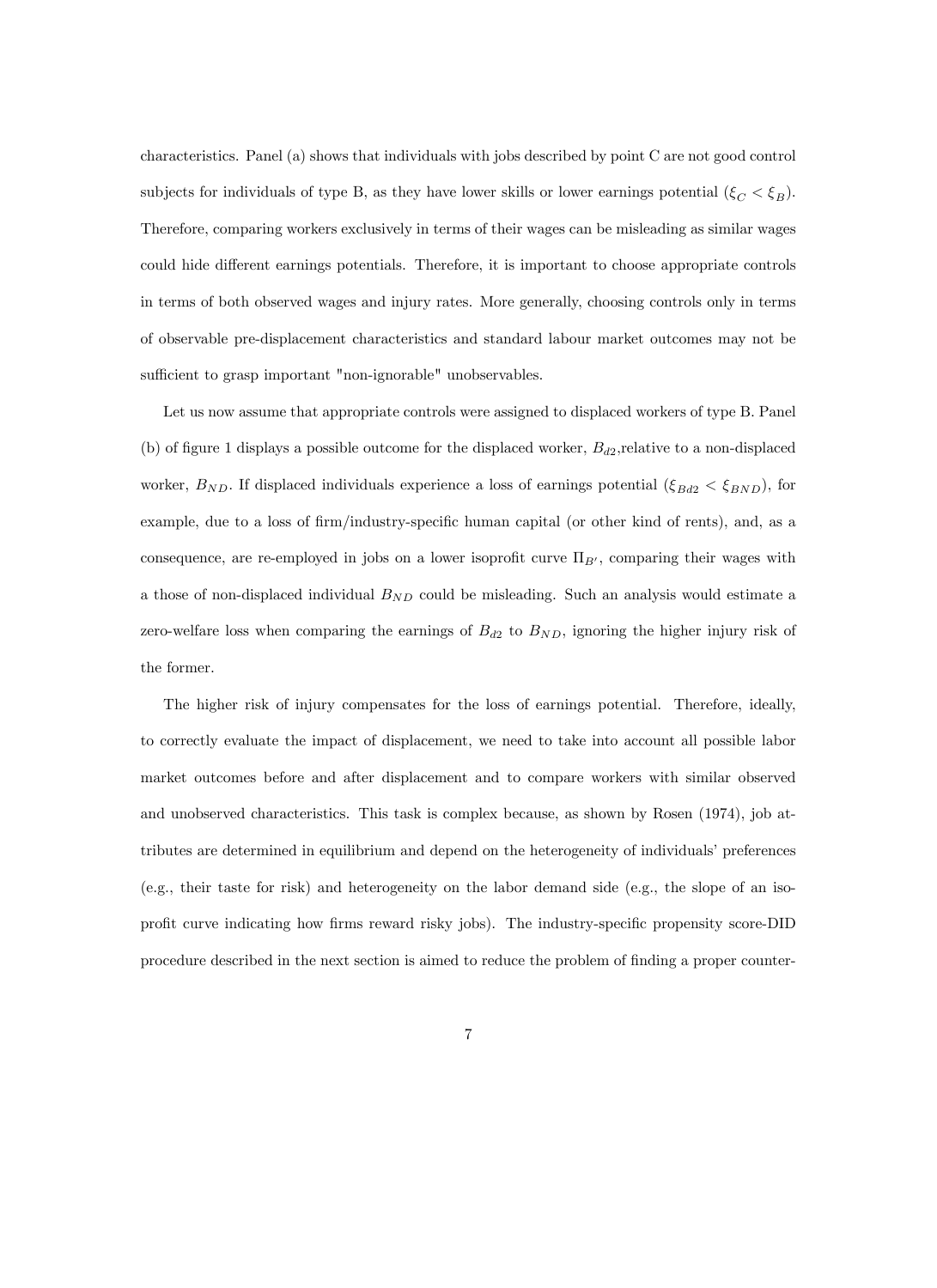factual by assigning to each treated (displaced) individual an appropriate control (non-displaced) individual. By choosing controls through a sector-specific propensity score-matching procedure that takes into account any available non-ignorable job, firm and demographic characteristics, we hope to have enough coordinates to construct a credible counterfactual. Importantly, workers with analogous pre-displacement job histories (in terms of standard and non-pecuniary labor market outcomes) who work in similar firms belonging to the same industry are also likely to face similar remuneration-injury risk trade-offs and, thus, to be comparable in terms of their preferences for risk. In other words, imposing exact matching on sector while considering demographic, firm and job characteristics should deal simultaneously with the heterogeneity of individuals' preferences and with heterogeneity on the labor demand side. In turn, this accurate multidimensional strategy to build counterfactuals should reduce potential biases related to non-ignorable unobservables. Nevertheless, we will also complement this matching procedure with a DID estimator that further differences away any remaining individual unobserved characteristics that are fixed over time.

#### 3 Identification Strategy and Estimators

As Jacobson et al. (1993) have pointed out, the main empirical problem when studying the effects of displacement is equivalent to that in the program-evaluation literature. One can observe the labour market outcome of the displaced workers (i.e., program participants) but not the outcomes for these workers had they not been displaced (i.e., not participated in the program).

Indeed, the goal of our analysis is to identify the average effect of displacement on the displaced workers with respect to various labour market outcomes. In the evaluation literature, this effect is known as the average treatment effect on the treated  $(ATT)$ , which is simply a special case of the general notion of average partial effects computed for the treated part of the population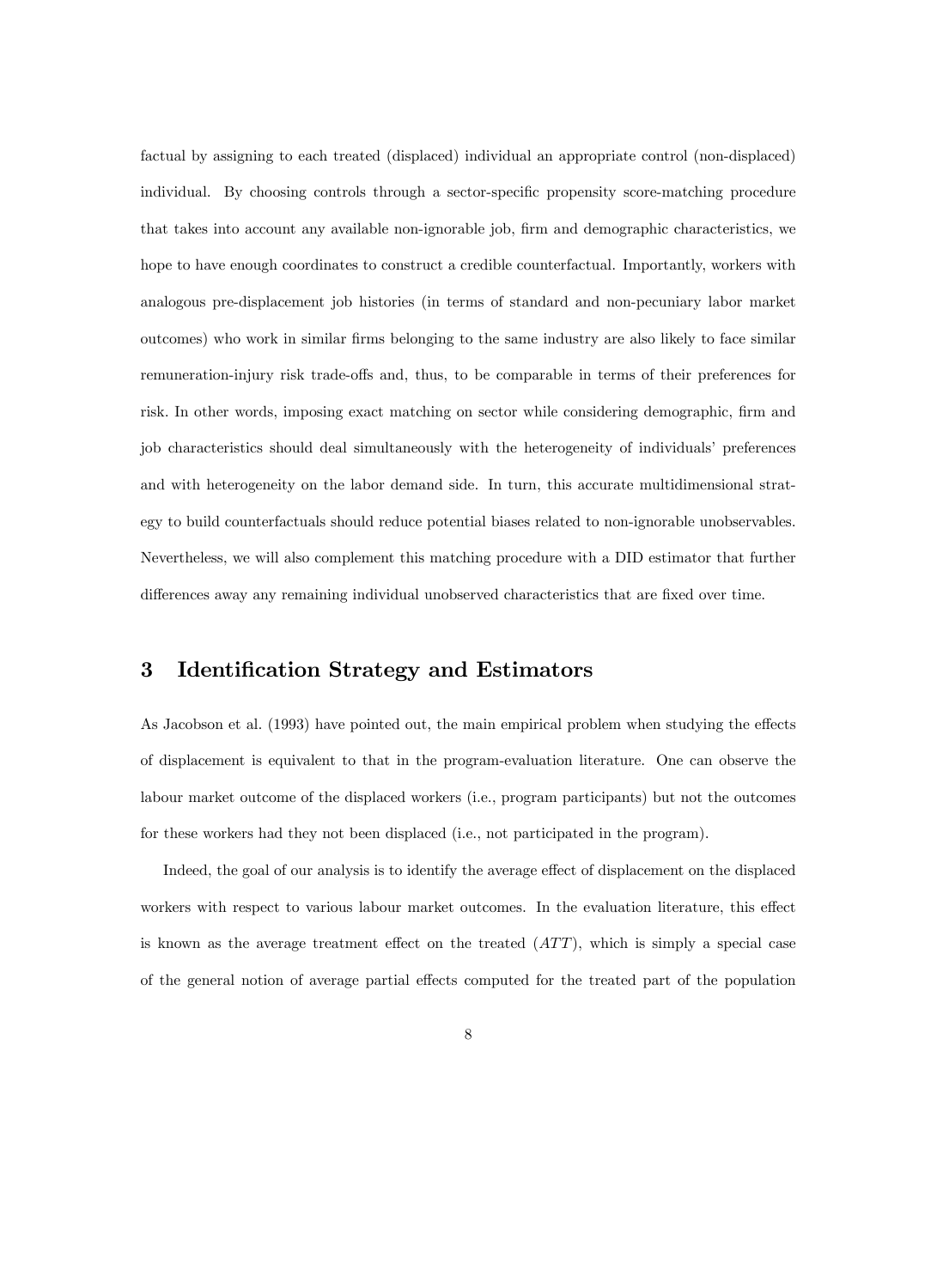(Wooldridge, 2002). Let us define as  $D_i$  as a variable taking the value 1 if a worker has been displaced (i.e., the individual is exposed to the treatment) and 0 if he has not been displaced. Each individual has two potential outcomes:  $Y_i(D_i = 1)$ , in the case of treatment and  $Y_i(D_i = 0)$  in the case of no treatment. The problem is that one is not able to observe both outcomes for the same individual, that is to directly compute  $E(Y_i(0)|D_i = 1)$ . It is possible to directly compute only  $E(Y_i(0)|D_i = 0)$  and  $E(Y_i(1)|D_i = 1)$ .

Following this literature, our identification strategy is based on the conditional independence assumption (CIA). This assumption states that, conditional on workers' pre-treatment characteristics<sup>4</sup>, the potential outcome in the non-treatment scenario is independent of the treatment status. In particular, expressions for the mean potential outcomes conditional on covariates are functions of participation status, observed outcomes, and covariates only:  $E(Y_i(0)|D_i = 1, X) =$  $E(Y_i(0)|D_i = 0, X)$ .<sup>5</sup> Indeed, even if a plant closure can be seen as an exogenous shock at the plant level because all workers at the closing firm have to leave (irrespective of their ability, motivation and other characteristics that are unobserved by the researcher), it may still not constitute a natural experiment as: a) the structural change driving the closure of establishments is over-represented in certain sectors and regions of the economy; b) there could be systematic job matching between workers who have a low preference for job safety or are, in general, less risk-averse and establishments with low survival probability; c) the characteristics of the workers could be in principle one of the causes of the firms' closure; and d) some workers leave the firm before it closes down. More generally, the group of displaced workers cannot be expected to be a random sample in terms of

 $4$ These pre-treatment characteristics must be strictly exogenous, that is, it is assumed that they are not affected by the treatment, either ex-post or in anticipation of the treatment. The CIA will hold if these characteristics include all of the variables that affect both the selection into treatment (e.g., workers' displacement) and the outcomes of interest (e.g., earnings).

 $5$ It would be strictly sufficient to assume mean independence to recover the ATT. However, it is very difficult to credibly justify the validity of the stricter assumption but not of the more general one (see Imbens, 2004).

<sup>9</sup>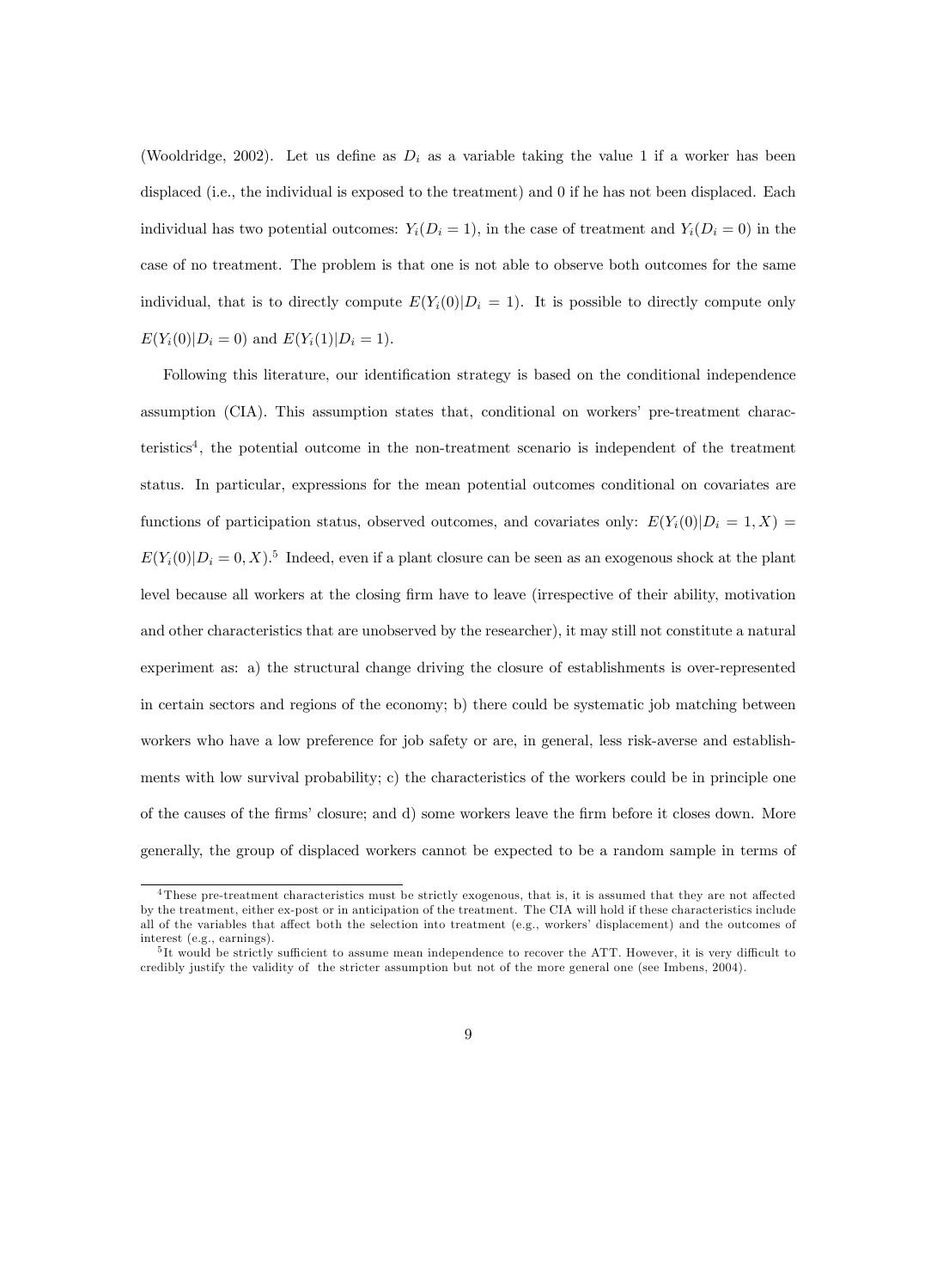non-ignorable (observable and unobservable) characteristics. Therefore, our conditioning set X, see table A, is sufficiently rich and takes into account many important non-ignorable job, firm and demographic characteristics.

Different econometric techniques have been developed in observational studies to overcome the biases generated when computing the ATT based on the CIA. All available parametric, semiparametric, and nonparametric estimators are (implicitly or explicitly) based on the assumption that one can recover the counterfactual for every treated individual by taking into account all factors that jointly influence selection and outcomes. In this study, we employ propensity score matching estimators (PSM) (Rosenbaum and Rubin, 1983) to produce such comparisons. An advantage of these estimators is that they are semiparametric and thus allow for arbitrary individual-effect heterogeneity.<sup>6</sup> The aim of the propensity score-matching, and of matching estimators in general (Heckman et al., 1997), is first to reduce elements of the bias that are due to the non-overlapping support of treated and control subjects' characteristics (i.e., to avoid comparing workers who are already different in the pre-treatment period) and, second, the component that is due to misweighting on the common support of such characteristics (in fact, even in the common support, the distribution of the treated and of the untreated could be different). Therefore, the traditional econometric selection bias that stems from the "selection on unobservables" is assumed to be absent, that is, the matching method is based on the assumption of conditional independence (CIA).

Rosenbaum and Rubin (1983) showed that if potential non-treatment outcomes are independent of treatment status conditional on the covariates  $X$ , they are also independent conditional on a balancing score  $b(X)$ , and the propensity score,  $P(X) = Pr(D = 1|X)$ , constitutes one possible balancing score. This finding is important for solving the "curse of dimensionality" problem and

 $\overline{6}$  For the difference between multivariate OLS and matching see, for example, Angrist and Krueger (1999).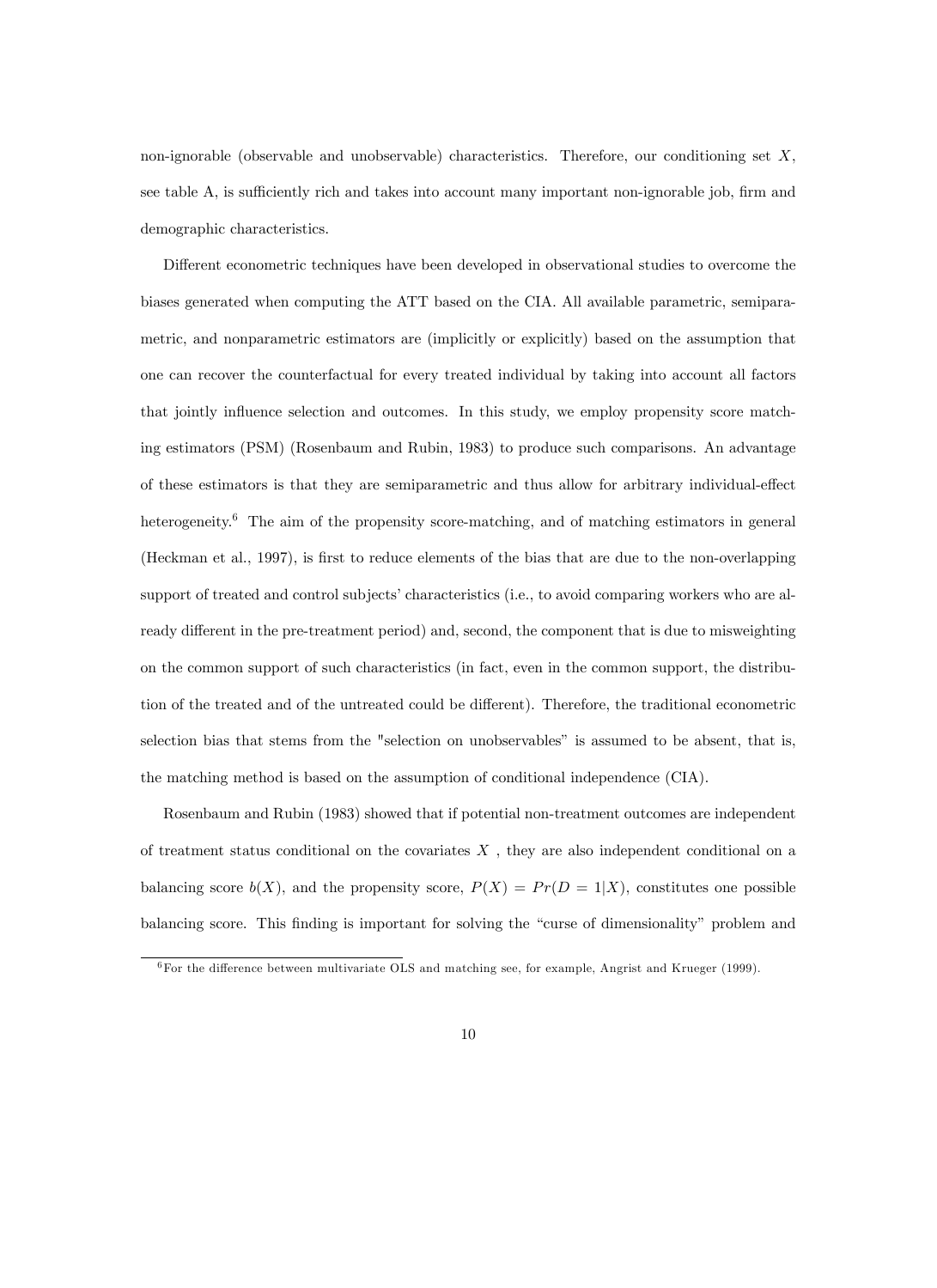to identify the  $ATT$  by using the propensity score even when, as in our case, many pre-treatment continuos variables have to be taken into account to build a credible counterfactual. Rosenbaum and Rubin (1983) have also stated the second assumption needed to identify the ATT under the CIA, the so-called "overlap" assumption: the support of the conditional distribution of  $X$  given  $D = 0$ , overlaps completely with that of the conditional distribution of X given  $D = 1$ . In practice, researchers assess this last assumption by comparing the descriptive statistics between the treated and the control groups and/or by inspecting the distribution of the propensity score for treated and control groups. At a minimum, matching can be used as a method for improving and checking the overlap in distributions of covariates (Rubin, 2006, Imbens and Woolridge, 2009).

We augment the robustness of the matching estimator by taking advantage of the panel structure of the data and by implementing a propensity score matching-difference-in-difference estimator (PSM-DID) (Heckman et al., 1997, Smith and Todd, 2005). Indeed, if the point-wise bias due to "selection on unobservables"  $B(X)$  is constant over time, that is unobserved heterogeneity is fixed in time, we have:

$$
B^{post}(X) - B^{pre}(X) = 0
$$

Then, a typical PSM-DID estimator takes the form:

$$
ATT^{PSM-DID} = \frac{1}{n_1} \sum_{i \in \{D_i = 1\}} \left[ (Y_{i, \ post} - Y_{i, \ pre}) - \sum_{j \in \{D_j = 1\}} (w_{i,j}) \cdot (Y_{j, \ post} - Y_{j, \ pre}) \right]
$$

where  $w(i, j)$  is the weight placed on the jth observation in constructing the counterfactual for the *i*th treated observation, and  $n_1$  is the number of treated observations. Matching estimators differ in the ways in which they construct the weights  $w(i, j)$ . To build the counterfactual in the non-treatment scenario for displaced workers, we have experimented with many alternative matching algorithms (nearest neighbor(s), Caliper, Radius, Kernel and Local Linear weights). In finite samples (with a high ratio of treated to untreated individuals and/or a limited overlap in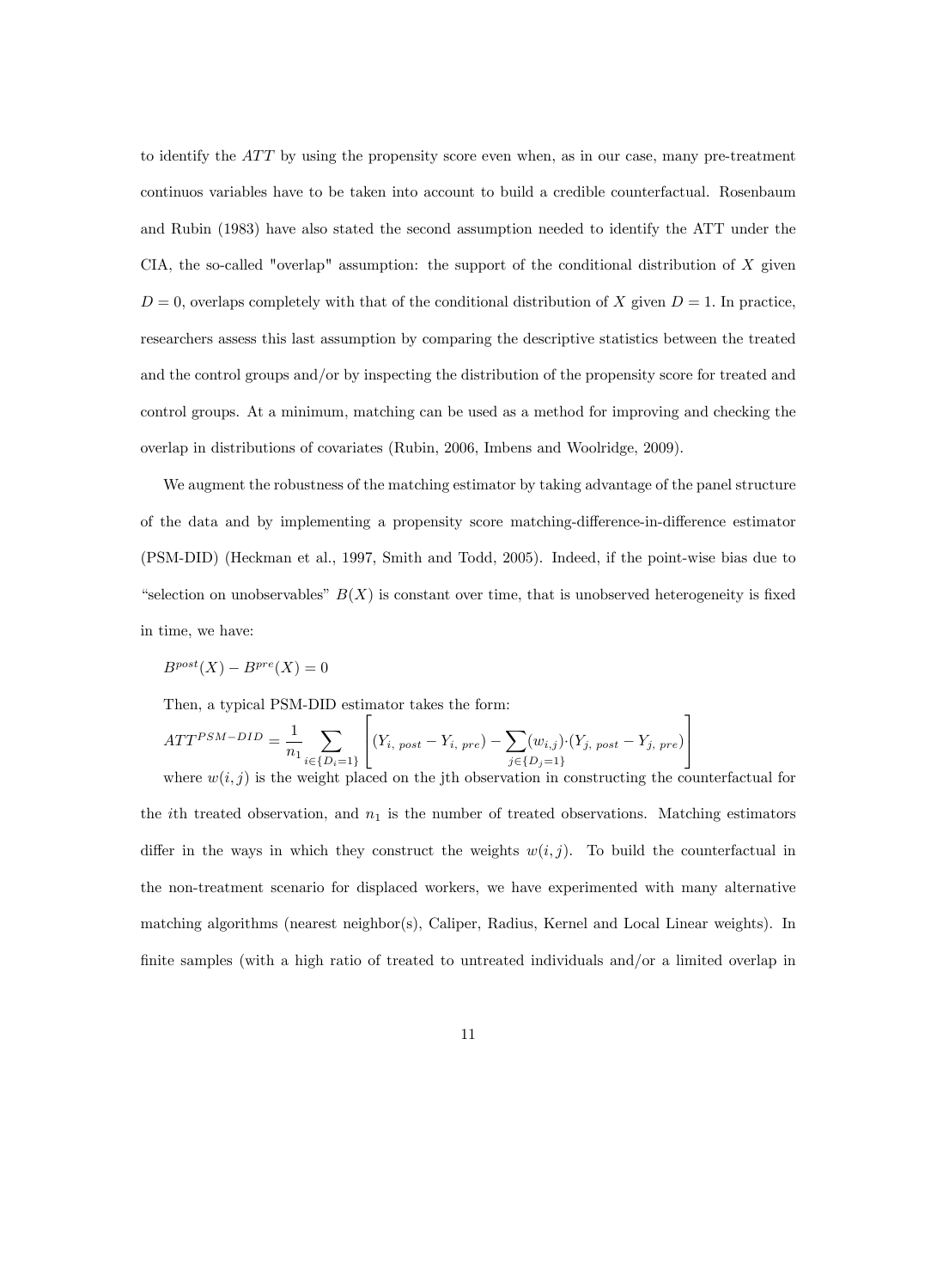the covariates' distributions), the choice of matching algorithm can be important (Heckman et al. (1997), Busso et al., 2009). Therefore, the performance of various estimators depends on the data structure in question. When there is overlap in the distribution of covariates between the comparison and treatment groups, matching algorithms should give similar results (Dehejia and Wahba, 2002). In this paper, we present only the results from Nearest Neighbour matching (NN) with replacement routine<sup>7</sup>, given that the results for the other estimators are qualitatively equivalent.<sup>8</sup>

In addition, to estimate the average effect of job displacement on those who are displaced, we combine this PSM-DID strategy with exact covariate matching. We opted to exactly match on industry variable (i.e. to compare treated workers only with those non-treated workers who belong to the same industry) and to estimate a propensity score for each industry separately. According to the theory of matching, the independent variables that one should use in estimating the propensity score, i.e. the  $X_s$ , are all factors that affect both the selection into treatment (e.g., the displacement) and the outcomes under study (e.g., earnings, weeks worked, job safety). From our point of view, the importance of the determinants of job displacement that are correlated with the outcomes under scrutiny vary considerably among different sectors. This motivates our decision to devote special attention to the sectorial dimension. Besides, as is explained in the previous paragraph, imposing exact matching on sector is important to deal simultaneously with heterogeneity of individuals' preferences and with heterogeneity on the labour demand side. Although exact matching on all variables may be preferable, it is not feasible in our case due to the large number of continuous

<sup>7</sup>On the one hand (as is argued, for example, by Caliendo and Kopeinig, 2008 and Dehejia and Wahba, 2002), NN matching with replacement, by picking the closest control in terms of the estimated propensity score, favours bias reduction with respect to variance reduction (compared to other variants of NN matching and to other weighting schemes). Busso et al. (2009) explicitly investigate the finite sample properties of the most popular matching estimators and find that Nearest Neighbor Matching with replacement achieves the best performance in terms of bias reduction. On the other hand, if the closest neighbour is far away, NN matching faces the risk of bypassing the problem of the common support. This drawback can be avoided by imposing a tolerance level on the propensity score distance (e.g., a caliper). As shown in section 4.2, this problem seems not to be present in our case.

<sup>8</sup>Results are available upon request.

<sup>12</sup>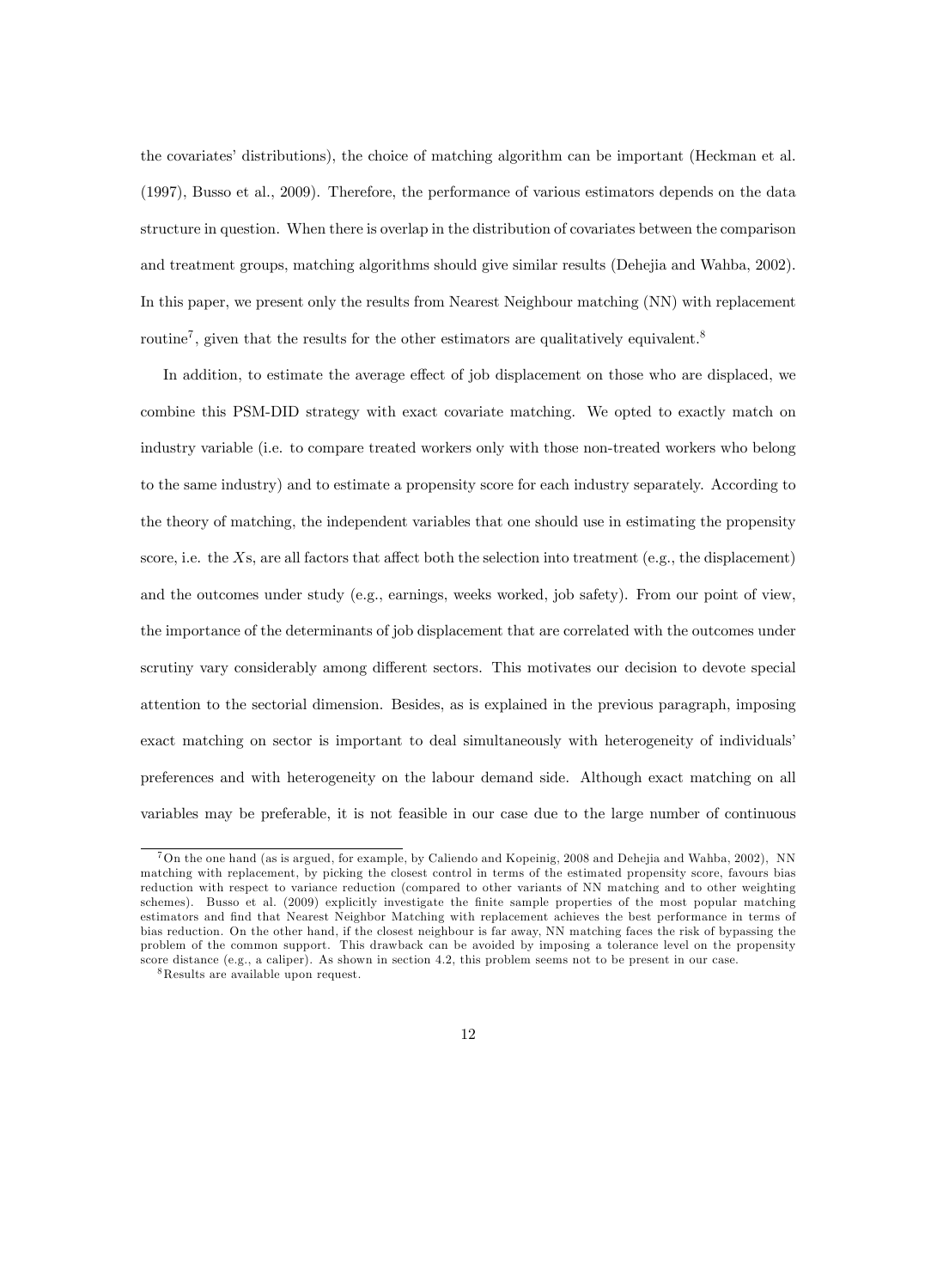variables involved in the analysis. As discussed in Dehejia (2005), there is no reason to believe that the same specification of the propensity score will balance the covariates in different samples. In our case, we consider workers belonging to different sectors as belonging to different samples.

Our general specification of the propensity score can be represented as follows:

 $P(Displacement_{i, 1997}) = \Phi\{h(WC_{i, 1994}; FC_{i, 1994}, H_{i, 1994-1996})\}$ 

where  $\Phi$ () is the normal cumulative distribution function. To free up the functional form of the propensity score we include higher-order polynomials and interaction terms, and search for a specification that balances the pre-treatment covariates between the treatment and the control groups conditional on the estimated propensity score (see section 4.2).

The variables used in the estimation of the propensity score are summarized in Table A.

| Variables                                   |                                                        |
|---------------------------------------------|--------------------------------------------------------|
|                                             | Gender, age, tenure, log of aggregate annual earnings, |
| $WC_{i.1994}$ = Workers' and job            | aggregate annual weeks worked, main job function,      |
| characteristics                             | number of employment relationships held in a year,     |
|                                             | region of birth, region of work.                       |
| $FC_{i,1994}$ = Firm characteristics        | industrial sector, number of employees                 |
|                                             | number of injuries, number of years with a registered  |
| $H_{i,1994-1996}$ = variables computed over | episode of sickness leave, number of serious injuries, |
| the $1994-1996$ period                      | number of episodes of "Cassa integrazione"             |

TABLE A: Variables used in the propensity score estimation.

The set of variables  $WC_{i,1994}$  and  $FC_{i,1994}$  are computed for 1994, that is, three years before displacement. The set of variables  $H_{i,1994-1996}$  is computed for the period three years before displacement, that is 1994, 1995 and 1996. If anticipation effects in the years preceding displacement are present, these variables will not completely satisfy strict exogeneity and, as a result, the CIA assumption might not hold. However, we have chosen to include these years, as episodes of injury, sickness absences and "Cassa Integrazione"<sup>9</sup> are rare events that proxy for job-safety, health status

 $9$ The "Cassa Integrazione" is a subsidy that is granted to manufacturing workers employed in firms in bad economic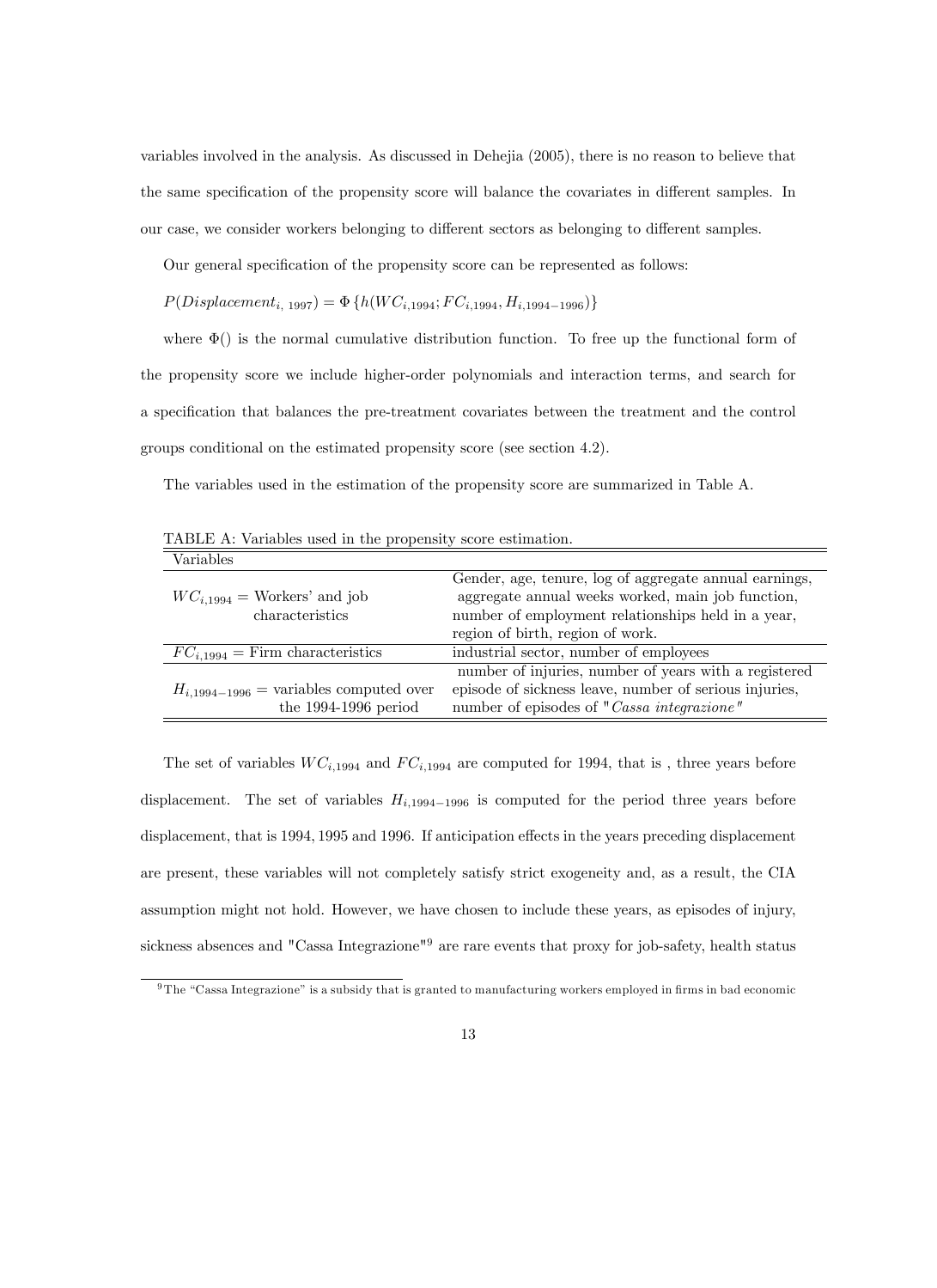and firm characteristics, respectively. The choice of a larger time-window for these covariates is aimed at smoothing them.<sup>10</sup>

#### 4 Data and Descriptive Evidence

For our analysis we have merged the Work Histories Italian Panel (WHIP) dataset  $^{11}$  and the administrative records from the Italian Workers' Compensation Authority (INAIL) for the period of 1994-2002. The resulting dataset provides a random sample of workers employed in the private sector of the Italian economy. It includes data on the beginning and ending dates and on the duration (number of weeks) of each employment relationship.<sup>12</sup> The WHIP files also provide information on workers' characteristics (age, sex, place of birth, place of work, type of occupation, maternity leaves, sick leaves), standard labor market outcomes (the number of weeks worked in a year and annual earnings) and characteristics of the firms at which the individuals in the dataset are employed (number of employees, firms' birth and death dates, sector).<sup>13</sup> The WHIP dataset contains a dummy variable that indicates whether the worker has been on sick leave lasting at least one week in a given year. The INAIL dataset contains the number of injuries and the duration of injury-related leaves at the employer-employee level in the private sector. It records all injuries leading to a leave of more than three days. Less serious injuries are not reported. In addition, this

situations, one that guarantees a wage replacement rate of 80%. It is a selective measure, in the sense that only firms of a certain size belonging to certain sectors are eligible.

 $10$ As a robustness check, we have repeated the empirical analysis with these variables at their 1994 values. The results were qualitatively the same.

<sup>1 1</sup>WHIP is a database of individual work histories, based on INPS administrative archives: http://www.laboratoriorevelli.it/whip/whip\_datahouse.php?lingua=eng&pagina=home

 $1<sup>12</sup>$  However, it is not possible to consistently recover the quarterly or monthly temporal pattern of earnings or weeks in employment as for each employment relationship we only observe the annual number of weeks in employment and annual earnings without additional information on their temporal distributions.

 $13$  The structure of the panel is such that we can observe the main characteristics of both employees and firms, but we cannot observe all employees belonging to a single firm. Therefore, we only observe the characteristics of a firm to the extent that some workers present in our sample are employed by it.

<sup>14</sup>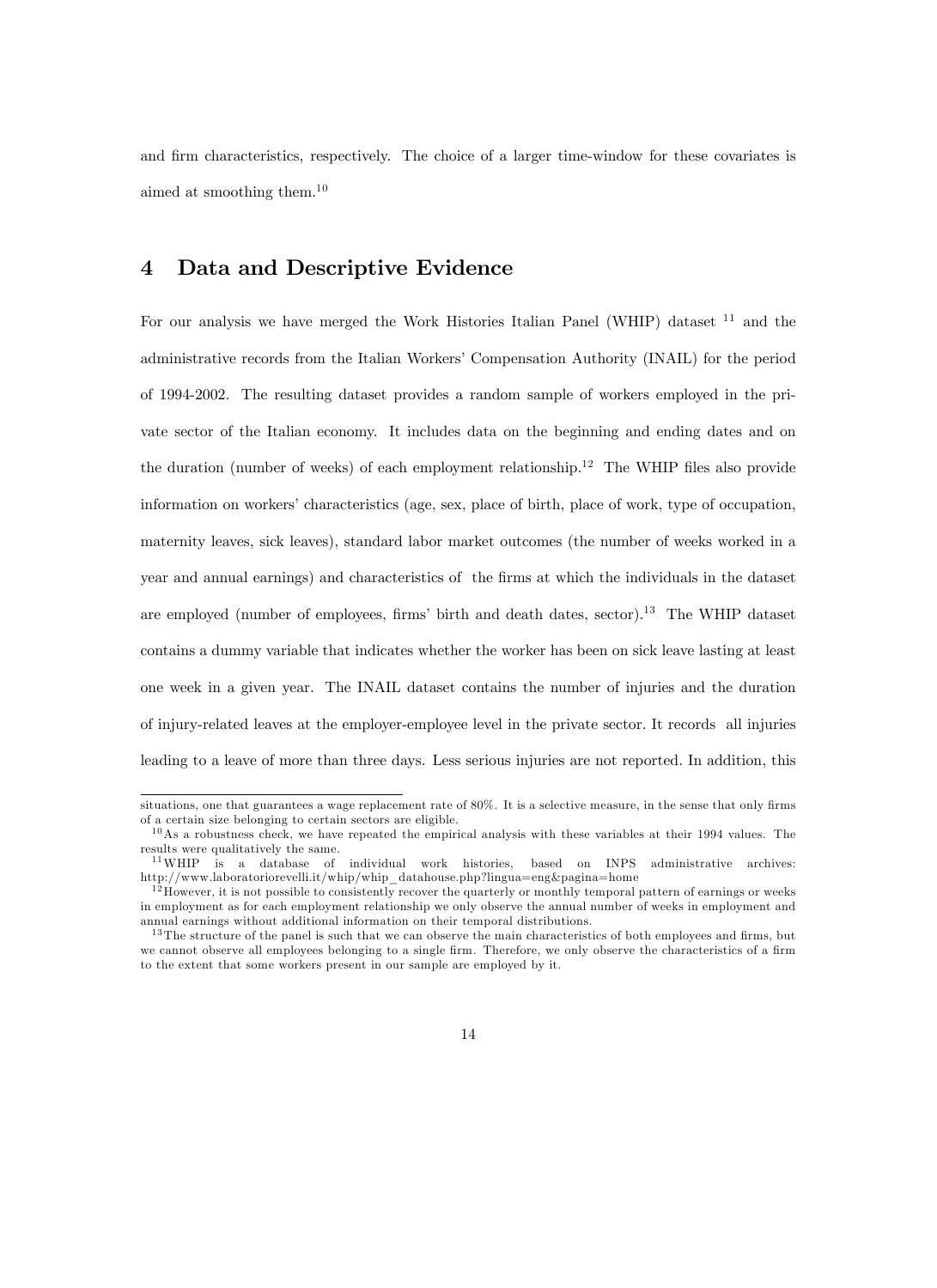dataset also identifies serious injuries that lead to a permanent damage to an employee's health. Note that this last variable is highly correlated with the number of days lost due to injury-related leaves.

We retained in our sample full-time workers who had at least three years of tenure at their main job 1997 (i.e., the job with the highest yearly earnings). This choice was made for the following reasons. First, in this way we ensure comparability with other international studies. Second, tenured workers are also likely to experience greater losses from job-displacement than untenured workers as they may have accumulated firm  $-$  (or sector-) specific human capital and/or represent particularly good matches. Internal labor markets (policies for promotion from within) and incentive pay mechanisms are two other sources of earnings losses whose impacts increase with tenure. Moreover, we retain workers with at least three years of tenure because our identification of the effects of displacement is mainly based on the possibility of controlling for pre-treatment employees' and employers' characteristics. As is standard in the job displacement literature, we excluded the construction sector from our sample due to the high seasonality of these jobs. Also, the energy sector is left out due to its extremely low number of treated individuals (only two).

The main drawback of the WHIP dataset is that workers recorded as non-employed in the private sector could have found other jobs via self-employment, retired or ended up in the shadow economy. This is common in studies that use administrative data. For example, Jacobson et al. (1993) faced a similar problem when using administrative data on Pennsylvanian workers. To solve this problem, they decided to restrict their sample to workers with positive earnings during all years, and, as a consequence, they discarded about 40% of high-tenured displaced workers. In this paper, we follow this approach, which results in elimination of about 48% of the displaced workers in the sample. As a robustness check, we repeated the estimation procedure for the unbalanced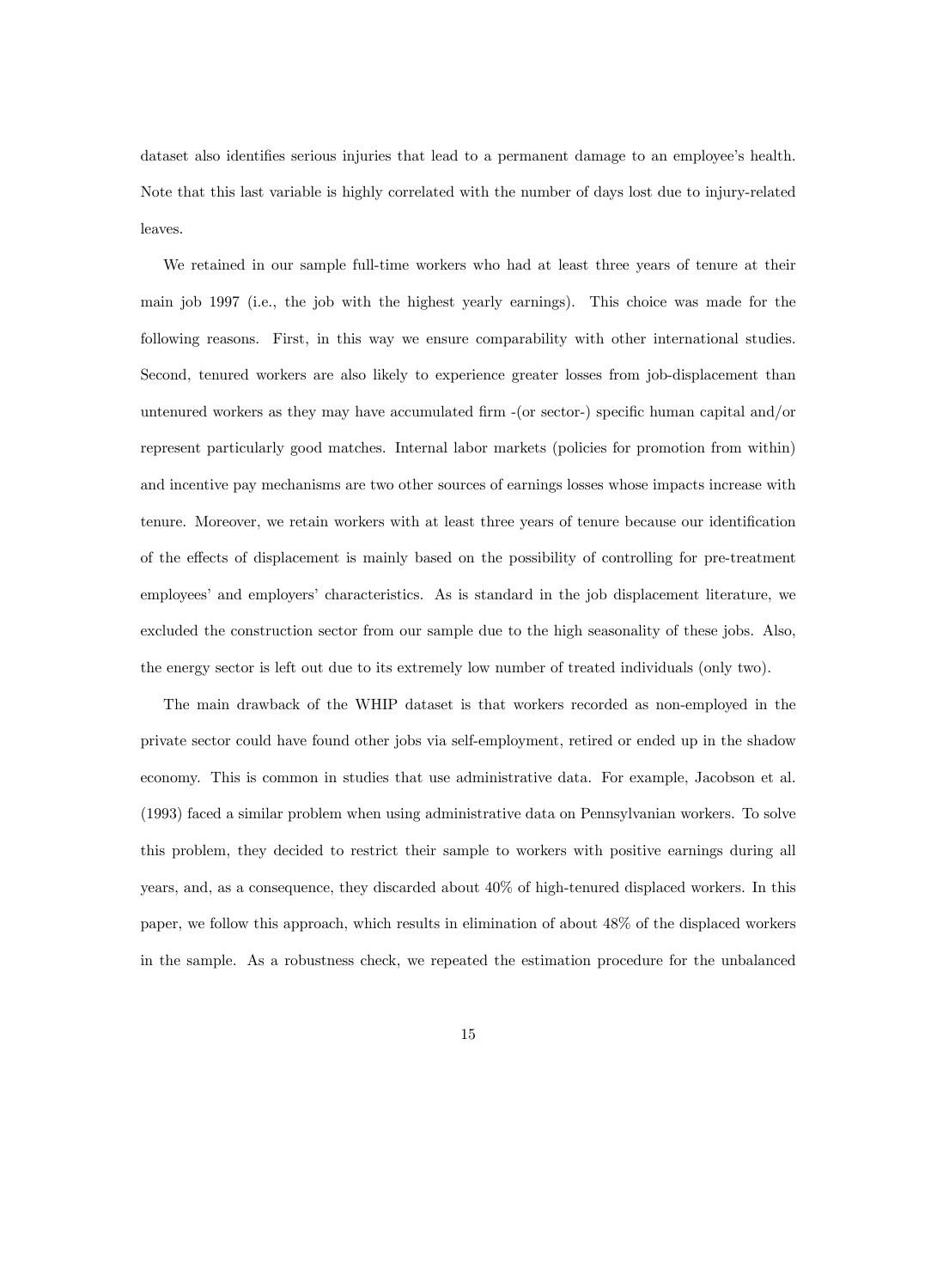sample (by also including workers who re-enter the private sector after 1997) and found qualitatively identical results.<sup>14</sup> Indeed, our estimates should be interpreted more conservatively as the effect of displacement on re-employed displaced workers. If the displaced workers are more likely to end up in the underground economy, where less attention is devoted to workers' job safety, our estimated losses constitute a lower-bound estimate of the true effects.

## 4.1 Definition and Identification of Closing Establishments and Displaced Workers

The aim of this work is to study the effects of job displacement by comparing the labor market outcomes of displaced workers with those of a control group of non-displaced workers. In particular, our treated group consists of workers who have been laid-off due to firm-closures. The following events are categorized as displacements related to firm-closures:

- $\bullet$  all cases of workers' mobility accompanied by a registered closure of the reference firm;
- all cases of mobility associated with the absence of a workforce at the end of the reference year in the reference firm;
- separations from closing Örms during the two years preceding Örm-closure (pre-closing separators).

Data from WHIP include an indicator when a firm ceases its activity: a potentially closed firm is identified by the disappearance of a firm's identity number from tax returns. However, this variable often refers to administrative death (e.g., merges and/or legal transformations) and not

<sup>1 4</sup>Approximately 21% of displaced workers never re-enter the private sector. These results are available upon request.

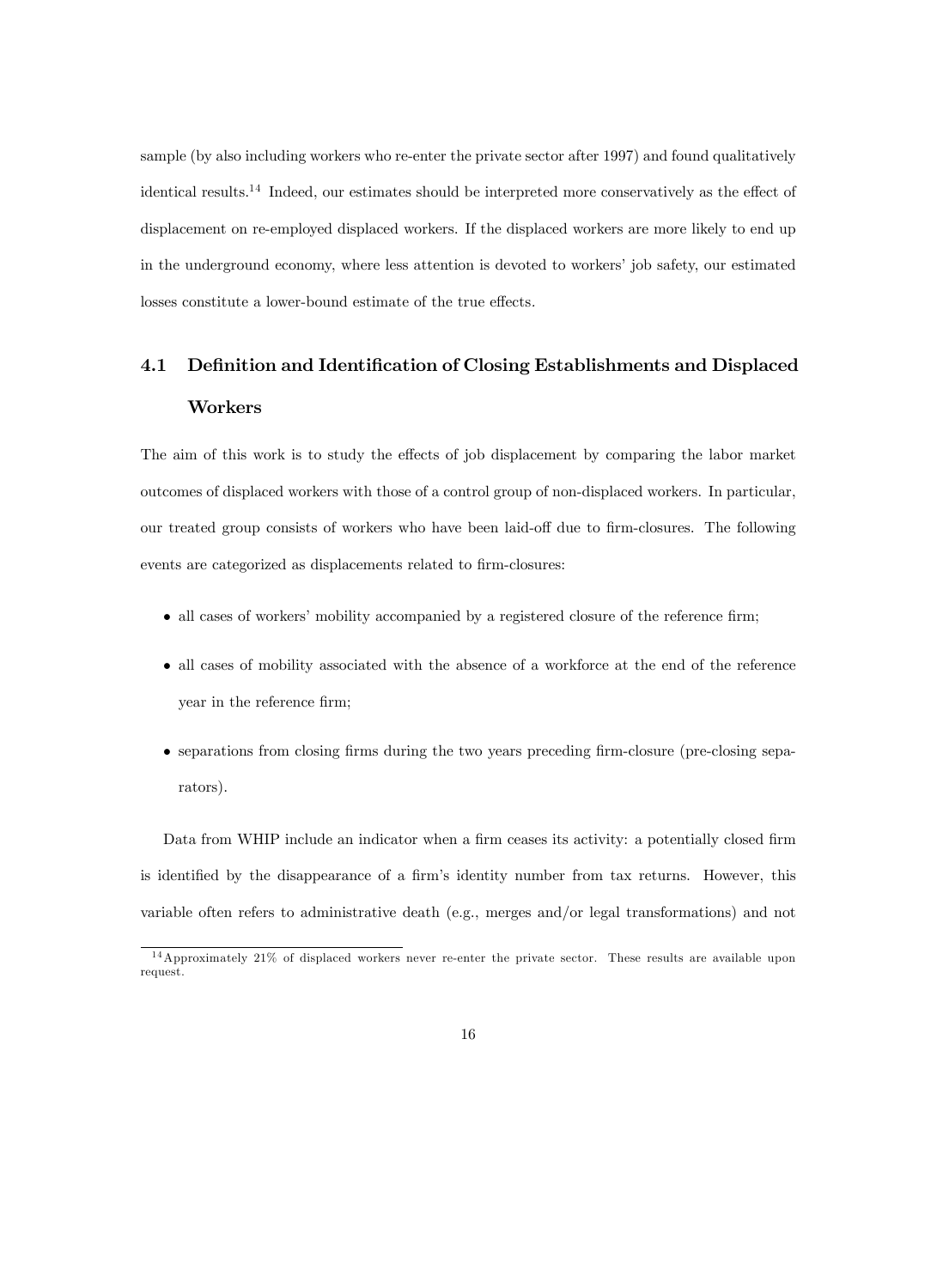to economic death ( for a similar issue see Bender et al., 1999, and Kuhn, 2002 ). Workers in firms that are closing down only from an administrative point of view might become reemployed during subsequent years in the same firm or in entities that are somehow related to the former employer. To solve this problem, in addition to the procedure adopted for use with the WHIP dataset by Contini et al. (2009),we developed an algorithm to detect false deaths, which utilizes information on the connections between employers and employees for all available years. We identify the links between firms and employees by tracking down all possible connections between workers, firms and job relationships  $\overline{\phantom{a}}$  all three of which have distinct identification number - in the years preceding and following 1997. An employer-employee relationship, that is interrupted by a firm's closure but is then followed by re-employment in a firm connected to the previous employer by any of the above-mentioned links is thus excluded from the sample of displacement events. Wrongly classifying non-displaced employees as treated individuals would lead to an under-estimation of the effects of displacement. To eliminate, or at least reduce, this bias, we exclude from the group of treated workers those individuals who, in spite of being "displaced" according to the WHIP firm demography variables, maintained the same employment relationship.

For the purpose of our study, it is important to exclude other cases of mass-layoffs (from both the treated and control groups) and to also include in the treated group pre-closing separators. Indeed, one can argue, as is common practice in the literature, that displacement approximates a "natural experiment" at the firm level as long as one is willing to assume that the firm-level processes behind layoffs are not determined by employers' or employees' decisions that are based on non-ignorable workers' characteristics. In fact, it is possible that selection effects are at work. On one hand, during mass layoffs (those that are not followed by firm closures) employers could select the "worse" workers to be laid-off and retain the "better" ones (Gibbons and Katz, 1991). On the other hand, if workers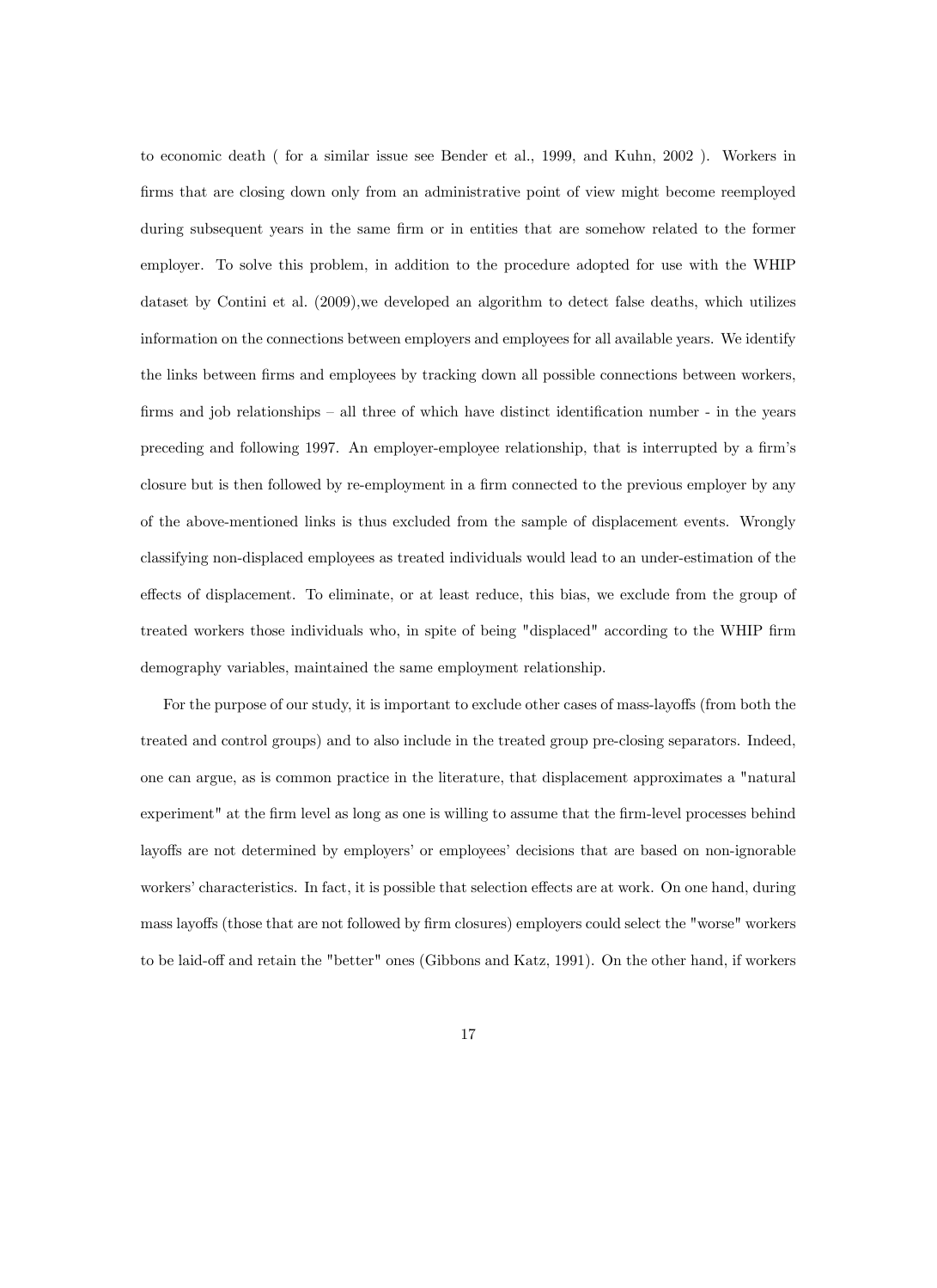anticipate the future closure of their firm, another process of selection could take place: workers may try to find another job and separations registered in the years before firm-closure may thus constitute preemptive resignations (Pfann and Hamermesh, 2001). Therefore, those workers who succeed in this search process may tend to have comparatively "better" labour market characteristics (for example, they could simply have better job-searching abilities or labor market connections) than those remaining until the "bitter end", and thus, they will be comparatively less affected by the closure of the firm. However, in practice, we do not know if all pre-closure separators left their firms for a reason connected with the impending closure as the only information we have is the evolution of the number of employees in the Örm during the years preceding the closure. Nevertheless, the empirical results of the paper are not sensitive to different definitions of pre-closing separators.<sup>15</sup> Therefore, for simplicity's sake, in our baseline specification we include pre-closing separators, that is, workers who left their Örms within the two years immediately preceding the closure, in the treatment group.

In the analysis below, we will compare workers displaced in 1997 to a control group of workers who did not experience a mass layoff or a firm-closure (or a pre-closure separation) during 1997 or in the following years. The control group should represent the hypothetical (and unobserved) outcomes of the same displaced workers had they not experience an involuntary job loss, without additionally ruling out a job change. Thus, our control group also includes those employees whose separations were not related to mass-layoffs or firm closures. However, it is important to point out that among these movers there could also be workers who were laid-off on an individual basis, and whom we cannot take into account due to the administrative nature of the data. The inclusion

<sup>&</sup>lt;sup>15</sup>We tried different definitions of pre-closing separators by enlarging the window to three years before closure and by restricting it to only one pre-closing year. Moreover, conditioning on the firm-level evolution of the number of employees (e.g., categorizing as a pre-closing separator a worker who leaves his firm in the year preceding its closure if and only if during this year there was a net reduction in the number of employees at the firm) leaves the main empirical results unaffected.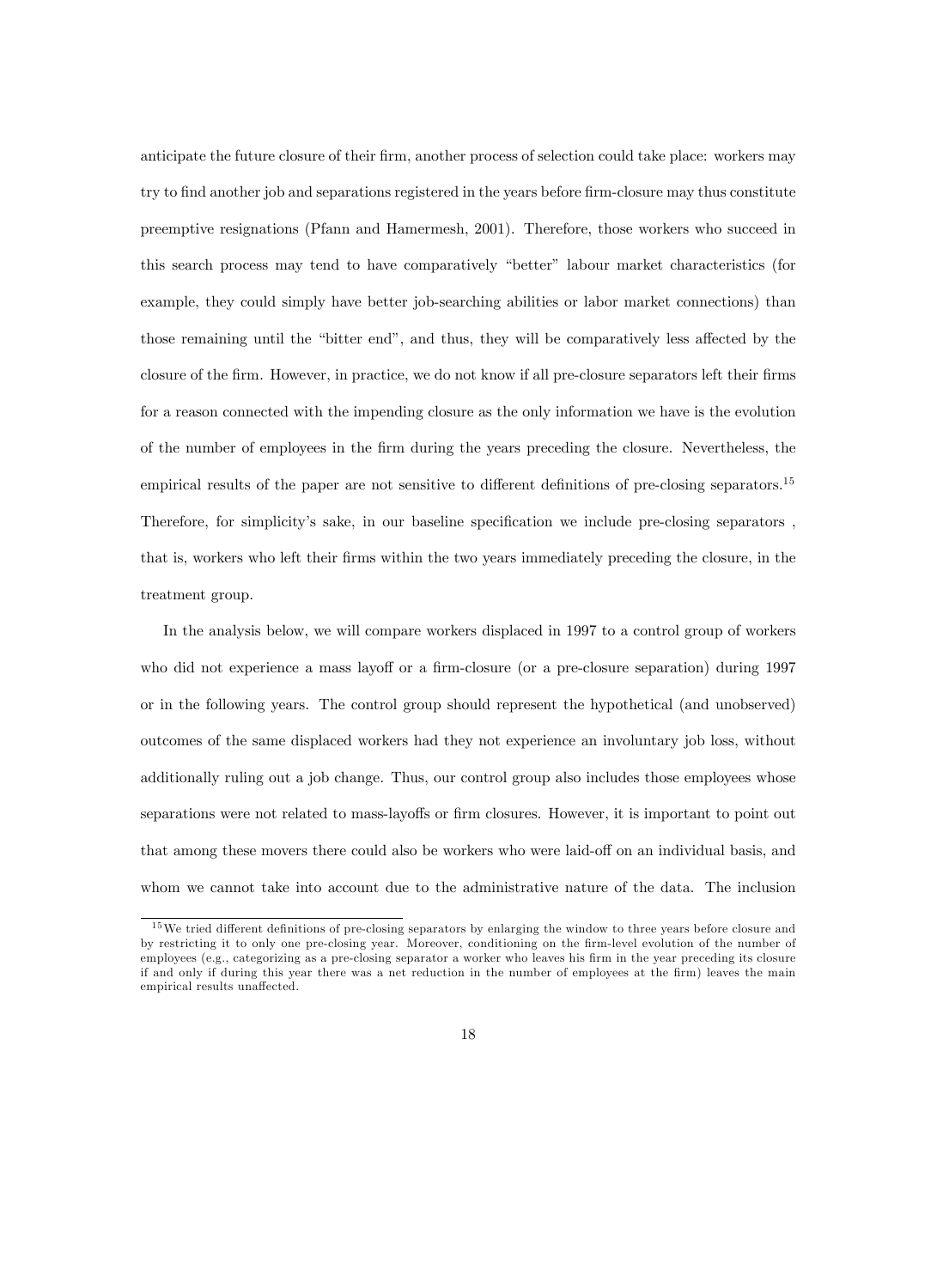of employees who do not voluntarily separate in the non-displaced group would cause an underestimation of the effects of displacement. In practice, the main results of the paper do not change if we only include stayers in the control group.

# 4.2 Descriptive Statistics, Assessment of the Common Support and Propensity Score Estimation

As mentioned above, the aim of estimating the effect of displacement by matching is to choose a counterfactual group that is as similar to the treated group as possible (in terms of its non-ignorable characteristics) by properly selecting and reweighting control individuals. Several techniques are proposed in the literature to check the quality of the matching procedure according to the property that if  $P(X)$  is the propensity score, then pre-treatment variables must balance given the propensity score, that is  $D \perp X|P(X)$  (Rosembaum and Rubin, 1983). To test the effectiveness of our matching routine in balancing the covariates we first implement a balancing test proposed by Dehejia and Wahba, 2002, and Becker and Ichino, 2002.<sup>16</sup> We split the sample into intervals such that the average propensity scores for the treated and the control groups do not differ in each interval. Then, within each interval, we verify that the means of each characteristic do not differ between the treated and control groups. We verify that the balancing property is satisfied for every specification of the propensity score (and therefore for each sector separately). This procedure is thus also useful for determining which interactions and higher-order terms to include in the specification of the estimated propensity score (given a selected set of covariates  $X$ ). Additionally, we perform a standard t-test for equality of means of the covariates to check whether significant differences

 $16$ We used the program written by Becker and Ichino (2002).

<sup>19</sup>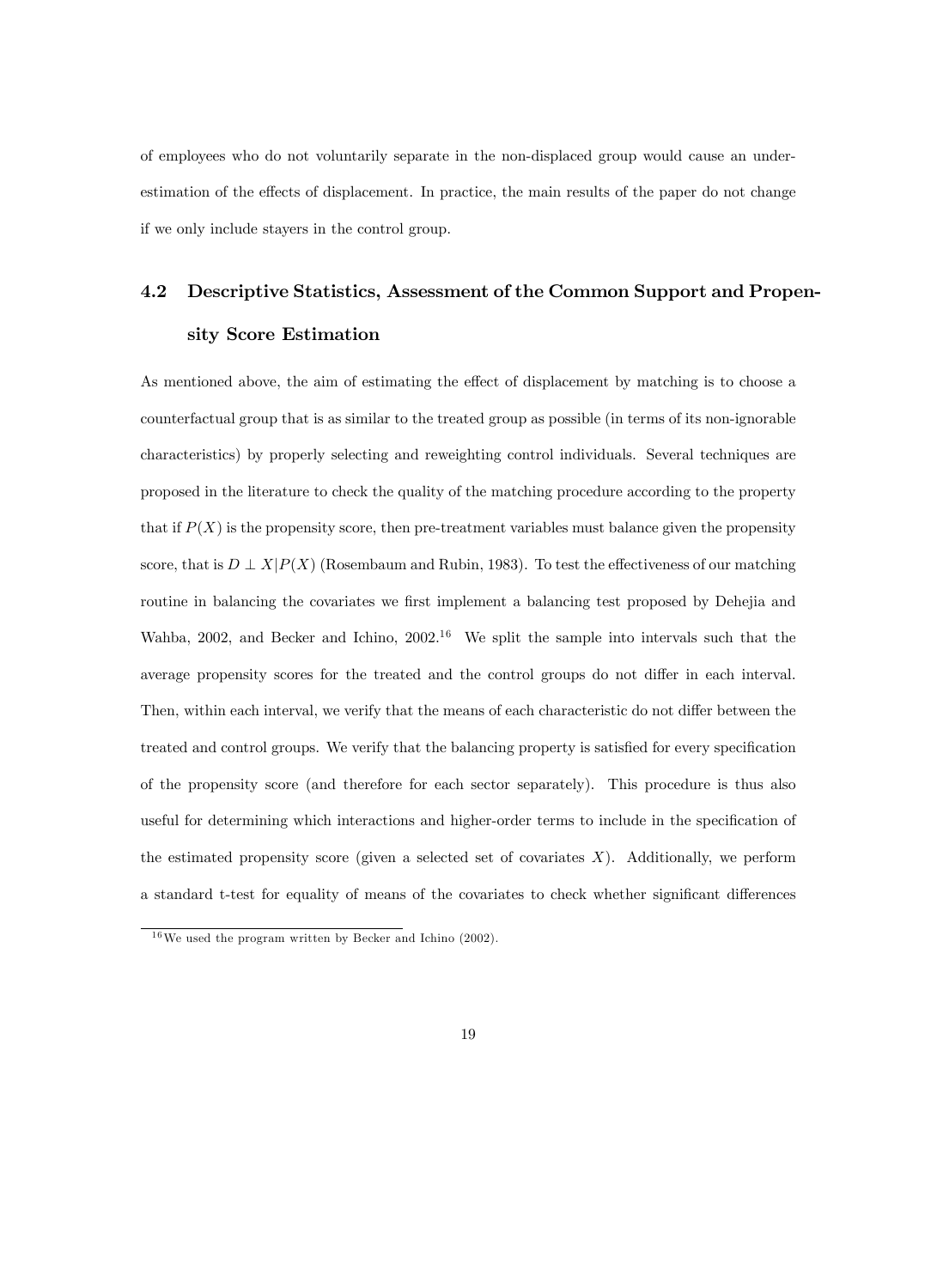remain after matching on the propensity score and we show the standardized bias<sup>17</sup> before and after matching. The latter check is done by pooling all sectors together.

Table 1 reports the sample size before matching and different related post-matching statistics. The first column of Table 1 displays the number of observations by industry and in the economy as a whole before matching. Our aggregate sample is made up of 31,212 workers. In column 2, we show the ratio of the number of displaced workers to the number of controls. It is apparent that for every treated worker, we have a large pool of potential controls, even within each sector, which is an important pre-requisite to meaningful implementation of our matching strategy. Column 3 displays the percentage of treated individuals retained in the econometric analysis. As explained in paragraph 3, the overlap assumption is fundamental for the identification of the ATT. Our sectorspecific propensity score matching strategy excludes from the treated group (and from the control group) those individuals who possess characteristics that perfectly predict success (or failure) in the sector-specific propensity score estimation. As a consequence, only  $4\%$  of displaced workers are disregarded. The representativeness of the treated sample used in the matching analysis is also supported by the fact that the means of the pre-treatment covariates for the treated sample remain practically unchanged (see Table  $2$ ).<sup>18</sup> Note that we do not additionally implement other trimming procedures (such as that proposed by Smith and Todd, 2005) given that, as shown in the remaining of the paragraph, the lack of overlap does not seem to represent a big issue in this sample, as our matching routine substantially improves the comparability of the two groups of workers (see table

 $17$ The standardized bias is the difference of the sample means in the treated and non-treated (full or matched) sub-samples as a percentage of the square root of the average of the sample variances in the treated and non-treated groups (formula from Rosenbaum and Rubin, 1985).

 $1<sup>8</sup>$  In the presence of a homogeneous treatment effect discarding treated observations does not imply a redefinition of the estimand; rather, it simply indicates a loss in terms of efficiency. Instead, the identification of the ATT fails in the case of treatment effect heterogeneity, in particular when such heterogeneity occurs in the parts of the support where the treated are dropped. Therefore, our statement in the main text is based on the assumption that individual observable characteristics are the main cause of heterogeneity in treatment.

<sup>20</sup>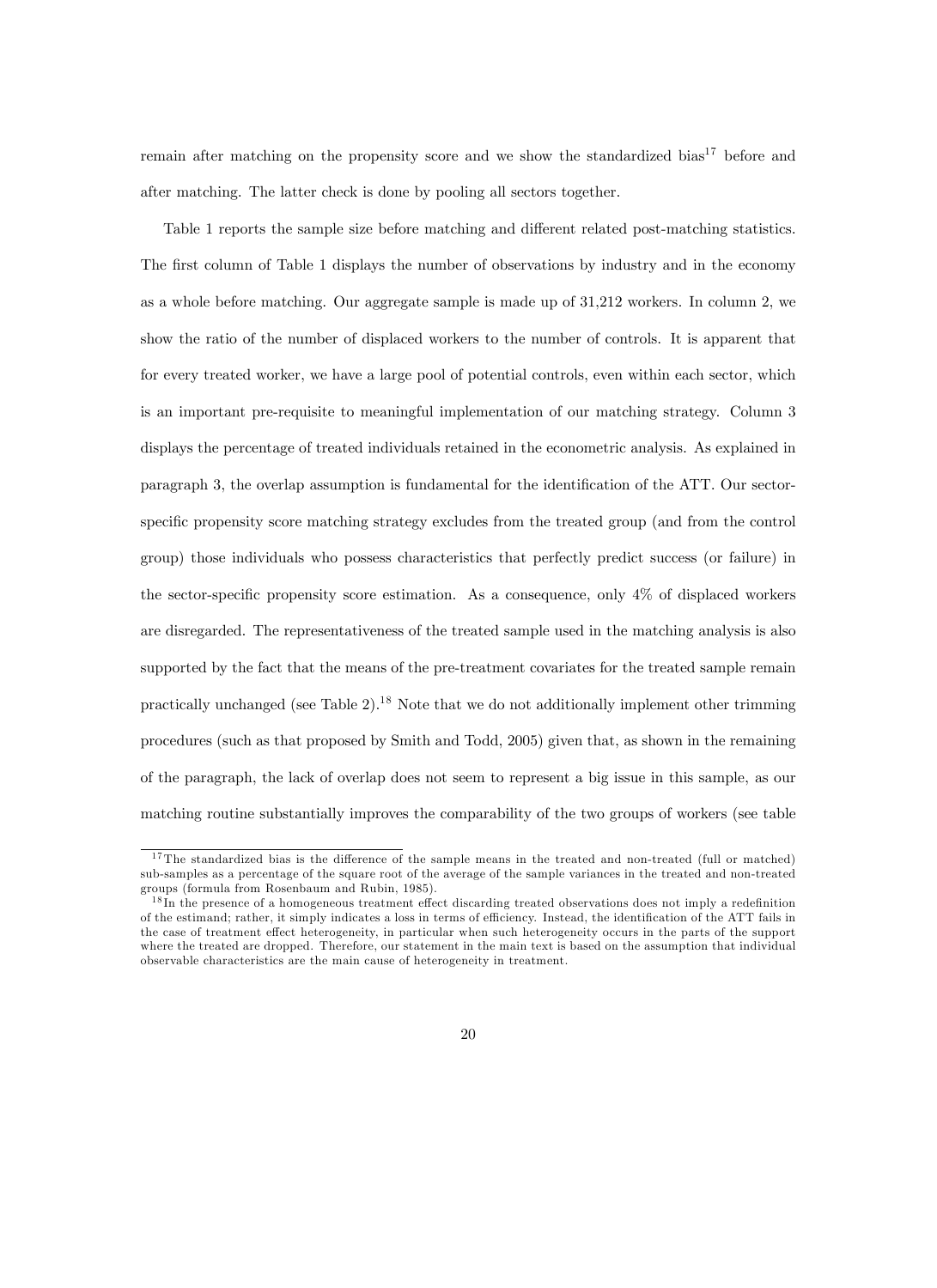2). Finally, column 4 of Table 1 shows the average weights assigned to the matched observations. Given that NN matching with replacement selects for each treated individual the control subject with the most comparable propensity score, an average weight equal to one means that no control observation has been used more than one time and suggests that we have a sufficiently rich reservoir of controls. In our sample, this value equals 1.1; in fact, 92% of treated individuals were matched with a control that was not resampled, and only two controls were used three times as a match.<sup>19</sup>

Table 2 presents statistics for the unmatched and matched samples (U and M, respectively) during the period of 1994-1996. Column 1 shows the means of the lagged covariates for the treated group. Column 2 displays the means of the lagged covariates for the control group. The standardized bias is reported in column 3, while column 4 shows the p-values for the test of equality of means of the lagged covariates between the treated and the control workers. As can be seen from Table 2, the displaced workers are younger and less tenured than non-displaced individuals; they have lower earnings; they work fewer weeks per year; and they are more likely to have multiple jobs. Moreover, among the treated group, the percentages of women and blue-collar workers are larger. Regarding the geographical spread, the concentration of displaced workers is relatively lower in the central regions. These results are consistent with empirical evidence from other countries (Kuhn et al. (2002), Fallick (1996) and Kletzer (1998)). Finally, firms with displaced workers are overrepresented in the textile, apparel, leather and commerce industries (see Table 1) and are of relatively smaller size. No pre-treatment differences were detected with respect to injuries, sickness and Cassa Integrazione-related variables. Imbens and Woolridge (2009) suggest focusing on the standardized bias rather than on t-statistics.<sup>20</sup> In particular, as a rule of thumb when a standardized

 $19\,\text{We}$  also find that the median difference between the propensity score of the treated individuals and that of the matched controls is 0.0000193; its 95-th percentile is .0007671. These are very low values compared to the estimated probability of displacement.

<sup>&</sup>lt;sup>20</sup> The reason is that t-statistics increase with sample size. However, simply increasing the sample size does not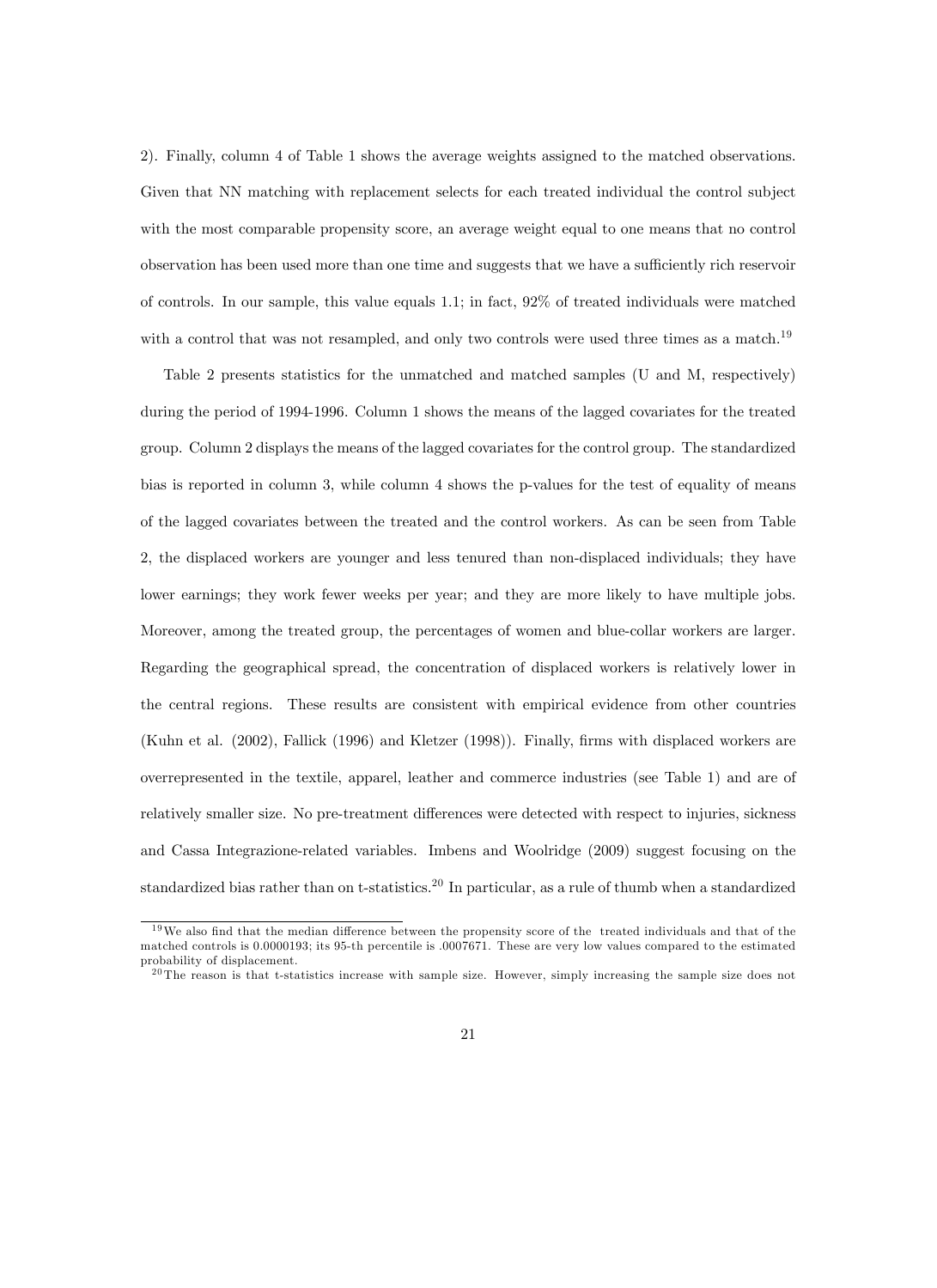bias is greater than 35, global linear regression methods are very sensitive to the specification and are not advisable. In our unmatched sample, the value of the standardized bias is very high for many important covariates (in the cases of tenure and earnings it is around 50). However, once we apply the matching routine described above, the majority of the above-mentioned differences are reduced or disappear.

Although in four cases (age, dummies for being born and working in the south, dummy for being born outside OECD), the t-test rejects the hypothesis of equal means we believe that this is a minor issue, as the values of the standardized bias are substantially reduced and that these differences are not profound.<sup>21</sup> As a robustness check, we also estimated the weighted regressions for the matched sample of workers (where the weights were those employed in the matching analysis).<sup>22</sup> Matching quality is then increased by exploiting the fact that these weighted regressions have the so-called double-robustness property ( Rotnitzky and Robins, 1995, Lechner and Wunsch, 2009, Imbens and Woolridge, 2009, Busso et al., 2009). This property implies that the estimator remains consistent when either the matching is based on a correctly specified selection model or the regression model is correctly specified. To check the robustness of our matching procedure we applied this methodology to the linear DID estimator by regressing the difference between the post-treatment and the pretreatment outcomes on a constant, the treatment dummy and other covariates used in the propensity score estimation.<sup>23</sup> Our main results remained robust to this alternative methodology.

make the ATT inference less problematic. Instead, the standardized bias is not systematically affected by the sample size. The authors refer to the "normalized difference" (ND), that is a transformation of the standardized bias:  $ND = SB * (\sqrt{0.5}/100)$ .

 $^{21}$ The differences of the means of these variables between treated individuals and controls are not significantly different from zero inside each block of the estimated sector-specific propensity scores. The fact that at the aggregate level these differences become significant is an example of a situation in which increasing the sample size increases the value of the t-statistics but not the value of the differences. In other words, the denominator of the t-statistics decreases.

 $^{22}$ As is shown in Busso et al. (2009), all propensity score matching estimators can be practically implemented as a weighted regression of the outcomes on a costant and a dummy indicating the treatment status.

<sup>&</sup>lt;sup>23</sup>In the context of a linear DID estimator based on panel data, Imbens and Woolridge (2009) suggest adding

<sup>22</sup>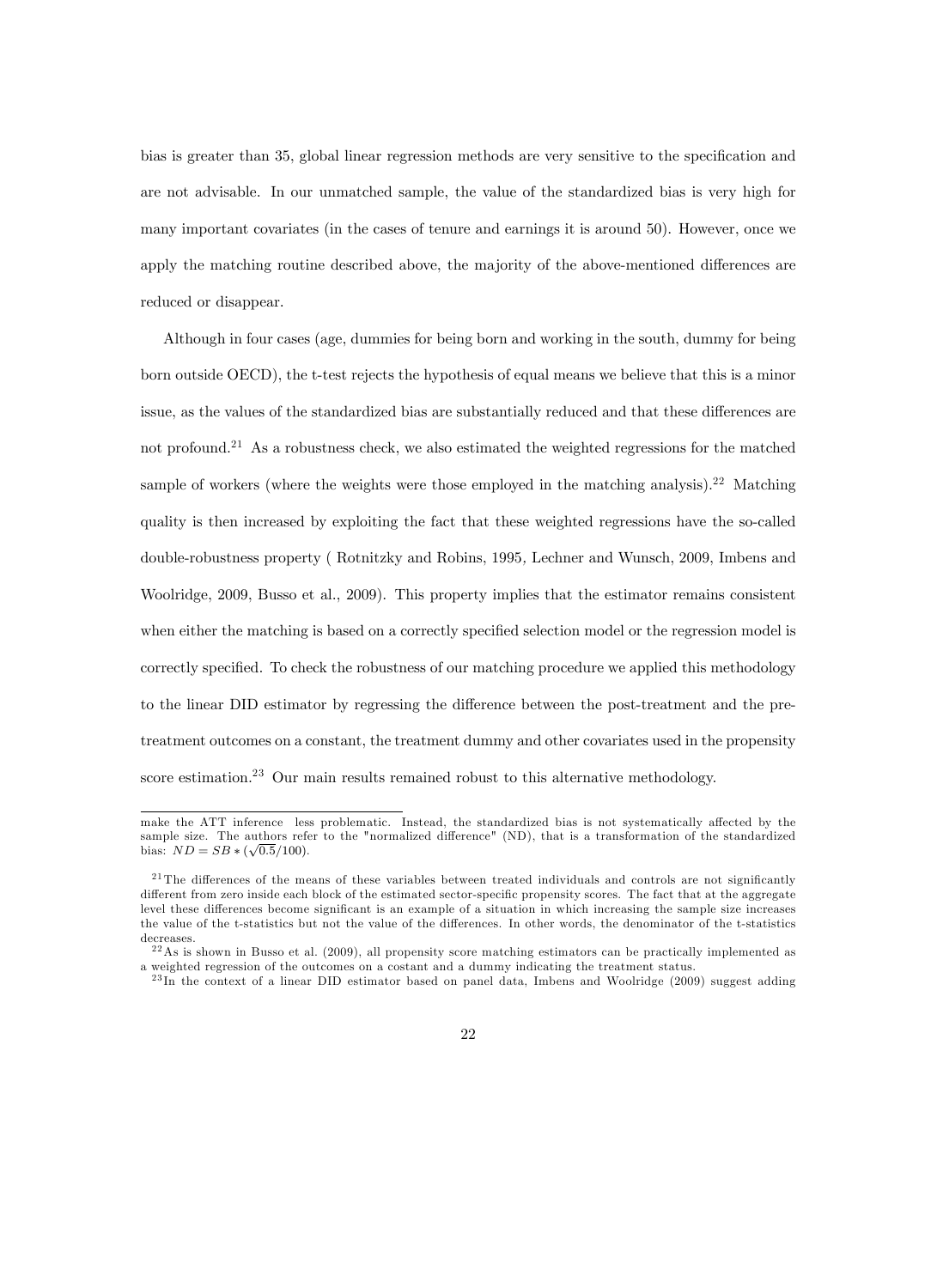Finally, it is also useful to examine the density functions of the propensity scores for the treated group and the matched controls to develop a sense of the overlap between them. Figure 2 confirms that propensity score matching increased the comparability between the two groups. While prior to matching, the estimated kernel densities were quite different, after matching very similar values can be observed.

### 5 Econometric results and discussion

In this section, we investigate whether and to what extent the displaced workers suffer after displacement in terms of earnings, weeks worked, sick leave and measures of injury risk. To this end, we first employ the simple unweighted OLS estimator and the propensity score matching technique focusing on the post-1997 levels of the dependent variables. We then extend the standard propensity score analysis by using a PSM-DID strategy, which is our preferred estimator, and compare it with a linear unconditional DID estimator.<sup>24</sup> Our dependent variables are the logarithm of annual earnings, the number of weeks worked, the probability of being injured, the number of injuries, the number of out-of-work days because of injuries and the probability of absences due to sickness.

Tables 3 and 4 show the results from the two methods for the logarithm of annual earnings and the number of weeks worked. For the sake of comparability with other dependent variables (see

the pre-treatment outcomes as additional control variables . In their words (p. 70) "making treated and control units more comparable on lagged outcomes cannot make the causal interpretation less credible" as suggested by the standard DID assumptions (i.e., the treatment indicator may be correlated with the residual). Clearly, if the values of the lagged dependent variables are very similar for the treated and the control groups, the standard DID estimator and this augmented DID estimator will yield similar results. We experimented with various specifications in terms of the regressors included and flexibility of the functional form. For example, we first introduced a fourth-degree polynomial in age interacted with geographical dummies. Then, we regressed on all of the variables used in the propensity score estimation. The results of these various specifications were very similar, while the precision of the ATT-estimates improved.

<sup>2 4</sup>As an additional robustness check, we employed a mixed method that combines PSM and a linear conditional DID estimator. As explained above, this last empirical method is a weighted regressions (with the NN-matching weights) of the difference in outcomes on the treatment status and other controls. Results are available upon request.

<sup>23</sup>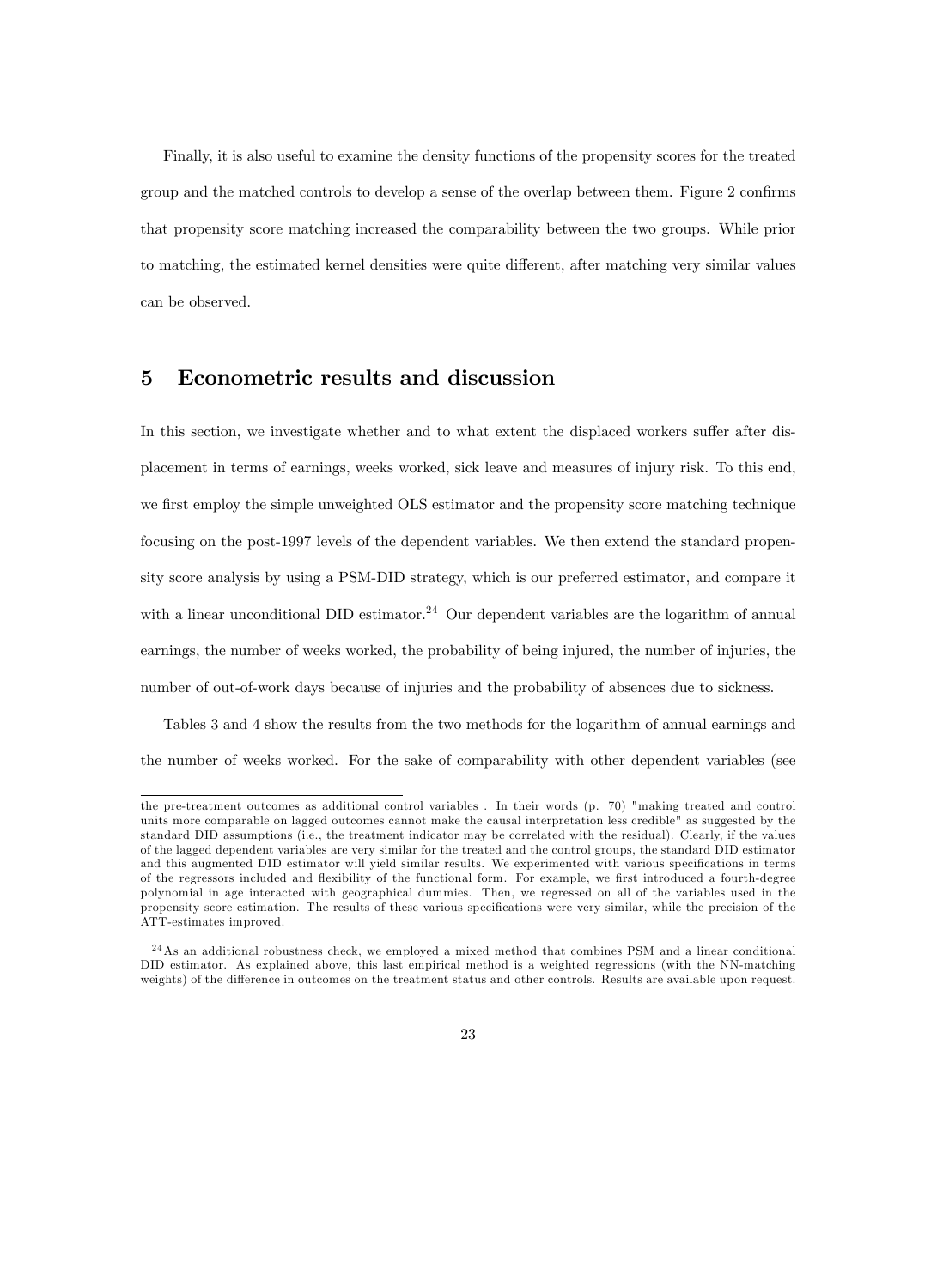below), we have computed the logarithms of the sum of annual earnings and the sum of annual weeks worked for the following periods: the year of displacement (year 0), the entire post-displacement period (years 1,2,3,4,5), the "short-run" period ( years 1,2,3) and the longer-run period (years 4 and 5).<sup>25</sup> As expected and consistent with the existing literature, the estimates in Table 3 show that displaced workers experienced significant earnings loss during the year of displacement. This loss is evident when looking both at the unadjusted mean comparison which considers the entire sample, and at the estimation results of propensity score matching. The latter method suggests that the earnings loss equals 12 percent in the year of displacement and 5 percent during the five years after displacement (years 1,2,3,4,5). During the first three years after displacement, displaced workers experienced an earnings loss of 7 percent. This negative effect faded away thereafter. Estimates from the propensity score matching difference-in-difference model shown in table 4 display significant earnings losses in the year of displacement. Estimated coefficients are negative but not significant in the first three years after displacement and also in the fourth and fifth years. As can be seen from tables 3 and 4, unsurprisingly, there is a significant reduction in the number of weeks worked for the displaced workers in the three years after displacement, which becomes less relevant in the subsequent years. The small magnitude of earnings losses is probably due in part to the fact that we have selected individuals with at least three years of tenure, while other studies focus on more experienced workers. Moreover, previous studies (e.g., Eliason and Storrie, 2006 who use a PSM estimator and Jacobson et al. (1993)) have shown that earnings losses are sensitive to the business cycle, even in the long run. Eliason and Storrie (2006) associated this sensitivity to business cycle to the fact that displaced workers, holding relatively short-tenured jobs and therefore a relatively low level of human capital, are more likely to experience additional episodes of displacement because

 $25$  Coefficients estimated on a yearly basis are available upon request.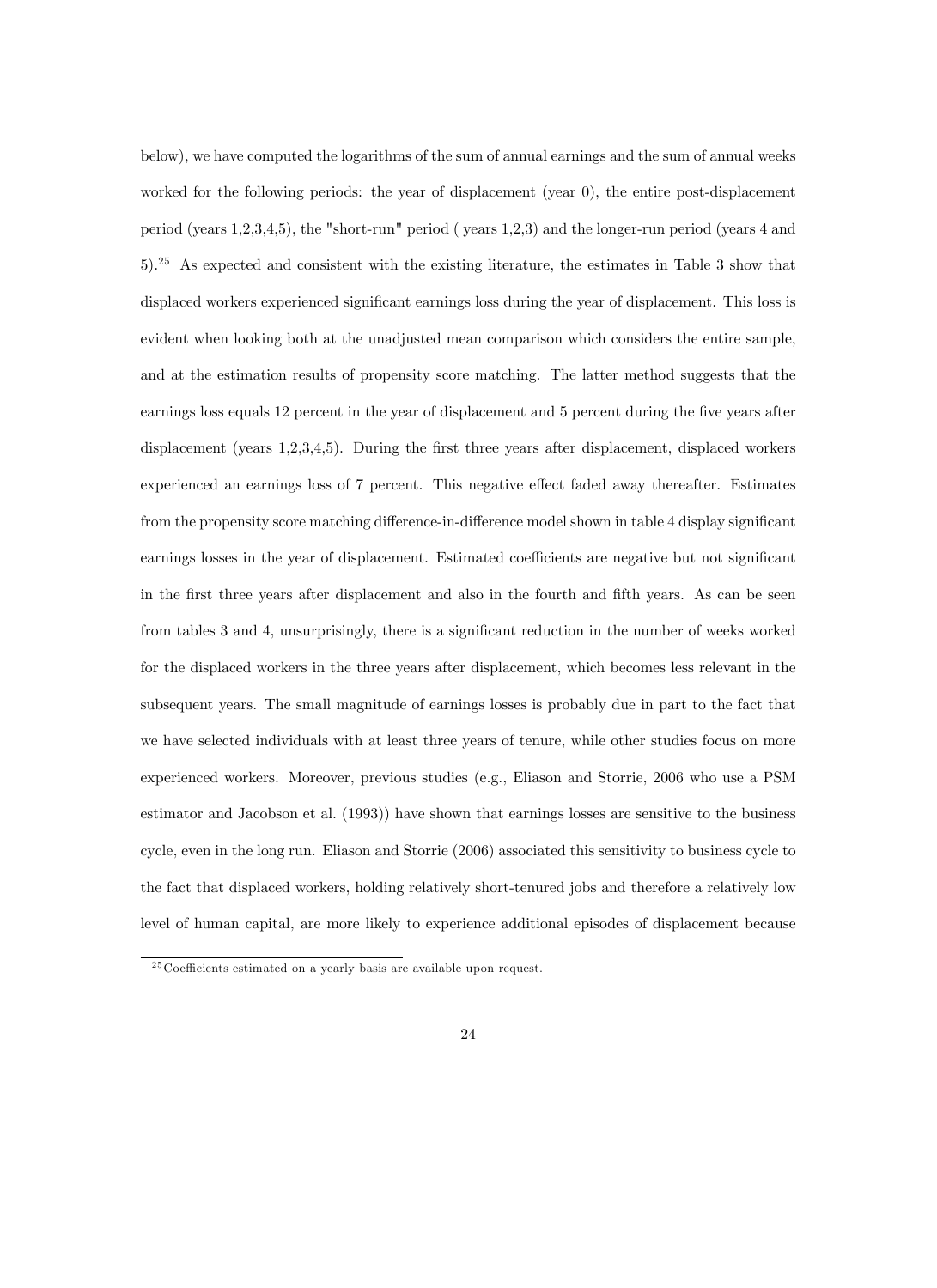their skills are less valuable to the employer. This explanation, in turn, is based on the contribution by Stevens (1997), who found that displaced workers who incur additional job separations have substantially greater earnings losses. An alternative interpretation of this phenomenon relates the higher propensity of displaced workers to hold several short-lived jobs to the fact that transitions from job to job tend to be relatively longer during periods of recession (Hall, 1995). Holmlund and Storrie (2002) found that transitions from temporary jobs increased rapidly at the beginning of a recession. In fact, during the period under analysis the performance of the Italian labour market was improving.<sup>26</sup> The unemployment rate remained practically stable at around 11.3  $%$ in the period of 1994-1998 and then declined monotonically to 8.7 percent in  $2002<sup>27</sup>$  Overall, the evidence from this study seems to be consistent with these conjectures.<sup>28</sup>

The novel and most interesting contributions of this paper are, however, the results for job safety. We have at our disposal three proxies for risk that the two groups of workers face at their workplaces: the probability of being injured, the number of injuries reported and the number of out-of-work days because of injuries. Injuries at the workplace are rare events; therefore, to smooth these outcomes, we consider three time windows: the entire post-displacement period (years  $0,1,2,3,4,5$ ), the first four years after displacement (years 0,1,2,3; the "short run") and the subsequent two years (4,5; the "longer run"). However, these measures of job risk are limited dependent variables and count variables, whose analysis is meaningful only if the control and treated groups have the same lengths of exposure to risk. Moreover, as we have just observed, the displaced workers tend to work fewer weeks than the control group. Therefore, all of the-above mentioned injury measures are normalized

 $^{26}$ In 1997, the reform of the Italian labor market introduced flexibility at the margin.

<sup>&</sup>lt;sup>27</sup>The employment to population ratio and the labor force participation rate had symmetrically opposite temporal patterns. They were relatively stable in the period of 1994-1998, at 42.2% and 47.5%, respectively, and then increased monotonically to 44.3% and 48.5% in 2002.

 $^{28}$ Serti (2008) estimates positive and significant earning losses for Italian workers which were displaced in a period of recession. He employs the standard Jacobson et al. (1993) econometric model.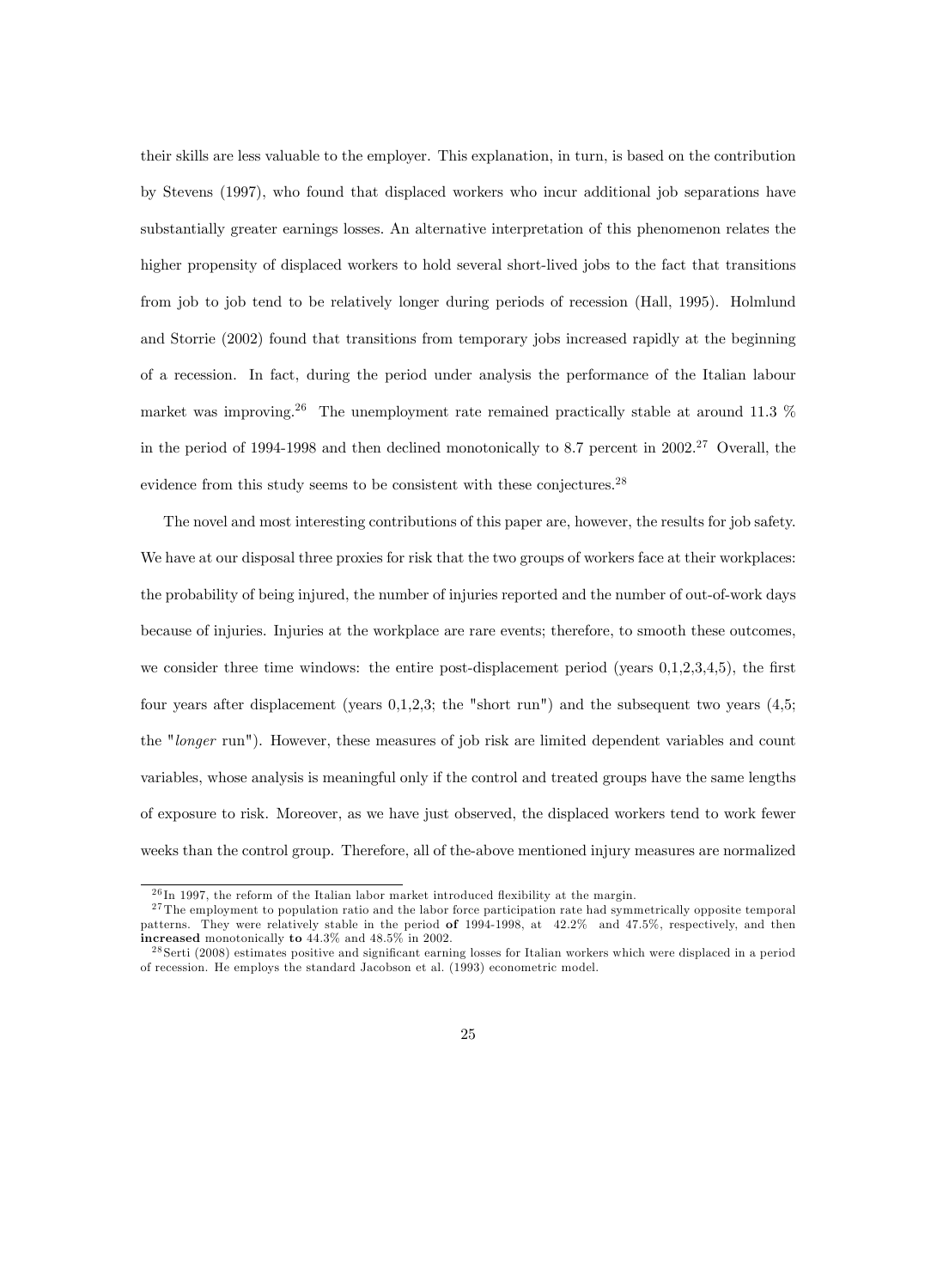by the total number of weeks worked in the respective reference periods to account for the different lengths of exposure to risk. In short, the logic behind these measures of job-safety is as follows. An injury is a rare event and increasing the size of the window of observation increases the quality of the proxy. Then, a normalized variable is needed, as in the post-displacement period displaced individuals work less than non-displaced individuals.

Table 5 presents the results for the probability of being injured and the number of injuries in the post-displacement period, estimated by a linear regression and the nearest neighbour propensity score matching. The difference in the probability of being injured between the displaced and nondisplaced workers is positive and highly significant in all years after displacement (year 0 included). The PSM estimated effect is equal to 0.087, implying a 72 percent increase in the workplace risk after displacement. The results for the normalized measure are qualitatively identical, and the estimated effect is equal to 0.0004, implying a 100 percent greater probability of being injured during subsequent employment relative to the control group. These positive and significant effects are also present in the fourth and Öfth years after displacement for the non-normalized and normalized measures and are equal to 0.052 and 0.0006, respectively, suggesting that the effect of displacement on job-safety is relatively long-lasting. The results from the simple linear regression are very similar, although the losses are somewhat smaller. These findings are confirmed by the estimates obtained from the PSM-DID procedure (see Table 6). In this procedure, we implement PSM-DID only for the normalized variables for the following reasons. Because the outcomes of interest are computed over periods of different lengths before and after displacement, and because exposure to risk varies considerably with the number of weeks worked, we divide our dependent variables by the number of weeks worked. The pre-displacement normalized variables are computed over the three years before displacement. Once again, the results of the linear unconditional DID are very similar, although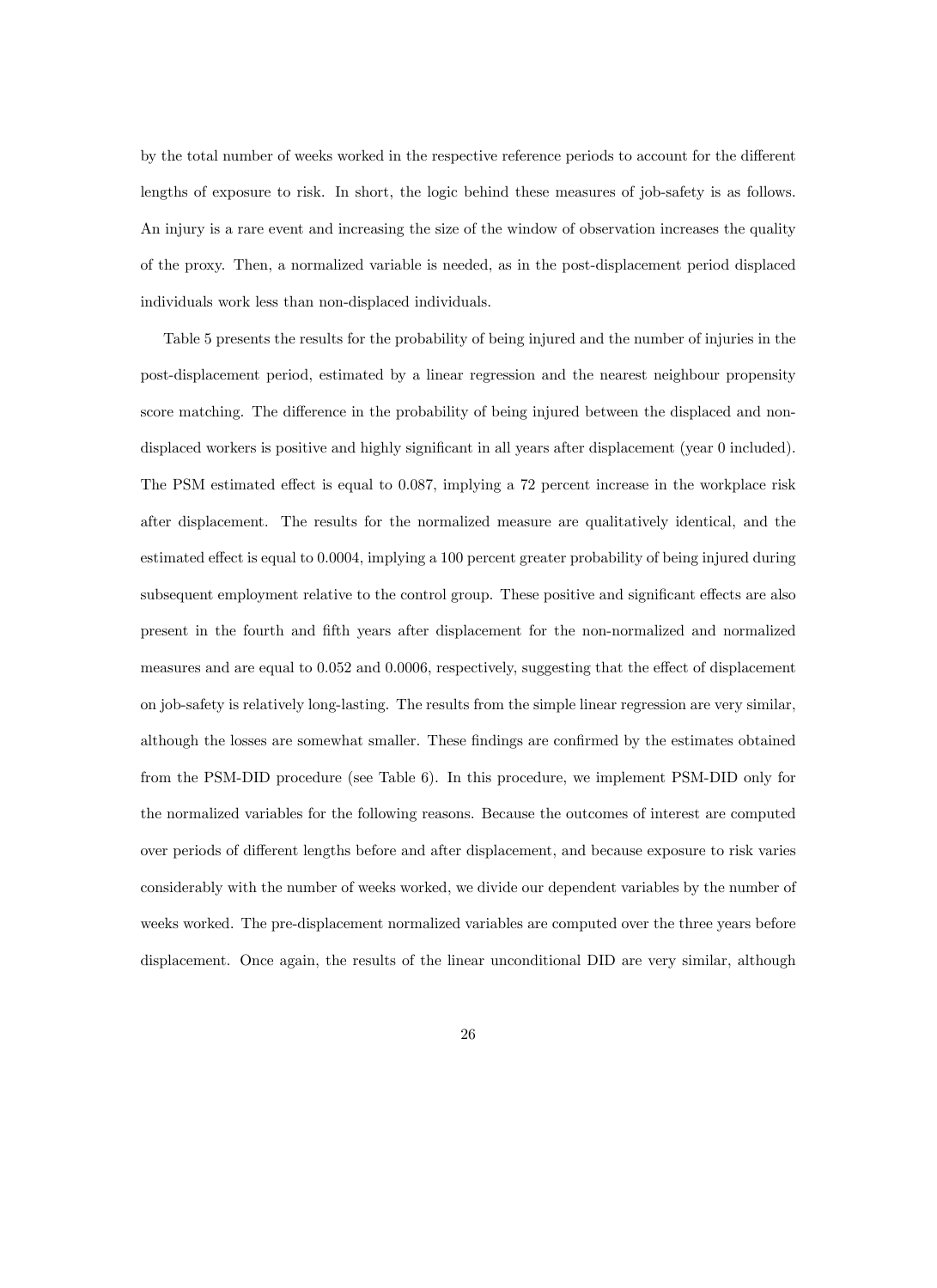the intensity of the displacement effect is in some cases slightly lower.

The strong positive effect for the entire post-displacement period is also found for the total number of injuries after displacement and for the total number of days lost due to injuries, both non-normalized and normalized (Table 5 and Table 7, respectively). The estimated effect for the former non-normalized outcome is equal to  $0.106$ , implying a 69 percent differential in the number of injuries, while the effect for the non-normalized days lost is equal to 2.86 and suggests a 89 percent increase in the number of days lost due to injuries. These findings are also confirmed by the estimates of the normalized variables which suggest a 100% increase in the number of injuries per week and a 116% increase in the number of days on injury leave per working week. Moreover, we again check the robustness of these results by employing a propensity score matching-difference-indifference procedure. As can be seen from Tables 6 and 8, also in this case the displaced workers in the post-displacement period (years  $0,1,2,3,4,5$ ) face a significant increase in the number of injuries per week and out-of-work days per week after displacement, relative to the non-displaced workers (the estimated coefficients are equal to  $0.0005$  and  $0.015$ , respectively). In addition, the estimated coefficients on the fourth and fifth years show a positive and significant effect of displacement on the number of injuries and on the days lost because of injury, suggesting that the effect of displacement on job safety is relatively constant over time. Finally, it is interesting to note that a significant effect in terms of sickness absences emerges only during the first three years after displacement (see Table 9 and 10).

Overall, we found strong evidence of negative non-pecuniary effects of job displacement for the displaced workers. In particular, we have documented that the negative effect of displacement on job safety is robust to different outcome measures (and estimation techniques) and is not diminishing over time. These results, together with the modest losses in terms of earnings and weeks worked and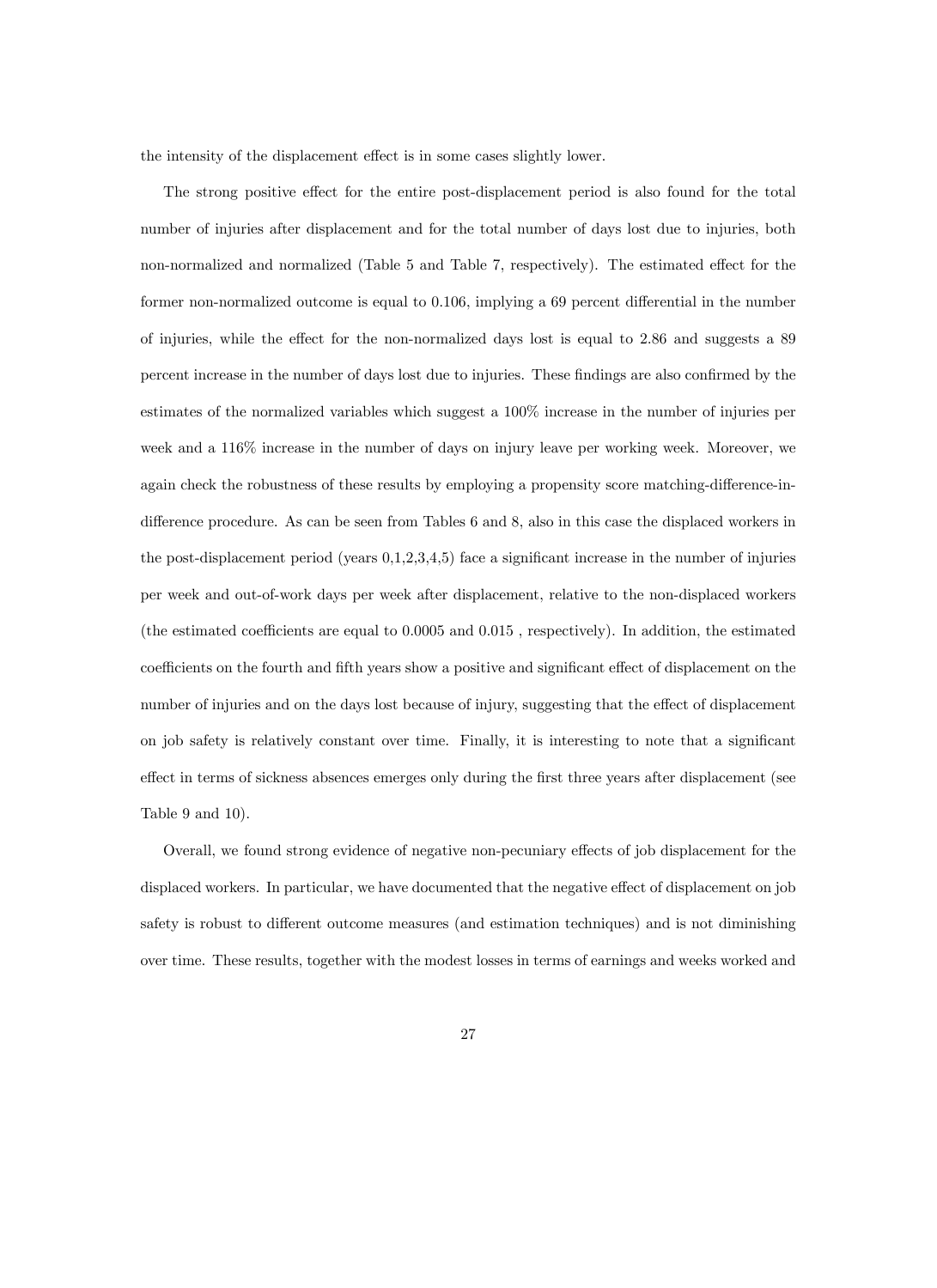the positive aggregate labor market trends, seem to suggest that re-employed displaced workers, to avoid unemployment or earnings losses, trade away pecuniary job attributes for non-pecuniary ones even during a period of positive labour market performance..

Workers can give up job safety by working at more hazardous jobs and/or by accepting jobinstability, that is, several temporary and short-lived jobs that may be available in a period of economic expansion.<sup>29</sup> Indeed, as figure 3 shows, the monthly injury hazard rate<sup>30</sup> initially increases and reaches its peak three months after the beginning of a new job, and decreases thereafter and becomes relatively flat after the 20th month. In an additional exercise (see table 11), we also find evidence that the effect of job displacement on the number of new jobs begun by a worker (a proxy for job instability) is notably high during the short run  $(0,1,2,3)$ , but this effect drammatically decreases during the last post-displacement years . We interpret these results as indicative of the relationship between more risky jobs and reductions in job safety.

#### 6 Conclusion

This paper has analyzed an important dimension of the costs of job loss that has not yet received much attention in the literature, namely its effect on job-related injuries. It complements previous studies that have investigated the effects of job displacement in terms of standard labour market outcomes. We argue that, to provide a comprehensive picture of the effects of job displacement and to conduct a complete welfare analysis, it is crucial to also incorporate the non-pecuniary aspects of working conditions into the study.

We find that, in a period with a tight labor market, re-employed displaced workers in Italy

 $^{29}$ All displaced workers who we consider in the analysis are eligible recipients of unemployment insurance. <sup>30</sup>Monthly hazard rates for all observed job-relationships.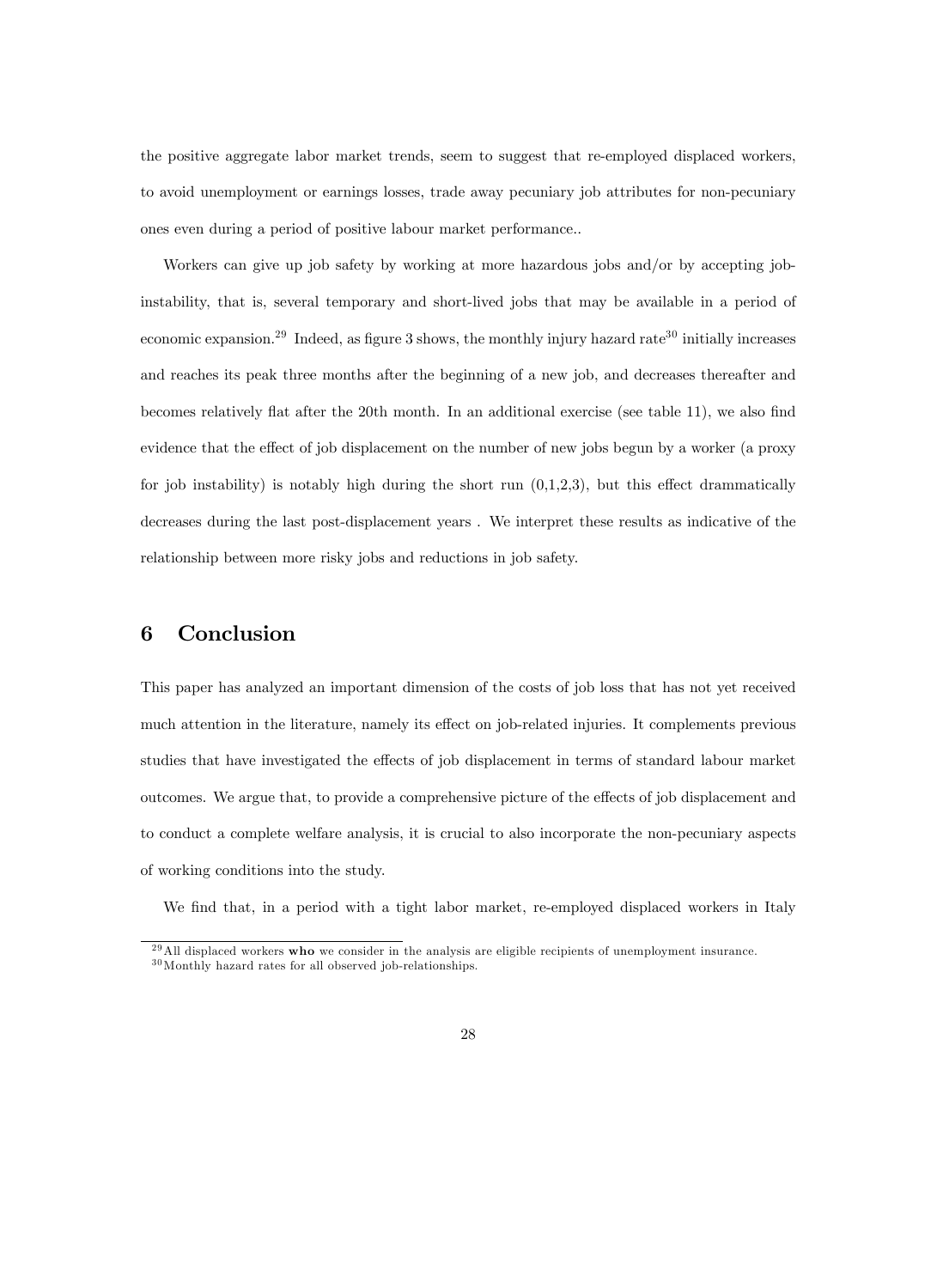experience only moderate and short-lived earnings losses, but, as a consequence of displacement, they are also about 70 percent more likely to be injured while working at subsequent jobs compared to the control group of non-displaced workers. In addition, this effect on job safety is not transitory and does not simply depend on the fact that displaced workers pass through many temporary jobs and experience high injury hazard rates at the beginning of every new job. Considering that the effect of displacement on job instability is decreasing in time and that the effect on injuries is persistent over time, we argue that the effect of displacement on workplace injuries must be mainly ascribed to transitions to more hazardous jobs rather than to a mere duration effect. These results suggest that re-employed displaced workers may trade away pecuniary losses for non-pecuniary ones to reduce unemployment spells or avoid larger earnings losses, even during a period of positive labour market performance.

Our work is in line with and complements previous studies that have documented higher longrun mortality rates among displaced workers (Elliason and Storrie, 2009, Moser et al., 1987. Morris et al. 1994, Sullivan and Von Wachter, 2009) and those who claim to have observed a business-cycle sensitivity of earning losses (Eliason and Storrie, 2006, Jacobson et al., 1993).

Our results call for more attention to be devoted to policies designed to re-integrate displaced workers into the labor market. In particular, our results imply that labor market policies should also be concerned with job quality, particularly with job safety. On one hand, finding a new job could rapidly minimize losses in terms of human capital depreciation for the displaced workers and could reduce the use of unemployment benefits. On the other hand, a lower job safety level may imply other individual and social costs. The short-run and long-run costs of re-employment at a more hazardous job might outweigh the savings in terms of unemployment benefits and human capital depreciation. Therefore the reemployment of displaced individuals could be accompanied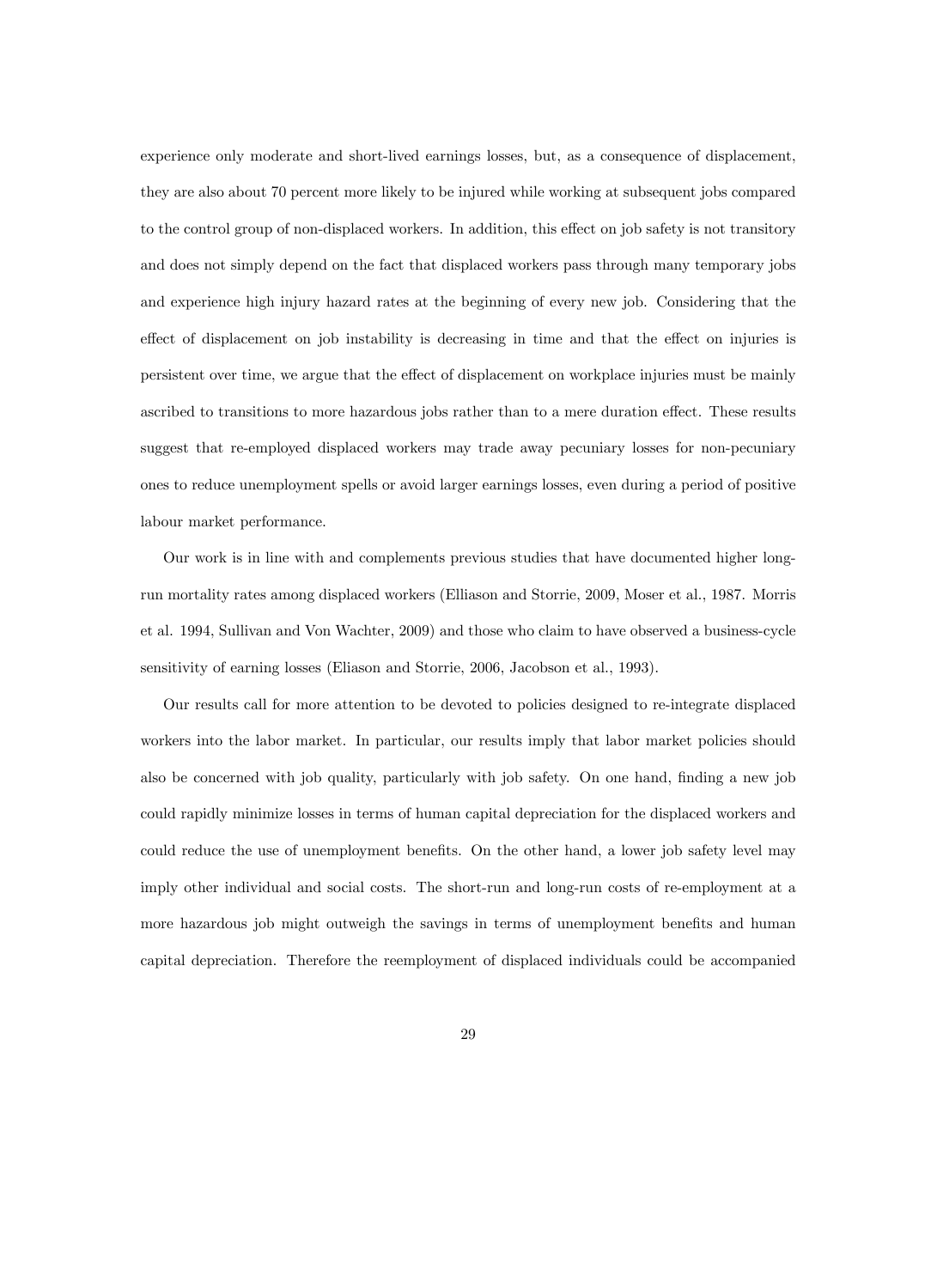by training programs such as on-the job training that are aimed at reducing the risk of injuries through the development of specific safety-training methods.

### References

- Angrist, J. D. and A. B. Krueger (1999). Empirical strategies in labor economics. In O. Ashenfelter and D. Card (Eds.), Handbook of Labor Economics. Elsevier.
- Becker, S. O. and A. Ichino (2002, November). Estimation of average treatment effects based on propensity scores. Stata Journal  $2(4)$ , 358–377.
- Bender, S., C. Dustmann, D. Margolis, and C. Meghir (1999, April). Worker displacement in france and germany. IFS Working Papers W99/14, Institute for Fiscal Studies.
- Brown, C. (1980, February). Equalizing differences in the labor market. The Quarterly Journal of Economics  $94(1)$ , 113-34.
- Busso, M., J. DiNardo, and J. McCrary (2009, February). New evidence on the finite sample properties of propensity score matching and reweighting estimators. IZA Discussion Papers 3998, Institute for the Study of Labor (IZA).
- Caliendo, M. and S. Kopeinig (2008, 02). Some practical guidance for the implementation of propensity score matching. Journal of Economic Surveys  $22(1)$ , 31–72.
- Carr-Hill, R. A., N. Rice, and M. Roland (1996). Socioeconomic determinants of rates of consultation in general practice based on fourth national survey of general practices. British Medical Journal 312.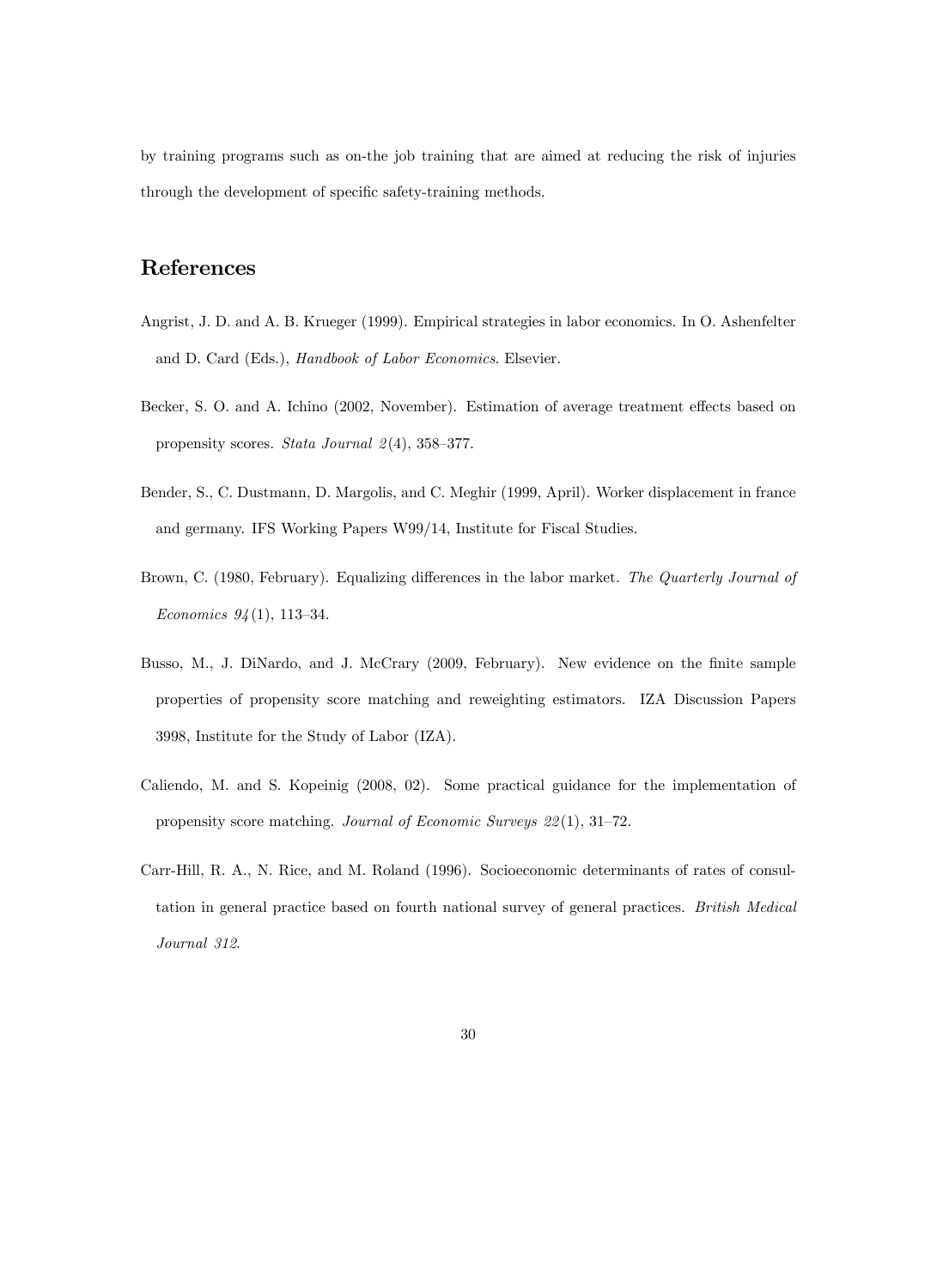- Contini, B., R. Leombruni, L. Pacelli, and C. Villosio (2009). Wage mobility and dynamics in italy in the 1990s. In E. Lazear and K. Shaw (Eds.), The Structure of Wages: An International Comparison. University of Chicago Press.
- Dehejia, R. (2005). Practical propensity score matching: a reply to smith and todd. *Journal of*  $Econometrics 125(1-2), 355-364.$
- Dehejia, R. H. and S. Wahba (2002). Propensity score-matching methods for nonexperimental causal studies. Review of Economics and Statistics  $84(1)$ , 151–161.
- Eliason, M. and D. Storrie (2004, December). Does job loss shorten life? Working Papers in Economics 153, Göteborg University, Department of Economics.
- Eliason, M. and D. Storrie (2006, October). Lasting or latent scars? swedish evidence on the long-term effects of job displacement. Journal of Labor Economics  $24(4)$ , 831–856.
- Fallick, B. C. (1996, October). A review of the recent empirical literature on displaced workers. Industrial and Labor Relations Review  $50(1)$ , 5-16.
- Field, K. and D. Briggs (2001). Socio-economic and locational determinants of accessibility and utilization of primary health-care. Health Social Care in the Community  $9, 294-308$ .
- Garen, J. (1988, February). Compensating wage differentials and the endogeneity of job riskiness. The Review of Economics and Statistics  $70(1)$ , 9-16.
- Gibbons, R. and L. F. Katz (1991). Layoffs and lemons. Journal of Labor Economics  $9(4)$ , 351–80.
- Hall, R. E. (1995). Lost jobs. *Brookings Papers on Economic Activity 26* (1995-1), 221-274.
- Hamermesh, D. S. (1987, February). The costs of worker displacement. The Quarterly Journal of Economics  $102(1)$ , 51-75.
	- 31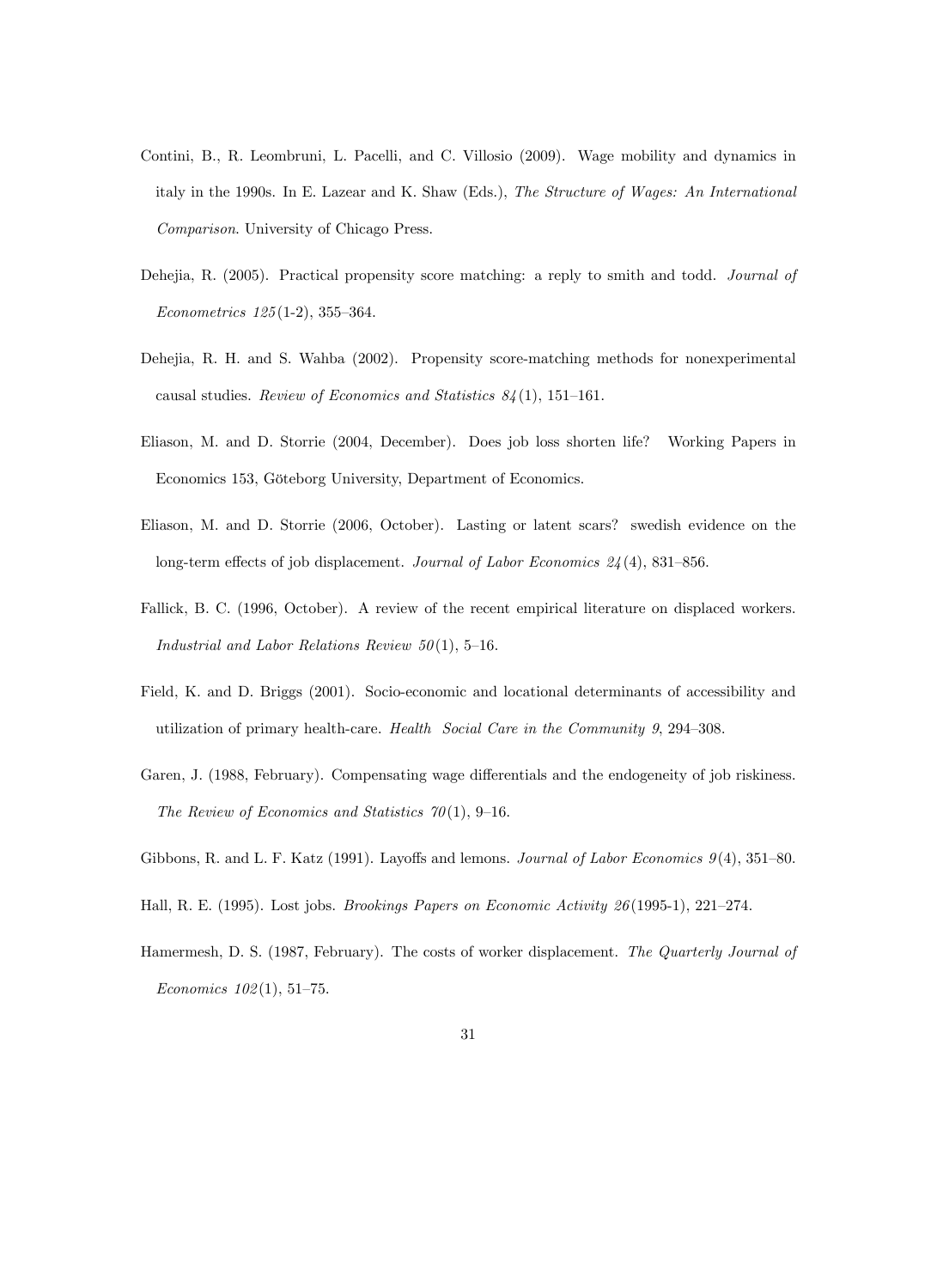- Hamermesh, D. S. (1999). Changing inequality in markets for workplace amenities  $*$ . Quarterly Journal of Economics  $114(4)$ , 1085-1123.
- Heckman, J. J., H. Ichimura, and P. E. Todd (1997, October). Matching as an econometric evaluation estimator: Evidence from evaluating a job training programme. Review of Economic Studies  $64(4)$ , 605-54.
- Holmlund, B. and D. Storrie (2002, June). Temporary work in turbulent times: The swedish experience. Economic Journal  $112(480)$ , F245–F269.
- Hwang, H.-s., W. R. Reed, and C. Hubbard (1992, August). Compensating wage differentials and unobserved productivity. Journal of Political Economy  $100(4)$ , 835–58.
- Imbens, G. W. (2004, 06). Nonparametric estimation of average treatment effects under exogeneity: A review. The Review of Economics and Statistics  $86(1)$ , 4-29.
- Imbens, G. W. and J. M. Woolridge (2009). Recent developments in the econometrics of program evaluation. Journal of Economic Literature  $47(1)$ , 5-86.
- Iversen, L. and M. Sabroe, S. Daamsgaard (1989). Hospital admission before and after shipyard closure. British Medical Journal 299, 1073-1076.
- Jacobson, L. S., R. J. LaLonde, and D. G. Sullivan (1993, September). Earnings losses of displaced workers. American Economic Review  $83(4)$ , 685-709.
- Jin, R., C. Shah, and T. Svoboda (1995). The impact of unemployment on health: a review of the evidence. Canadian Medical Association Journal  $153(5)$ , 529-40.
- Keefe, V., P. Reid, C. Ormsby, B. Robson, G. Purdie, J. Baxter, and N. K. I. Incorporated (2002).
	- 32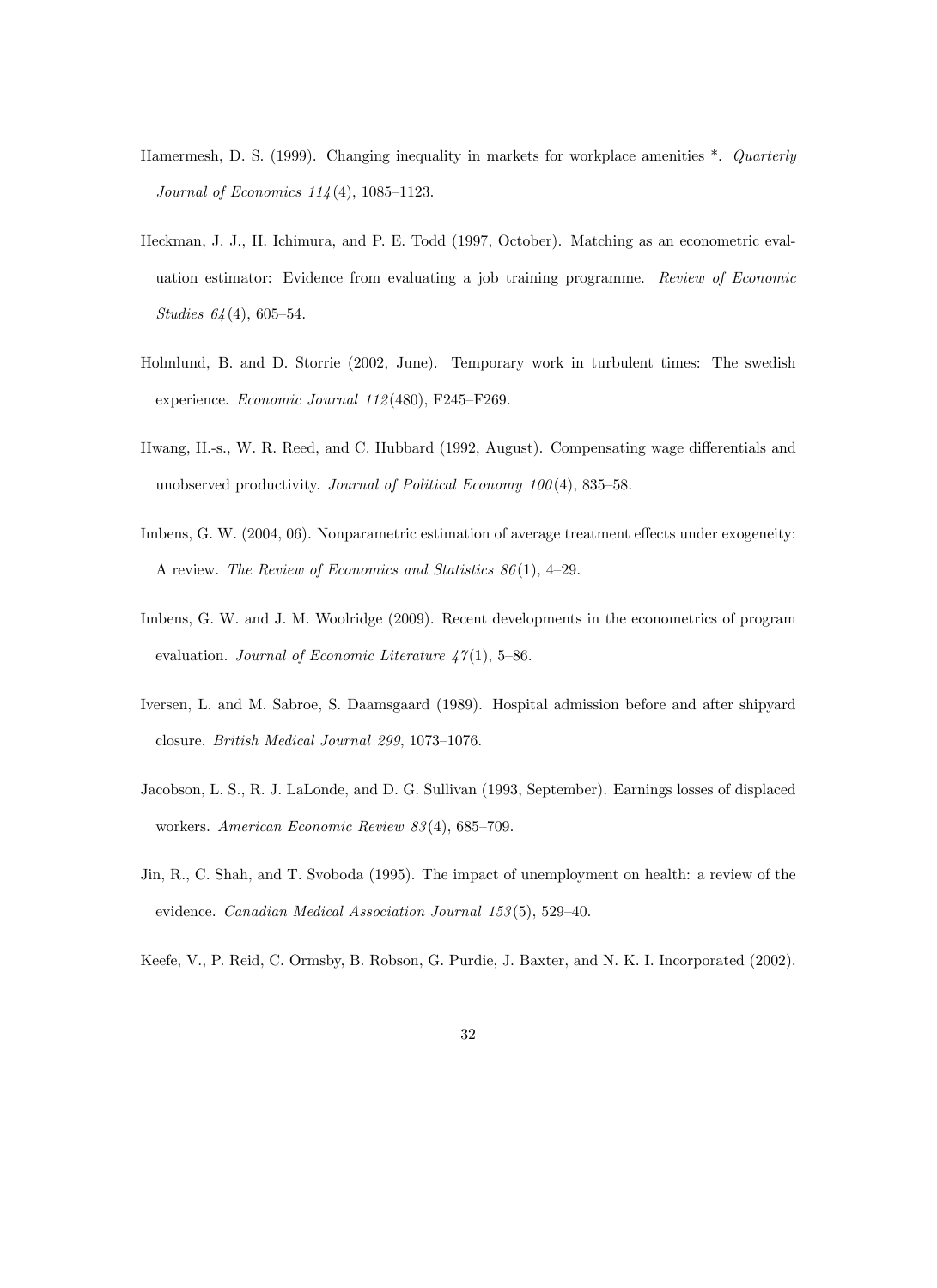Serious health events following involuntary job loss in New Zealand meat processing workers. Int. J. Epidemiol.  $31(6)$ , 1155-1161.

- Kletzer, L. G. (1998, Winter). Job displacement. Journal of Economic Perspectives 12(1), 115–36.
- Kuhn, A., R. J. Lalive, and J. Zweimuller (2009). The public health costs of job loss. IZA Discussion Papers 4355, IZA.
- Kuhn, P. J. (2002). Losing Work, Moving On International Perspectives on Worker Displacement. Cambridge, MA: University of California.
- Lechner, M. (2001). Identification and estimation of causal effects of multiple treatments under the conditional independence assupmtion. In M. Lechner and F. Pfeiffer (Eds.), *Econometric* Evaluation of Labour Market Policies. Heidelberg: Physica.
- Lechner, M. and C. Wunsch (2009). Are training programs more effective when unemployment is high? Journal of Labor Economics  $27(4)$ , 653-692.
- Morris, J. K., D. G. Cook, and A. G. Shaper (1994). Loss of employment and mortality.  $BMJ$  308 (6937), 1135-1139.
- Moser, K. A., P. O. Goldblatt, A. J. Fox, and D. R. Jones (1987). Unemployment and mortality: comparison of the 1971 and 1981 longitudinal study census samples. Br Med J (Clin Res  $Ed)$  294 (6564), 86-90.
- Pfann, G. A. and D. Hamermesh (2001, June). Two-sided learning, labor turnover and worker displacement. IZA Discussion Papers 308, Institute for the Study of Labor (IZA).
- Rege, M., K. Telle, and M. Votruba (2009). The effect of plant downsizing on disability pension utilization. Journal of the European Economic Association  $\gamma(4)$ , 754–785.
	- 33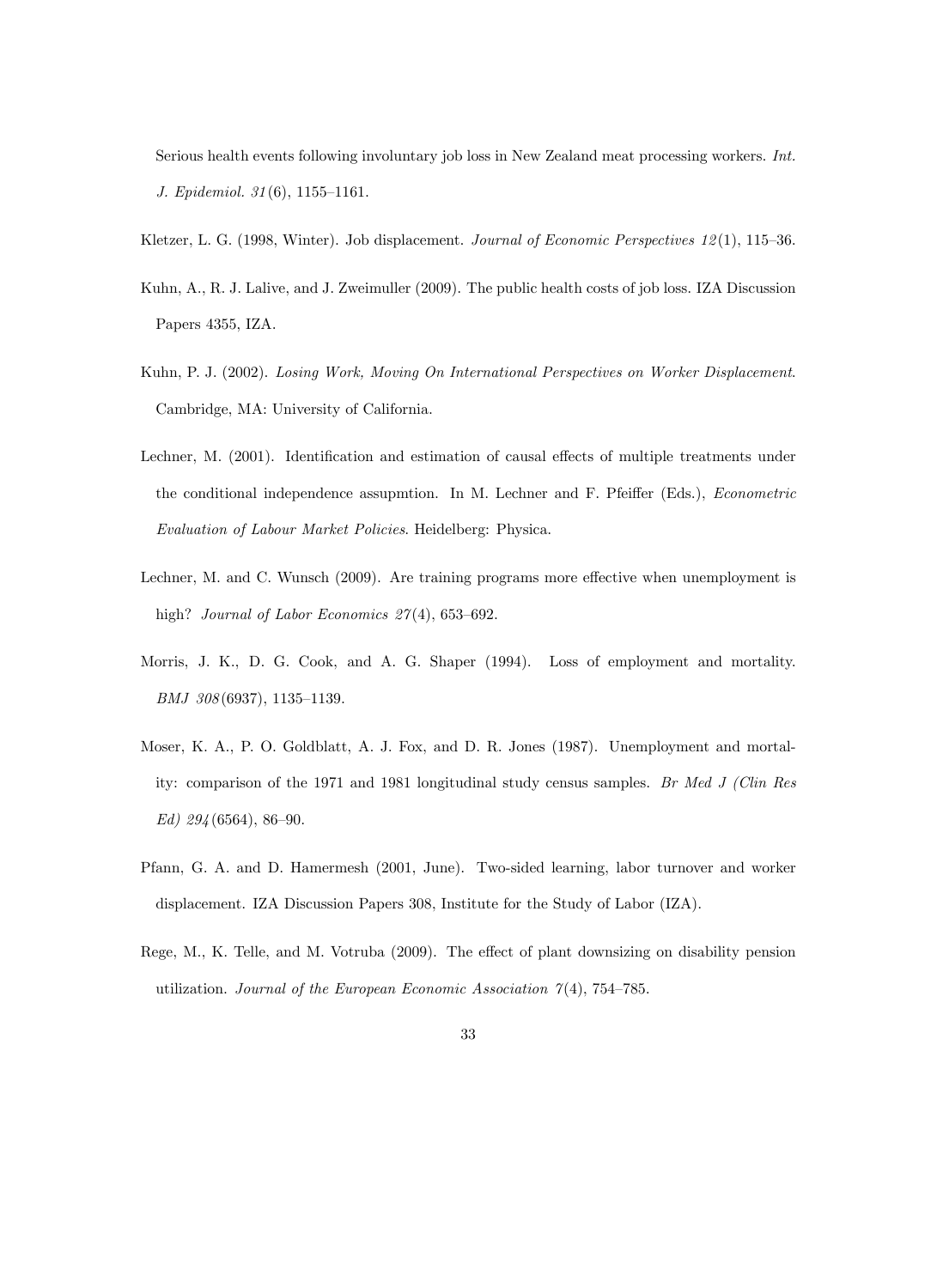- Rosen, S. (1974). Hedonic prices and implicit markets: Product differentiation in pure competition. Journal of Political Economy 82(1), 34.
- Rosenbaum, P. R. and D. B. Rubin (1983). The central role of the propensity score in observational studies for causal effects. *Biometrika*  $70$ , 41–45.
- Rosenbaum, P. R. and D. B. Rubin (1985). Constructing a control group using multivariate matched sampling methods that incorporate the propensity score. The American Statistician  $39(1)$ , 33–38.
- Rotnitzky, A. and J. M. Robins (1995). Semi-parametric estimation of models for means and covariances in the presence of missing data. Scandinavian Journal of Statistics  $22(3)$ , 323–333.
- Rubin, D. (2006). *Matched Sampling for Causal Effects*. Cambridge, UK: Cambridge University Press.
- Serti, F. (2008). The cost of job displacement in italy. Working papers series, LABORatorio R. Revelli.
- Smith, A. J. and E. P. Todd (2005). Does matching overcome lalonde's critique of nonexperimental estimators? Journal of Econometrics  $125(1-2)$ , 305-353.
- Stevens, A. H. (1997, January). Persistent effects of job displacement: The importance of multiple job losses. Journal of Labor Economics  $15(1)$ , 165–88.
- Sullivan, D. and T. v. Wachter (2009). Job displacement and mortality: An analysis using administrative data\*. Quarterly Journal of Economics  $124(3)$ , 1265–1306.
- Viscusi, W. K. and J. E. Aldy (2003, August). The value of a statistical life: A critical review of market estimates throughout the world. Journal of Risk and Uncertainty  $27(1)$ , 5–76.
	- 34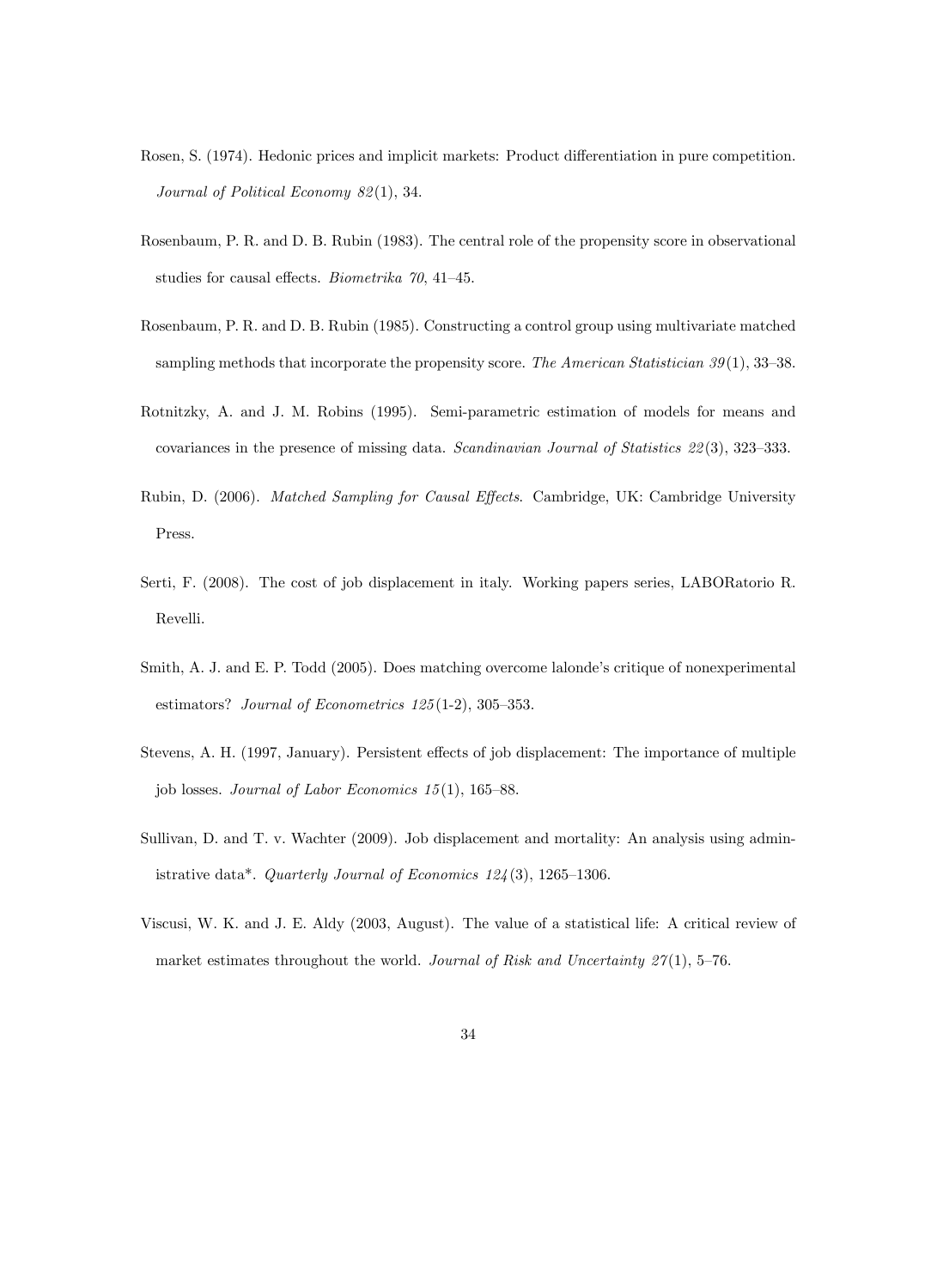Wooldridge, J. M. (2002). Econometric analysis of cross section and panel data. Cambridge, MA: The MIT Press.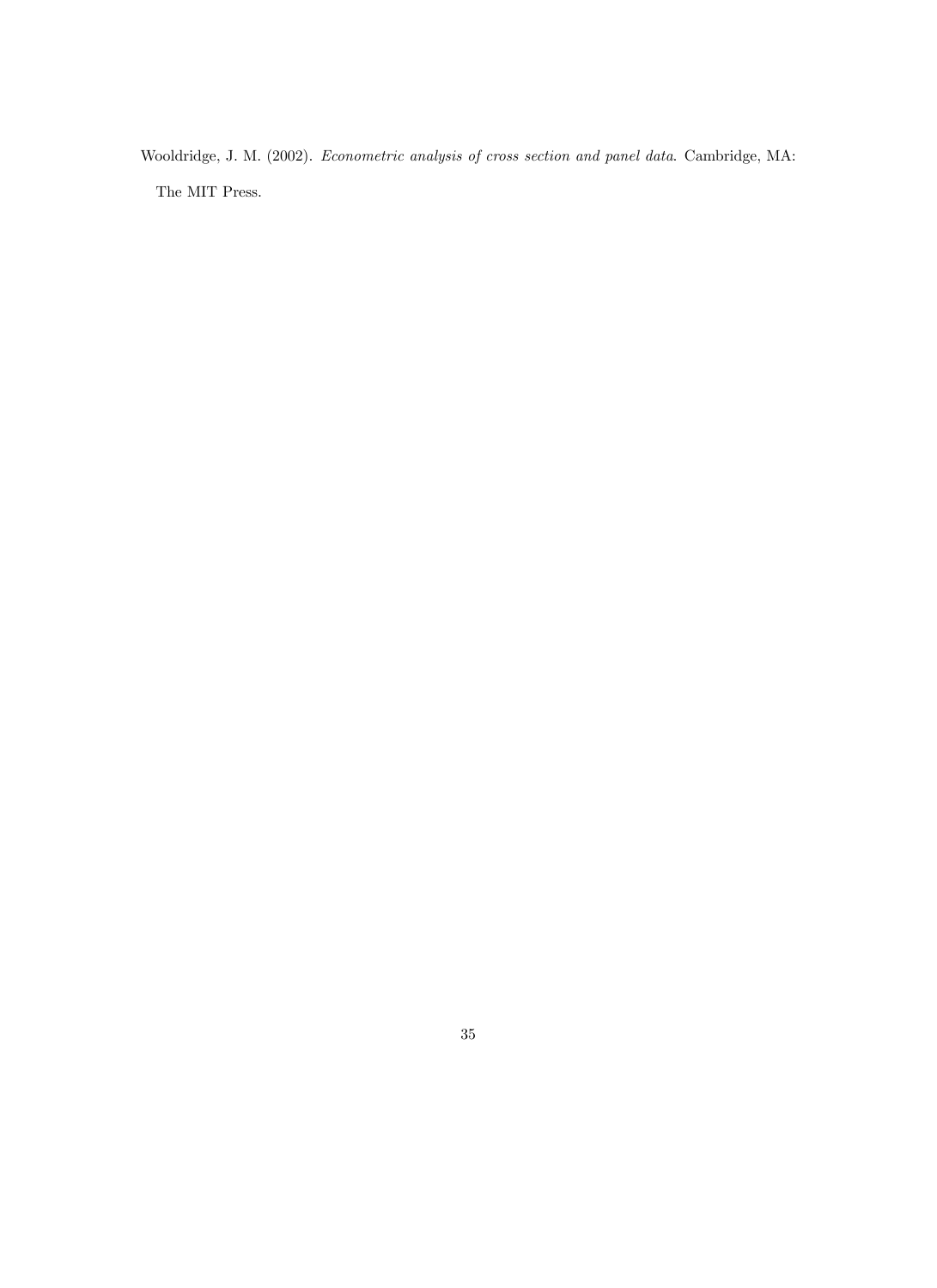| Industries                                         | N. of obs. | % ratio of      | $%$ of  | Av. weight |
|----------------------------------------------------|------------|-----------------|---------|------------|
|                                                    | before     | treat/contr.    | matched | of matched |
|                                                    | matching   | before matching | treated | controls   |
| Food, Beverages and Tobacco                        | 1188       | 0.8             | 100.0   | 1.1        |
| Textile, Apparel and Leather                       | 2690       | 3.6             | 100.0   | 1.1        |
| Wood, Paper, Printing and Publishing               | 1493       | 1.3             | 100.0   | 1.0        |
| Cook, Chemical, Rubber and Plastic                 | 2045       | 0.6             | 100.0   | 1.0        |
| Non-metallic minerals, Metal and metallic products | 4350       | 1.4             | 98.4    | 1.0        |
| Machines manufacturing (including vehicles)        | 5475       | 0.8             | 100.0   | 1.0        |
| Other manufacturing industries                     | 784        | 1.7             | 100.0   | 1.1        |
| Commerce, Hotels and Restaurants                   | 5085       | 2.4             | 92.6    | 1.0        |
| Transport and communications                       | 2064       | 0.6             | 86.6    | 1.0        |
| Financial intermediation and Business services     | 5088       | 0.9             | 100.0   | 1.1        |
| Other community, social and personal service act.  | 428        | 1.9             | 100.0   | 1.0        |
| All industries                                     | 31212      | 1.4             | 96.0    | 1.1        |

#### Table 1: Composition of the sample by industry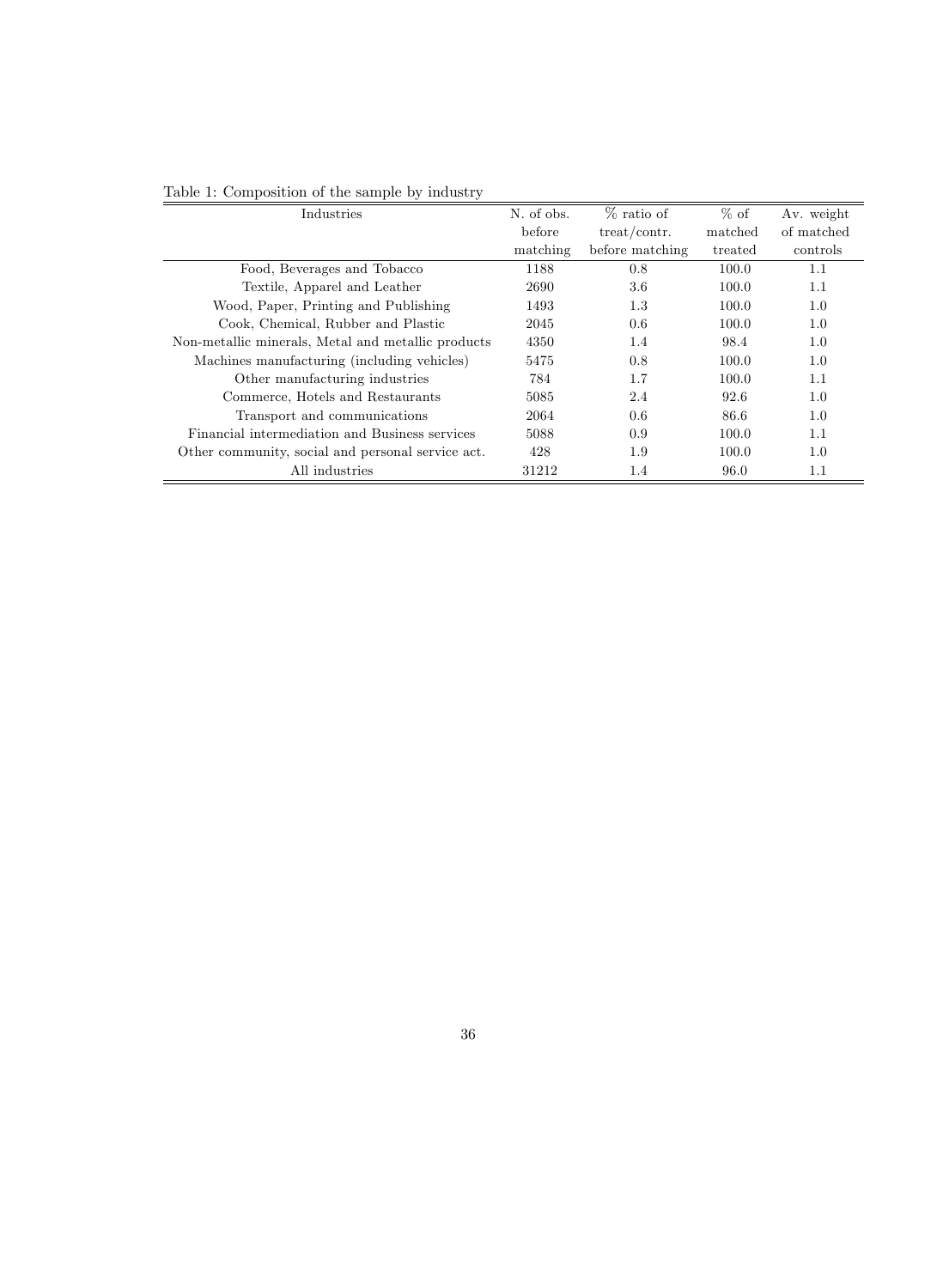#### Table 2a: Quality of Matching

| Variables                                 | Sample | 1) Mean | 2) Mean  | 3) Stand.   | 4) $p> t $ |
|-------------------------------------------|--------|---------|----------|-------------|------------|
|                                           |        | Treated | Controls | <b>Bias</b> |            |
| Sex                                       | U      | .553    | .713     | $-33.5$     | .000       |
|                                           | М      | .568    | .541     | 3.5         | .630       |
| Age                                       | U      | 35.111  | 37.653   | $-29.3$     | .000       |
|                                           | М      | 34.899  | 36.200   | $-15.0$     | .029       |
| Tenure                                    | U      | 7.939   | 9.105    | $-47.0$     | .000       |
|                                           | М      | 7.991   | 8.146    | $-6.3$      | .382       |
| $ln($ aggregate earnings) <sub>1994</sub> | U      | 4.853   | 5.120    | $-48.1$     | .000       |
|                                           | М      | 4.850   | 4.869    | $-3.2$      | .627       |
| Worked weeks <sub>1994</sub>              | U      | 48.027  | 49.725   | $-17.5$     | .000       |
|                                           | М      | 48.442  | 48.264   | 1.8         | .799       |
| Dummy Prod. Worker                        | U      | .659    | .535     | 25.4        | .000       |
|                                           | М      | .656    | .645     | 2.4         | .719       |
| Dummy Basic Non Prod. W.                  | U      | .305    | .402     | $-20.5$     | .000       |
|                                           | М      | .306    | .317     | $-2.5$      | .712       |
| Dummy Adv. Non Prod. W.                   | U      | .009    | .038     | $-19.1$     | .002       |
|                                           | М      | .009    | .009     | 0.0         | 1.000      |
| Dummy Manager                             | U      | .002    | .014     | $-13.4$     | .032       |
|                                           | М      | .002    | .004     | $-2.6$      | .564       |
| Number of $j$ obs $_{1994}$               | U      | 1.036   | 1.023    | 6.9         | .108       |
|                                           | М      | 1.035   | 1.035    | 0.0         | 1.000      |

U=unmatched samples; M=matched samples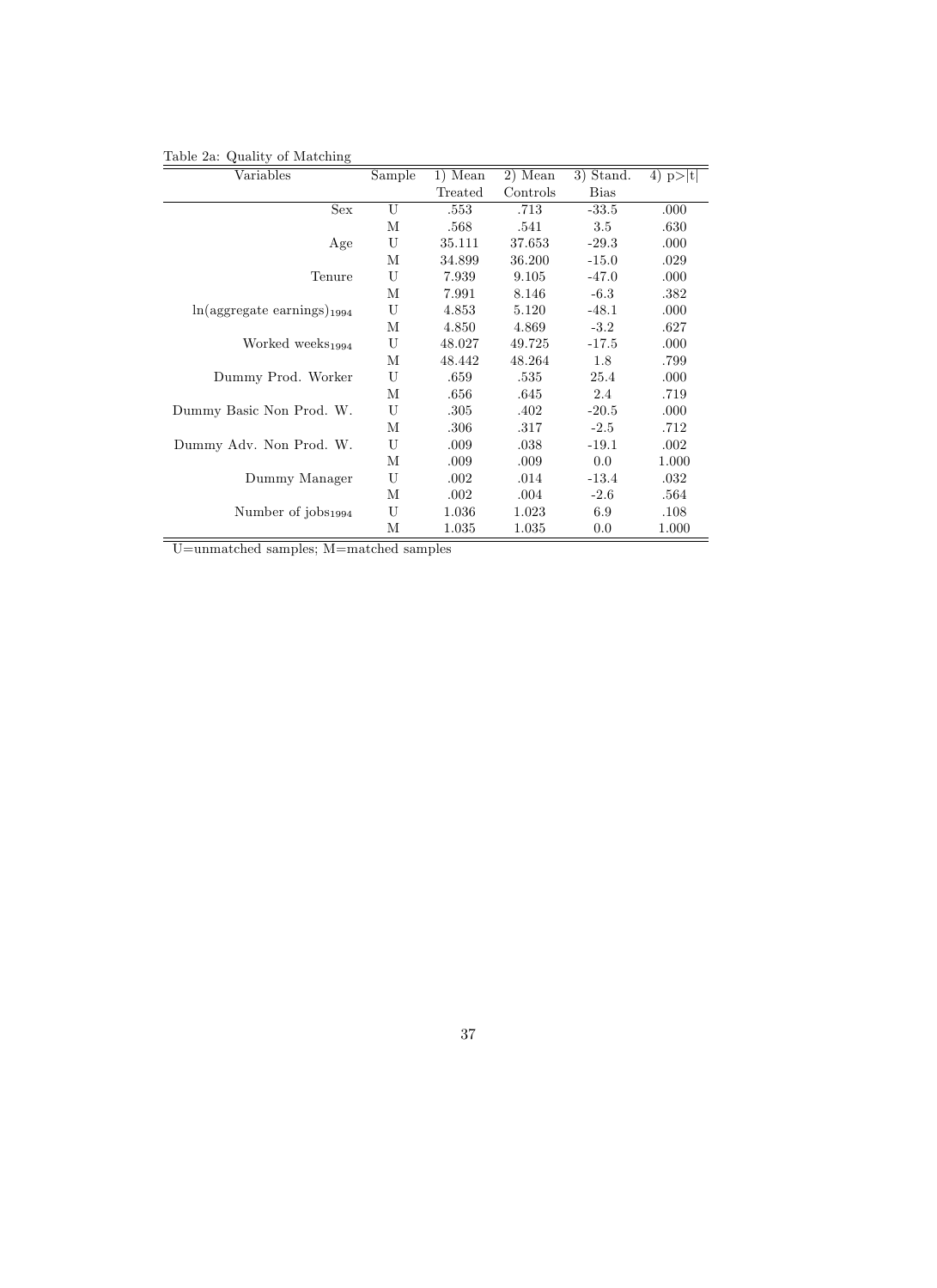Table 2b: Quality of Matching

| $\mathcal{L}$ and $\mathcal{L}$<br>01.20000111<br>Variables | Sample                    | 1) Mean Treated | 2) Mean Controls | 3) Stand. Bias | 4) $p> t $ |
|-------------------------------------------------------------|---------------------------|-----------------|------------------|----------------|------------|
| Dummy working in North                                      | U                         | .587            | .545             | 8.4            | .080       |
|                                                             | M                         | .586            | $.564\,$         | $4.3\,$        | .533       |
| Dummy working in Center                                     | U                         | .316            | .289             | $5.8\,$        | $.219\,$   |
|                                                             | M                         | .320            | .296             | 5.1            | .458       |
| Dummy working in South                                      | U                         | .097            | .165             | $-20.3$        | .000       |
|                                                             | M                         | .094            | .139             | $-13.3$        | .042       |
| Dummy born in North                                         | U                         | .506            | .458             | 9.5            | .047       |
|                                                             | М                         | .508            | .489             | 3.8            | .584       |
| Dummy born in Center                                        | $\ensuremath{\mathbf{U}}$ | .275            | $.257\,$         | 4.1            | .391       |
|                                                             | М                         | .283            | .271             | 2.7            | .702       |
| Dummy born in South                                         | U                         | .169            | .253             | $-20.6$        | .000       |
|                                                             | M                         | .165            | .219             | $-13.3$        | .045       |
| Dummy born in OECD                                          | U                         | .009            | .009             | $-.3$          | .948       |
|                                                             | M                         | .009            | .005             | 4.9            | .413       |
| Dummy born in non-OECD                                      | U                         | .038            | .021             | 10.3           | .011       |
|                                                             | M                         | $.035\,$        | .016             | 11.1           | .084       |
| Firm Employees $_{1994}$                                    | U                         | 147.68          | 4444.80          | $-39.4$        | .000       |
|                                                             | M                         | 153.5           | 308.46           | $-1.4$         | .438       |
| Number of Injuries <sub>1994-96</sub>                       | U                         | .113            | .117             | 3.4            | .473       |
|                                                             | М                         | .136            | .125             | 3.0            | .688       |
| N. of episodes of sickness leave $_{1994-96}$               | U                         | .483            | .457             | 3.3            | .496       |
|                                                             | M                         | .489            | .475             | 1.8            | .789       |
| N. of days of injury leave $_{1994-96}$                     | $\mathbf U$               | 1.589           | 2.220            | $-5.9$         | .332       |
|                                                             | М                         | 1.656           | 1.633            | 0.2            | .961       |
| N. of episodes of                                           | U                         | .113            | .120             | $-1.8$         | .710       |
| $" {\it Cassa\ integrazione\, } "_{1994-96}$                | M                         | .118            | .082             | 7.7            | .222       |

U=unmatched samples; M=matched samples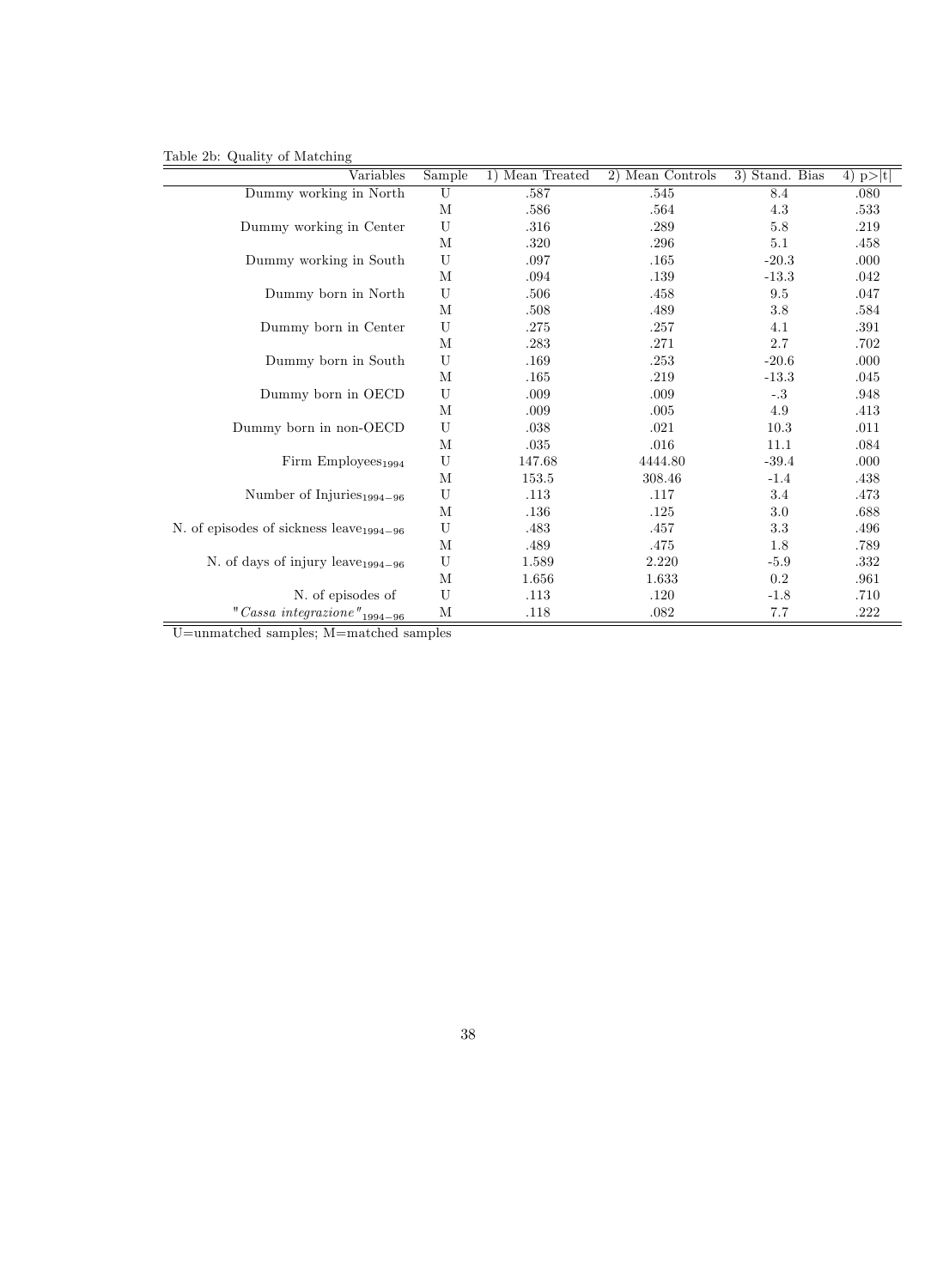| <b>LEVELS</b>      | All Sample |          |                      | Matched Sample |          |                     |
|--------------------|------------|----------|----------------------|----------------|----------|---------------------|
| Variables          | Mean       | Mean     | <b>OLS</b>           | Mean           | Mean     | <b>PSM</b>          |
|                    | Treated    | Controls |                      | Treated        | Controls |                     |
| N. of Worked Weeks | 23.46      | 49.95    | $-26.49***$          | 23.71          | 48.20    | $-24.49***$         |
| $\theta$           | (14.21)    | (7.51)   | $\left[ .37\right]$  | (14.25)        | (10.04)  | $[.86]$             |
| N. of Worked Weeks | 230.89     | 246.37   | $-15.48***$          | 231.91         | 238.89   | $-6.98***$          |
| 1,2,3,4,5          | (37.00)    | (28.12)  | $\left[ .135\right]$ | (36.32)        | (34.94)  | [2.48]              |
| N. of Worked Weeks | 139.19     | 149.03   | $-9.84***$           | 139.53         | 144.58   | $-5.05***$          |
| 1,2,3              | (25.48)    | (17.94)  | [.86]                | (25.07)        | (22.93)  | [1.68]              |
| N. of Worked Weeks | 91.71      | 97.34    | $-5.64***$           | 92.38          | 94.31    | $-1.93$             |
| 4 and 5            | (18.53)    | (15.36)  | $[.74]$              | (17.97)        | (17.99)  | $[1.26]$            |
| ln(Earnings)       | 4.83       | 5.23     | $-.40***$            | 4.84           | 4.96     | $-.12***$           |
| $\theta$           | (.64)      | (.50)    | $\left[ .02 \right]$ | (.63)          | (.52)    | $\left[ .04\right]$ |
| ln(Earnings)       | 6.58       | 6.89     | $-.31***$            | 6.59           | 6.64     | $-.05*$             |
| 1,2,3,4,5          | (.44)      | (.48)    | $\left[ .02 \right]$ | (.44)          | (.44)    | $[.03]$             |
| ln(Earnings)       | 6.05       | 6.37     | $-32***$             | 6.06           | 6.12     | $-.07**$            |
| 1,2,3              | (.46)      | (.48)    | $\left[ .02 \right]$ | (.45)          | (.45)    | $\left[ .03\right]$ |
| ln(Earnings)       | 5.67       | 5.96     | $-.30***$            | 5.67           | 5.71     | $-.04$              |
| 4 and 5            | (.52)      | (.54)    | $\left[ .03\right]$  | (.52)          | (.51)    | $\left[ .04\right]$ |

TABLE 3: The effect of displacement on the number of worked weeks and earnings for the initial sample and the matched sample.

Note: \* p-value  $< 0.1$ , \*\* p-value $< 0.05$ , \*\*\* p-value $< 0.01$ .

Std dev. in parentheses and std. err. in square brackets. Standard errors from Nearest Neighbour Matching are computed analytically as in Lechner (2001).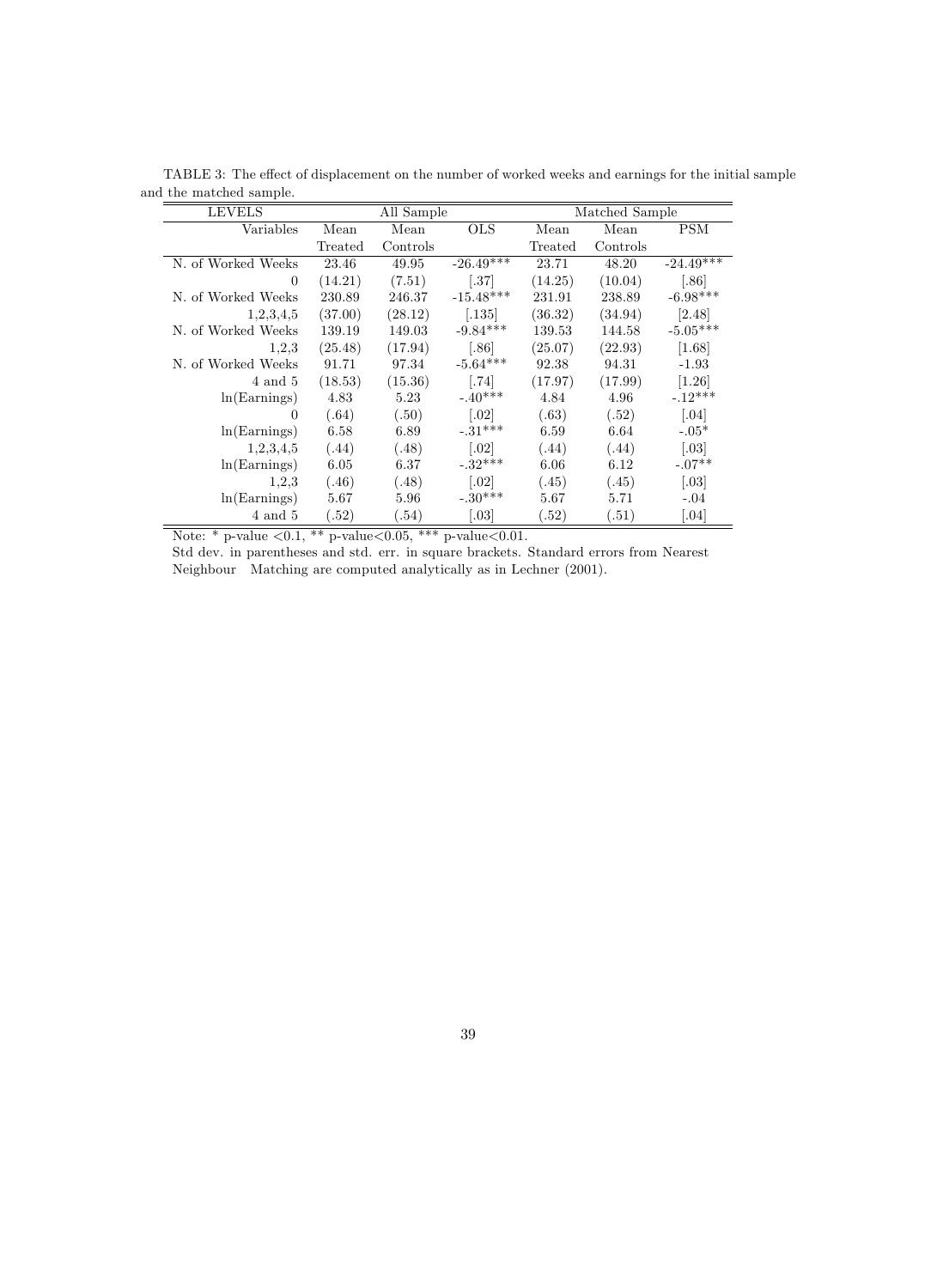| DID                | All Sample           | Matched Sample       |
|--------------------|----------------------|----------------------|
| Variables          | OLS                  | PSM                  |
| N. of Worked Weeks | $-24.79***$          | $-24.67***$          |
| $\theta$           | [.49]                | [1.08]               |
| N. of Worked Weeks | $-13.78***$          | $-7.16***$           |
| 1,2,3,4,5          | [1.33]               | [2.47]               |
| N. of Worked Weeks | $-8.15***$           | $-5.23***$           |
| 1,2,3              | [.88]                | $[1.70]$             |
| N. of Worked Weeks | $-3.94***$           | $-2.11$              |
| 4 and 5            | [.80]                | [1.41]               |
| ln(Earnings)       | $-.12***$            | $-.10***$            |
| 0                  | $\left[ .02 \right]$ | $\left[ .04\right]$  |
| ln(Earnings)       | $-.02$               | $-.03$               |
| 1,2,3,4,5          | $\left[ .02 \right]$ | $\left[ .03 \right]$ |
| ln(Earnings)       | $-.04*$              | $-.05$               |
| 1,2,3              | $\left[ .02 \right]$ | $\left[ .03 \right]$ |
| ln(Earnings)       | $-.01$               | $-.02$               |
| 4 and 5            | $\left[ .02 \right]$ | $\left[ .04\right]$  |

TABLE 4: The effect of displacement on the number of worked weeks and earnings for the initial sample and the matched sample.

Note: \* p-value  $\lt 0.1$ , \*\* p-value  $\lt 0.05$ , \*\*\* p-value  $\lt 0.01$ . Estimates from Differences-in-Differences and Propensity Score Matching Diff-in-Diff Standard errors in square brackets. Standard errors from Nearest Neighbour Matching are computed analytically as in Lechner (2001).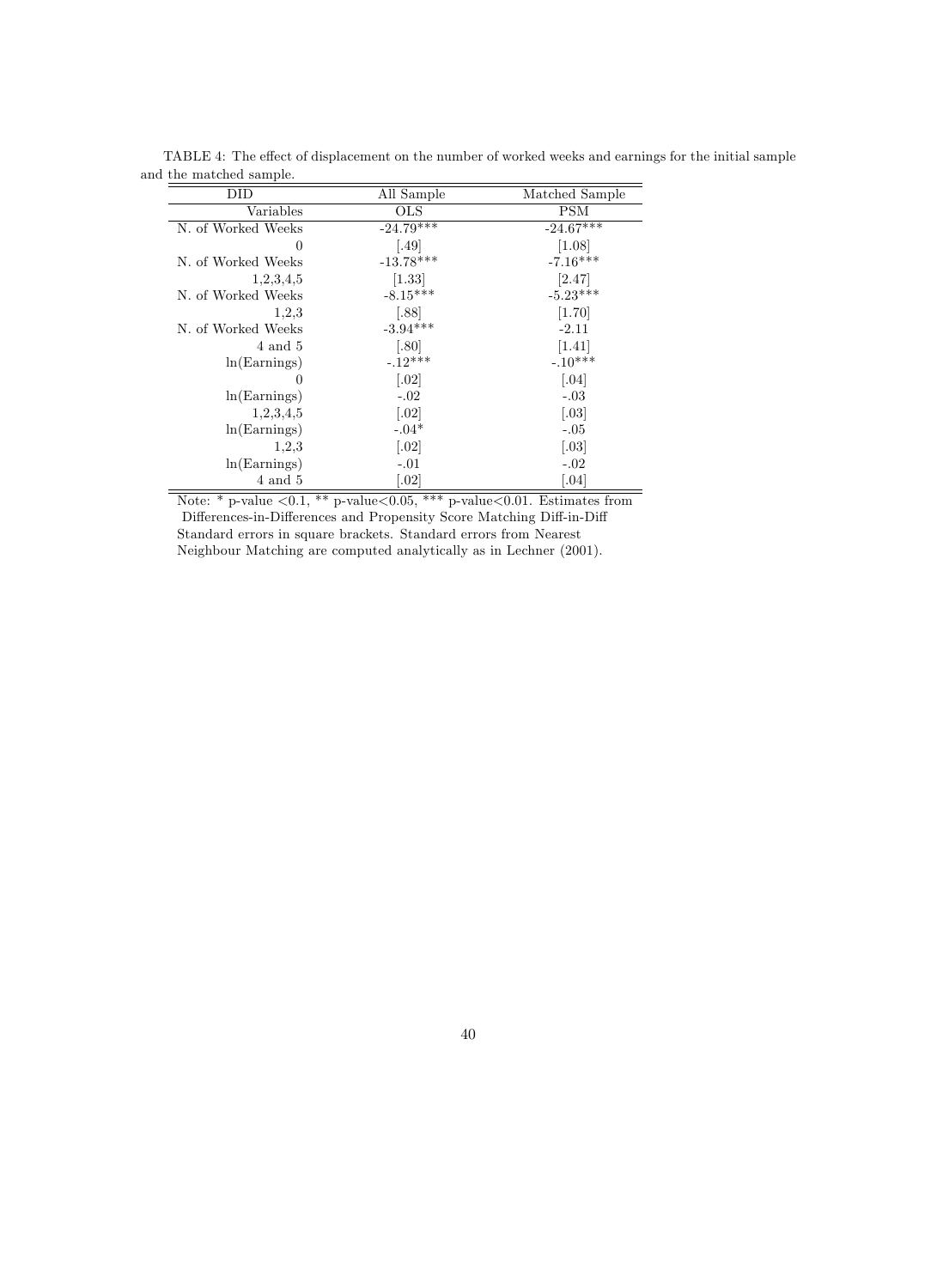| <b>LEVELS</b>             |           | All Sample |                      | Matched Sample |           |                       |  |
|---------------------------|-----------|------------|----------------------|----------------|-----------|-----------------------|--|
| Variables                 | Mean      | Mean       | <b>OLS</b>           | Mean           | Mean      | <b>PSM</b>            |  |
|                           | Treated   | Controls   |                      | Treated        | Controls  |                       |  |
| Probability of Injury     | $.205\,$  | .145       | $.061***$            | .207           | .120      | $.087***$             |  |
| 0,1,2,3,4,5               | (.404)    | (.352)     | $[.017]$             | (.406)         | (.325)    | $[.026]$              |  |
| Probability of Injury     | .151      | .109       | $.042***$            | .151           | .101      | $.049**$              |  |
| 0,1,2,3                   | (.359)    | (.313)     | $\left[ .015\right]$ | (.358)         | (.302)    | $\left[ .023\right]$  |  |
| Probability of Injuries   | .081      | .052       | $.030***$            | $.085\,$       | .033      | $.052***$             |  |
| 4 and 5                   | (.274)    | (.221)     | $\left[ .011\right]$ | (.279)         | (.179)    | $\left[ .016 \right]$ |  |
| Prob.Inj. per worked week | .0008     | .0005      | $.0003***$           | .0008          | .0004     | $.0004***$            |  |
| 0,1,2,3,4,5               | (.0017)   | (.0012)    | [.0000]              | (.0017)        | (.0011)   | $[.0001]$             |  |
| Prob.Inj. per worked week | $.0010\,$ | .0006      | $.0004***$           | .0010          | $.0005\,$ | $.0005***$            |  |
| 0,1,2,3                   | (.0025)   | (.0016)    | [.0000]              | (.0025)        | (.0016)   | $[.0001]$             |  |
| Prob.Inj. per worked week | .0009     | .0006      | $.0003***$           | .0009          | .0003     | $.0006***$            |  |
| $4$ and $5$               | (.0029)   | (.0024)    | $[.0001]$            | (.0030)        | (.0018)   | $[.0002]$             |  |
| N. of Injuries            | .260      | .195       | $.065***$            | .259           | .153      | $.106***$             |  |
| 0,1,2,3,4,5               | (.561)    | (.557)     | $[.027]$             | (.557)         | (.473)    | $[.036]$              |  |
| N. of Injuries            | .176      | .137       | $.039*$              | .172           | .113      | $.059**$              |  |
| 0,1,2,3                   | (.442)    | (.443)     | $[.021]$             | (.430)         | (.359)    | $[.028]$              |  |
| N. of Injuries            | .084      | .058       | $.026**$             | .087           | .040      | $.047***$             |  |
| $4$ and $5$               | (.285)    | (.260)     | $[.012]$             | (.290)         | (.229)    | $[.018]$              |  |
| N. of Injuries per w.w.   | .0010     | .0007      | $.0004***$           | .0010          | .0005     | $.0005***$            |  |
| 0,1,2,3,4,5               | (.0023)   | (.0019)    | $[.0001]$            | (.0022)        | (.0016)   | $[.0001]$             |  |
| N. of Injuries per w.w.   | .0011     | .0007      | $.0004***$           | .0011          | .0006     | $.0005***$            |  |
| 0,1,2,3                   | (.0029)   | (.0023)    | [.0001]              | (.0029)        | (.0019)   | [.0002]               |  |
| N. of Injuries per w.w.   | .0009     | .0006      | $.0003***$           | .0009          | .0004     | $.0005***$            |  |
| $4$ and $5$               | (.0030)   | (.0028)    | $[.0001]$            | (.0031)        | (.0023)   | $[.0002]$             |  |

TABLE 5: The effect of displacement on the probability of injury and number of injuries for the initial sample and the matched sample.

Note: \* p-value  $< 0.1$ , \*\* p-value $< 0.05$ , \*\*\* p-value $< 0.01$ .

Std dev. in parentheses and std. err. in square brackets. Standard errors from Nearest Neighbour Matching are computed analytically as in Lechner (2001).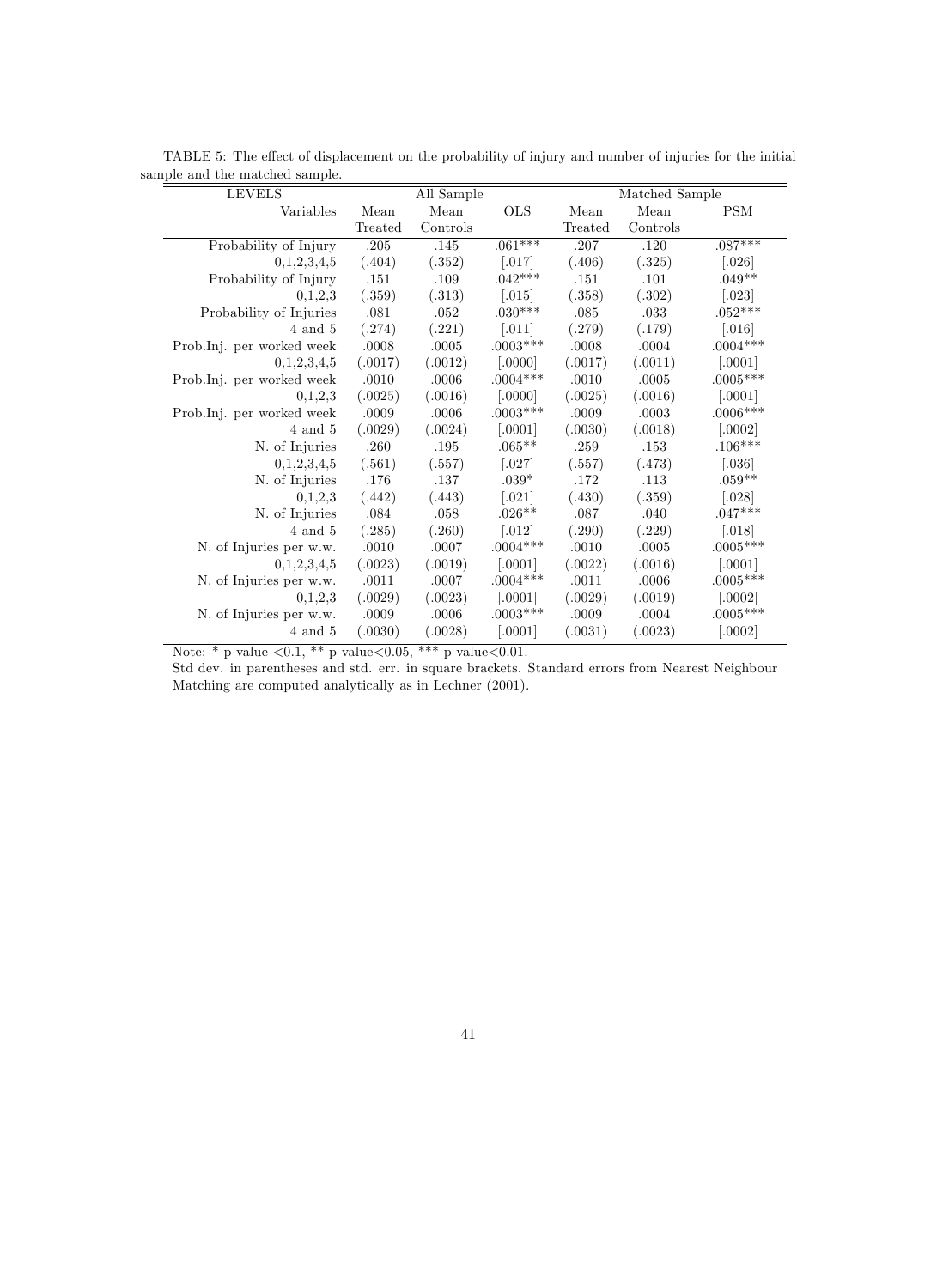| DID                       | All Sample | Matched Sample |
|---------------------------|------------|----------------|
| Variables                 | <b>OLS</b> | <b>PSM</b>     |
| Prob.Inj. per worked week | $.0002**$  | $.0004**$      |
| 0,1,2,3,4,5               | [.0001]    | [.0002]        |
| Prob.Inj. per worked week | $.0003***$ | $.0004**$      |
| 0,1,2,3                   | [.0001]    | $[.0002]$      |
| Prob.Inj. per worked week | .0002      | $.0005**$      |
| 4 and 5                   | [.0001]    | [.0002]        |
| N. of Injuries per w.w.   | $.0003**$  | $.0005**$      |
| 0,1,2,3,4,5               | [.0001]    | $[.0002]$      |
| N. of Injuries per w.w.   | $.0004**$  | $.0005**$      |
| 0.1.2.3                   | [.0001]    | [.0002]        |
| N. of Injuries per w.w.   | .0002      | $.0005*$       |
| 4 and 5                   | 0.0002     | 0.0003         |

TABLE 6: The effect of displacement on the probability of injury and the number of injuries for the initial sample and the matched sample.

Note: \* p-value  $\langle 0.1, \frac{***}{} \rangle$  p-value $\langle 0.05, \frac{***}{} \rangle$  p-value $\langle 0.01$ . Estimates from Differencesin-Differences and Propensity Score Matching Differences-in-Differences. Standard errors in square brackets. Standard errors from Nearest Neighbour Matching are computed analytically as in Lechner (2001).

TABLE 7: The effect of displacement on the days on injury leave for the initial sample and the matched sample

| <b>LEVELS</b>               |         | All Sample  | Matched Sample |         |          |            |  |
|-----------------------------|---------|-------------|----------------|---------|----------|------------|--|
| Variables                   | Mean    | Mean        | <b>OLS</b>     | Mean    | Mean     | <b>PSM</b> |  |
|                             | Treated | Controls    |                | Treated | Controls |            |  |
| Days on Inj. leave          | 5.94    | 5.13        | .81            | 6.07    | 3.21     | $2.86**$   |  |
| 0,1,2,3,4,5                 | (18.79) | (24.41)     | [1.16]         | (19.11) | (13.62)  | [1.15]     |  |
| Days on Inj. leave          | 3.84    | 3.40        | .45            | 3.88    | 2.25     | $1.63**$   |  |
| 0,1,2,3                     | (14.33) | (17.62)     | [.84]          | (14.55) | (10.64)  | [.88]      |  |
| Days on Inj. leave          | 2.10    | 1.73        | .37            | 2.19    | .96      | $1.23*$    |  |
| 4 and 5                     | (10.99) | (15.83)     | [.75]          | (11.21) | (7.34)   | [.66]      |  |
| Days on Inj. leave per w.w. | .0232   | .0177       | .0055          | .0236   | .0109    | $.0127***$ |  |
| 0,1,2,3,4,5                 | (.0733) | (.0849)     | [.0041]        | (.0745) | (.0467)  | 0.0043     |  |
| Days on Inj. leave per w.w. | .0243   | .0175       | .0068          | .0245   | .0113    | $.0132**$  |  |
| 0,1,2,3                     | (.0944) | (.0932)     | 0.0045         | (.0959) | (.0526)  | 0.0053     |  |
| Days on Inj. leave per w.w. | .0240   | .0188       | .0052          | .0250   | .0096    | $.0153*$   |  |
| 4 and 5                     | (.1383) | (1802)<br>. | [.0086]        | (.1412) | (.0728)  | [.0078]    |  |

Note: \* p-value  $<\!\!0.1,$  \*\* p-value<br> $<\!\!0.05,$  \*\*\* p-value<br>  $<\!\!0.01.$ 

Std dev. in parentheses. and std. err. in square brackets. Standard errors from Nearest Neighbour Matching are computed analytically as in Lechner (2001).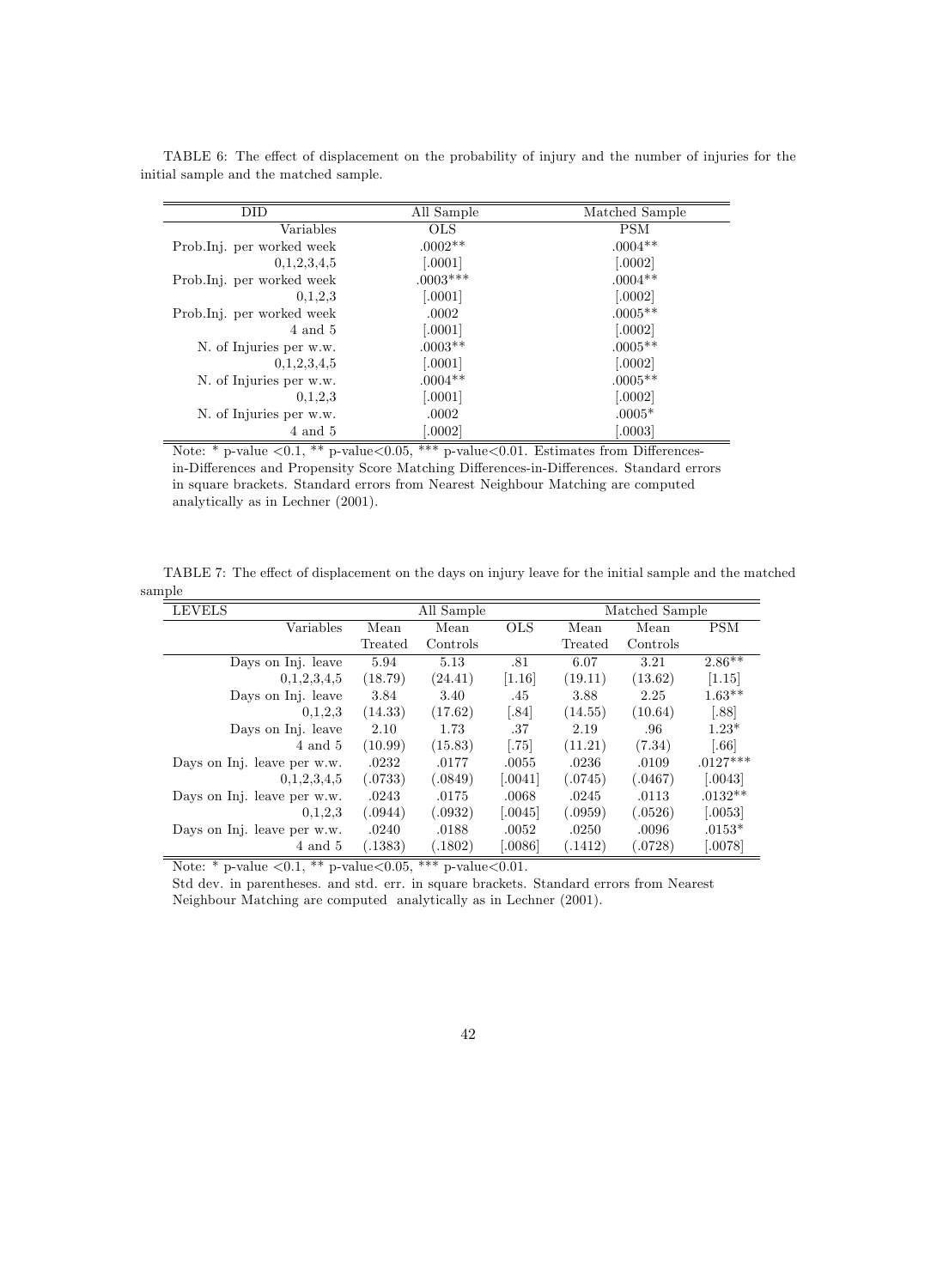|         | TABLE 8: The effect of displacement on days on injury leave for the initial sample and the matched |  |  |  |  |  |
|---------|----------------------------------------------------------------------------------------------------|--|--|--|--|--|
| sample. |                                                                                                    |  |  |  |  |  |

| DID                         | All Sample | Matched Sample |
|-----------------------------|------------|----------------|
| Variables                   | <b>OLS</b> | <b>PSM</b>     |
| Days on Inj. leave per w.w. | $.010*$    | $.015***$      |
| 0.1, 2.3, 4.5               | [.006]     | [.006]         |
| Days on Inj. leave per w.w. | $.011*$    | $.016**$       |
| 0.1.2.3                     | [.006]     | $[.007]$       |
| Days on Inj. leave per w.w. | .010       | $.018**$       |
| 4 and 5                     | [.010]     | [.009]         |

Note: \* p-value  $\langle 0.1, \cdot \cdot \cdot \rangle$  p-value  $\langle 0.05, \cdot \cdot \cdot \cdot \rangle$  p-value  $\langle 0.01, \cdot \cdot \cdot \rangle$  Estimates from Differences-in-Differences and Propensity Score Matching Differences-in-Differences. Standard errors in square brackets. Standard errors from Nearest Neighbour Matching are computed analytically as in Lechner (2001).

TABLE 9: The effect of displacement on the probability of sickness absence for the initial sample and the matched sample  $\overline{a}$ 

| <b>LEVELS</b>                   |         | All Sample |            |         | Matched Sample |                      |
|---------------------------------|---------|------------|------------|---------|----------------|----------------------|
| Variables                       | Mean    | Mean       | <b>OLS</b> | Mean    | Mean           | <b>PSM</b>           |
|                                 | Treated | Controls   |            | Treated | Controls       |                      |
| Prob. of sickness absences      | .519    | .439       | $.080***$  | .518    | .489           | .028                 |
| 0,1,2,3,4,5                     | (.500)  | (496)      | [.024]     | (.500)  | (.500)         | $\left[ .035\right]$ |
| Prob. of sickness absences      | .431    | .368       | $.063***$  | .431    | .395           | .035                 |
| 0,1,2,3                         | (.496)  | (.482)     | [.023]     | (.496)  | (.489)         | [.034]               |
| Prob. of sickness absences      | .262    | .249       | .013       | .259    | .252           | .007                 |
| 4 and 5                         | (.440)  | (432)      | [.021]     | (.439)  | (.435)         | $\left[ .031\right]$ |
| Prob. of sickness abs. per w.w. | .0021   | .0015      | $.0005***$ | .0020   | .0018          | $.0003**$            |
| 0,1,2,3,4,5                     | (.0020) | (.0018)    | 0000       | (.0020) | (.0018)        | [.0001]              |
| Prob. of sickness abs. per w.w. | .0028   | .0019      | $.0009***$ | .0027   | .0021          | $.0006***$           |
| 0.1.2.3                         | (.0034) | (.0026)    | 0.0001     | (.0033) | (.0028)        | [.0002]              |
| Prob. of sickness abs. per w.w. | .0029   | .0027      | .0002      | .0029   | .0029          | .0000                |
| 4 and 5                         | (.0052) | (.0052)    | [.0002]    | 0.0051  | (.0056)        | [.0004]              |

Note: \* p-value  $\langle 0.1, \frac{**}{*} \text{ p-value} \langle 0.05, \frac{***}{*} \text{ p-value} \langle 0.01, \rangle$ 

Std dev. in parentheses and std. err. in square brackets. Standard errors from Nearest Neighbour Matching are computed analytically as in Lechner (2001).

43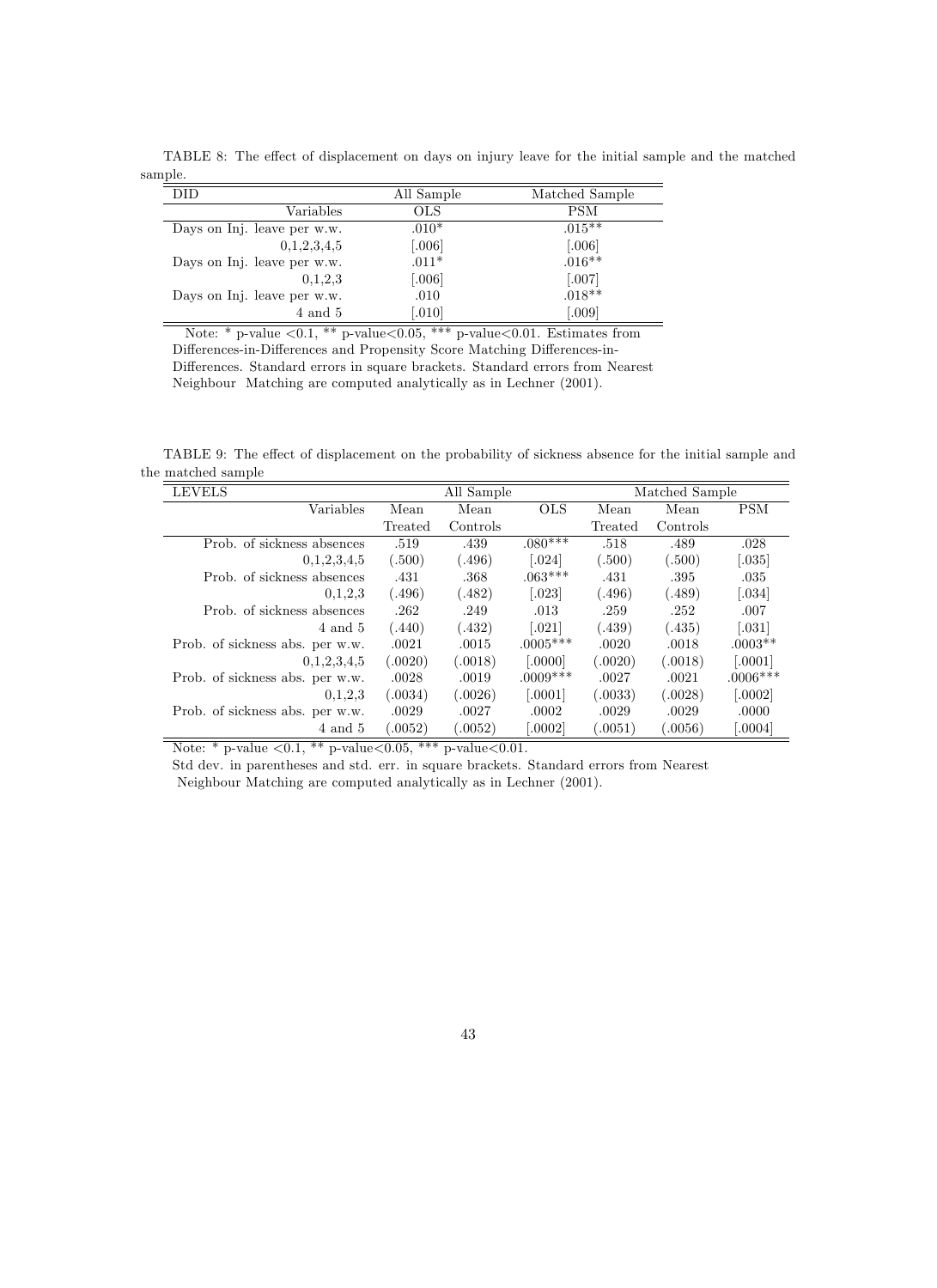TABLE 10: The effect of displacement on the probability of sickness absence for the initial sample and the matched sample.

| DID                                   | All Sample | Matched Sample |
|---------------------------------------|------------|----------------|
| Variables                             | OLS        | PSM            |
| Probability of sickness abs. per w.w. | $.0003**$  | .0003          |
| 0,1,2,3,4,5                           | [.0001]    | [.0002]        |
| Probability of sickness abs. per w.w. | $.0006***$ | $.0006**$      |
| 0.1.2.3                               | [.0001]    | [.0003]        |
| Probability of sickness abs. per w.w. | $-.0000$   | $-.0000$       |
| 4 and 5                               | 0.0002     | 0.0004         |

Note: \* p-value  $\langle 0.1, * \rangle$  p-value $\langle 0.05, ** \rangle$  p-value $\langle 0.01, * \rangle$  Estimates from Differencesin-Differences and Propensity Score Matching Differences-in-Differences. Standard errors in square brackets. Standard errors from Nearest Neighbour Matching are computed analytically as in Lechner (2001).

TABLE 11: The effect of displacement on the number of new jobs

| <b>THOMAGE.</b> The effect of displacement on the number of new jobs |          |            |                |          |           |  |  |  |
|----------------------------------------------------------------------|----------|------------|----------------|----------|-----------|--|--|--|
| All Sample                                                           |          |            | Matched Sample |          |           |  |  |  |
| Mean                                                                 | Mean     | <b>OLS</b> | Mean           | Mean     | PSM       |  |  |  |
| Treated                                                              | Controls |            | Treated        | Controls |           |  |  |  |
| 1.38                                                                 | .25      | $1.13***$  | 1.96           | .52      | $1.44***$ |  |  |  |
| (0.66)                                                               | (.55)    | [.02]      | (1.24)         | (.95)    | $[.075]$  |  |  |  |
| 1.21                                                                 | .18      | $1.06***$  | 1.60           | .31      | $1.28***$ |  |  |  |
| (44)                                                                 | (.40)    | [.02]      | (.91)          | (.69)    | [.06]     |  |  |  |
| .18                                                                  | .11      | $.07***$   | .36            | .21      | $.15***$  |  |  |  |
| (41)                                                                 | .33)     | [.01]      | (75)           | (.54)    | [.05]     |  |  |  |
|                                                                      |          |            |                |          |           |  |  |  |

Note: \* p-value  $\langle 0.1, \ast \ast$  p-value $\langle 0.05, \ast \ast \ast$  p-value $\langle 0.01, \ast \ast \ast \ast \ast \rangle$ 

Std dev. in parentheses and std. err. in square brackets. Standard errors from

Nearest Neighbour Matching are computed analytically as in Lechner (2001).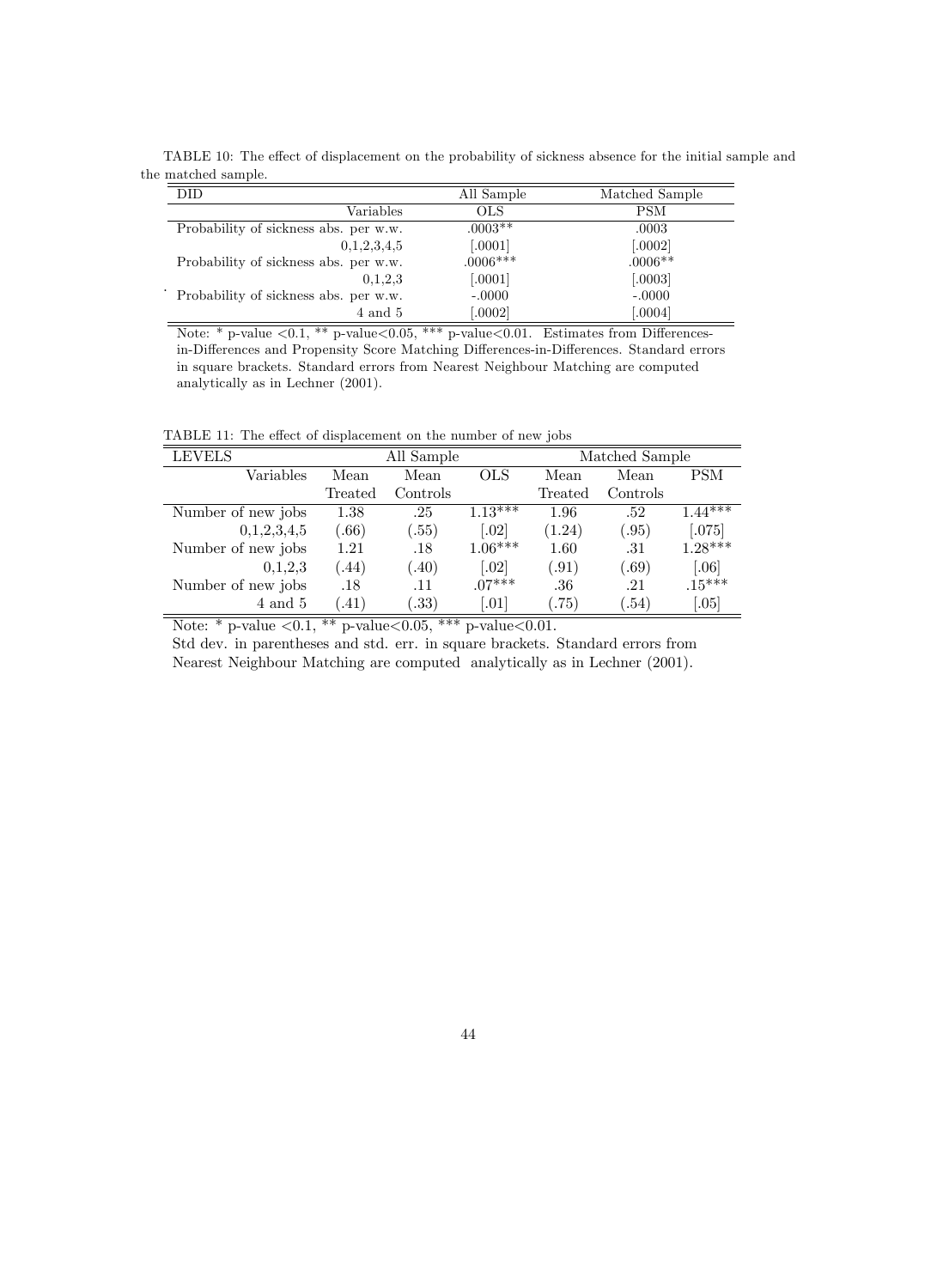Figure 1: Multidimensionality in job characteristics.



Figure 2: Comparison of Propensity Scores



45